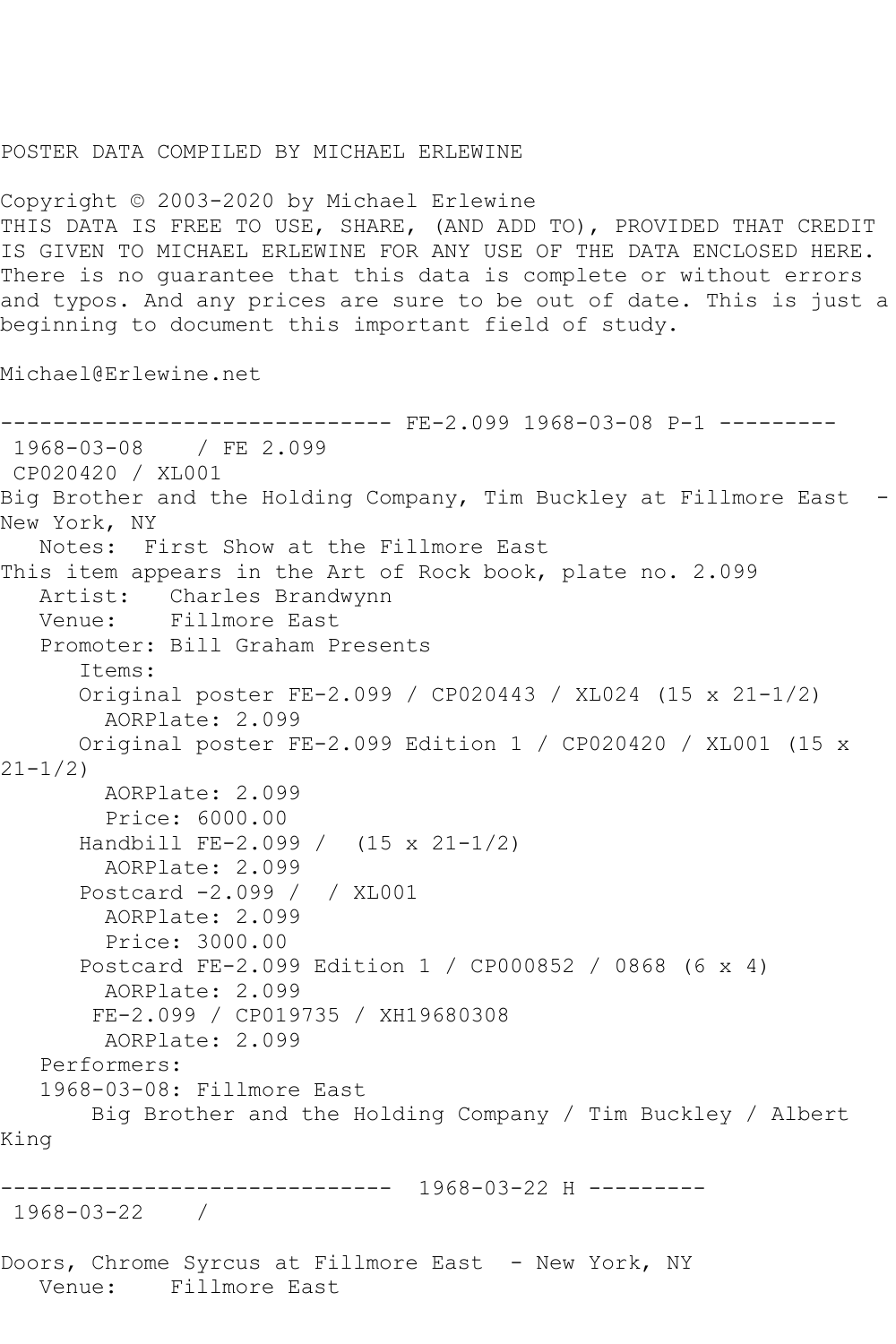```
 Items:
       Handbill / 
         Description: thin paper, folded in 1/4's (4 x 7)
         Price: 175.00
       FE / (4 x 7)
         Price: 425.00
   Performers:
   1968-03-22 1968-03-23: Fillmore East
        Set: Fillmore East Posters
        Doors / Chrome Syrcus / Ars Nova / Crome Syrcus
------------------------------ FE-FE-001-A 1968-03-29 P-1 ---------
1968-03-29 / FE FE-001-A
CP070132
Richie Havens, United States of America at Fillmore East - New 
York, NY
   Venue: Fillmore East
       Items:
       Original poster FE-FE-001-A Edition 1 / CP070132
      Original poster FE-FE-001-A Edition 1 / CP070134
       Postcard FE-FE-001-A Edition 1 / (4 x 7)
         Price: 50.00
   Performers:
   1968-03-29 1968-03-30: Fillmore East
        Set: Fillmore East Posters
        Richie Havens / United States of America / Troggs / United 
States of America
------------------------------ FE-FE-002 2.091 1968-04-05 P-1 ------
- -1968-04-05 / FE FE-002 2.091
CP000853 / 0869
Who, Buddy Guy at Fillmore East - New York, NY
   Notes: This item appears in the Art of Rock book, plate no. 2.091
   Venue: Fillmore East
   Promoter: Bill Graham Presents
       Items:
       Original poster FE-FE-002 2.091 Edition 1 / CP000853 / 0869
        AORPlate: 2.091 
         Price: 2750.00
       Postcard FE-FE-002 2.091 Edition 1 / CP070039
         AORPlate: 2.091 
         Price: 350.00
   Performers:
   1968-04-05 1968-04-06: Fillmore East
        Set: Fillmore East Posters
        Who / Buddy Guy / Free Spirits
```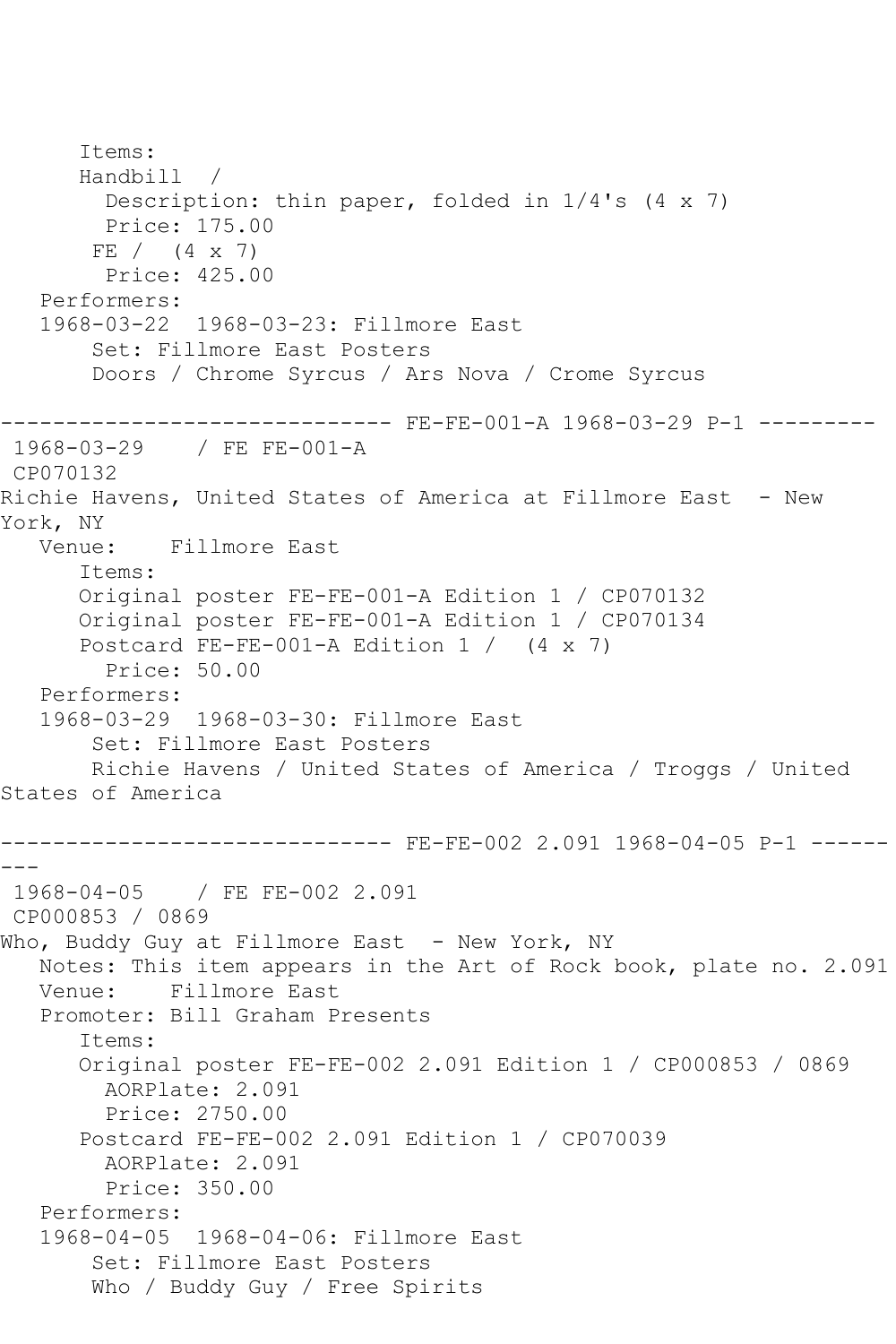------------------------------ FE-FE-003 2.098 1968-04-12 P -------- - 1968-04-12 / FE FE-003 2.098 CP043016 Paul Butterfield Blues Band, Charles Lloyd Quartet at Fillmore East - New York, NY Notes: This item appears in the Art of Rock book, plate no. 2.098 Private Notes: \* B 30@ Artist: John Stahl Venue: Fillmore East Promoter: Bill Graham Presents Items: Original poster FE-FE-003 2.098 / CP043016 (14 x 22) AORPlate: 2.098 Price: 65.00 Postcard FE-FE-003 2.098 Edition 1 / CP000281 / 0285 (14 x 22) AORPlate: 2.098 Price: 75.00 Performers: 1968-04-12 1968-04-13: Fillmore East Set: Fillmore East Posters Paul Butterfield Blues Band / Charles Lloyd / Tom Rush ----------------- FE-FE-004 1968-04-19 P-1 ---------<br>/ FE FE-004  $1968 - 04 - 19$ CP009886 / CS04981 Mothers of Invention, James Cotton Blues Band at Fillmore East - New York, NY Artist: Helen Hersh Venue: Fillmore East Items: Original poster FE-FE-004 Edition 1 / CP009886 / CS04981 (14- 1/8 x 22) Price: 30.00 Postcard FE-FE-004 Edition 1 / CP020514 / XL19680420 (4-1/4 x  $6 - 5/8$  Price: 225.00 FE-FE-004 / CP019376 / XF045 FE-FE-004 / CP020445 / XL026 Performers: 1968-04-19 1968-04-20: Fillmore East Set: Fillmore East Posters Mothers of Invention / James Cotton Blues Band ------------------------------ FE-FE-005 2.102 1968-04-26 P-1 ------

---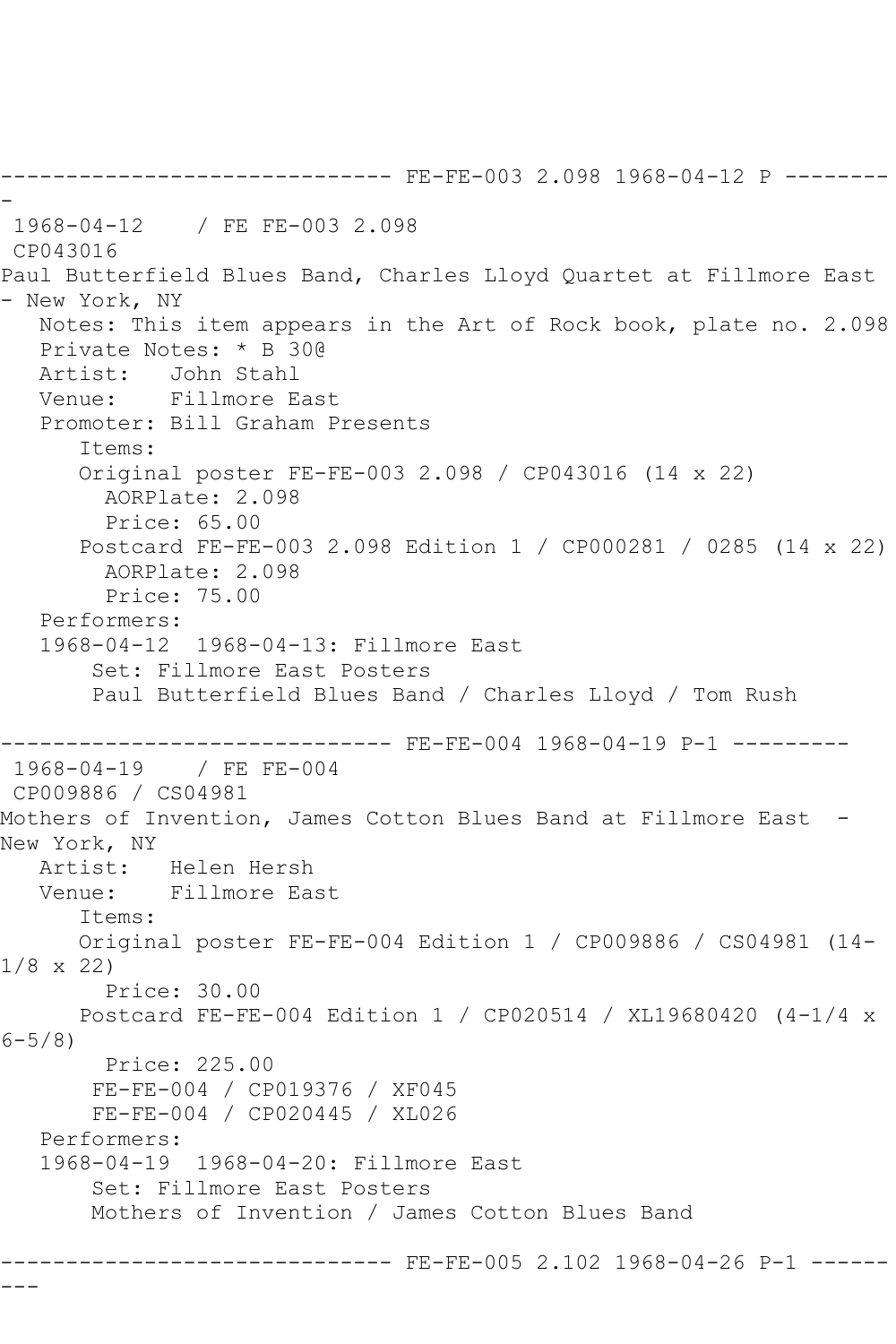```
1968-04-26 / FE FE-005 2.102
CP009885 / CS04980
Traffic, Blue Cheer at Fillmore East - New York, NY
   Notes: This item appears in the Art of Rock book, plate no. 2.102
  Artist: Fantasy Unlimited<br>Venue: Fillmore East
           Fillmore East
   Promoter: Bill Graham Presents
       Items:
       Original poster FE-FE-005 2.102 Edition 1 / CP009885 / CS04980 
(14 x 22)
        AORPlate: 2.102 
         Price: 50.00
       Postcard FE-FE-005 2.102 / (4-3/8 x 6-3/4)
         AORPlate: 2.102 
        Price: 350.00
        FE-FE-005 2.102 / CP000282 / 0286
         AORPlate: 2.102 
    Performers:
    1968-04-26 1968-04-27: Fillmore East
        Set: Fillmore East Posters
        Traffic / Blue Cheer / Iron Butterfly
                       -------- FE-FE-006 2.092 1968-05-03 P-1 ------
---1968-05-03 / FE FE-006 2.092
CP009884 / CS04979
Jefferson Airplane, Crazy World of Arthur Brown at Fillmore East -
New York, NY
   Notes: This item appears in the Art of Rock book, plate no. 2.092
   Artist: Fantasy Unlimited
   Venue: Fillmore East
    Promoter: Bill Graham Presents
       Items:
       Original poster FE-FE-006 2.092 Edition 1 / CP009884 / CS04979 
(13 \times 22 - 1/4) AORPlate: 2.092 
         Price: 200.00
       Handbill FE-FE-006 2.092 Edition 1 / CP003194 / A2 92 (4-3/8 x 
6-3/4)
         AORPlate: 2.092 
         Price: 50.00
        FE-FE-006 2.092 / CP002085 / 2075
        AORPlate: 2.092 
        FE-FE-006 2.092 / CP019377 / XF046
         AORPlate: 2.092 
        FE-FE-006 2.092 / NONE / 92
         AORPlate: 2.092
```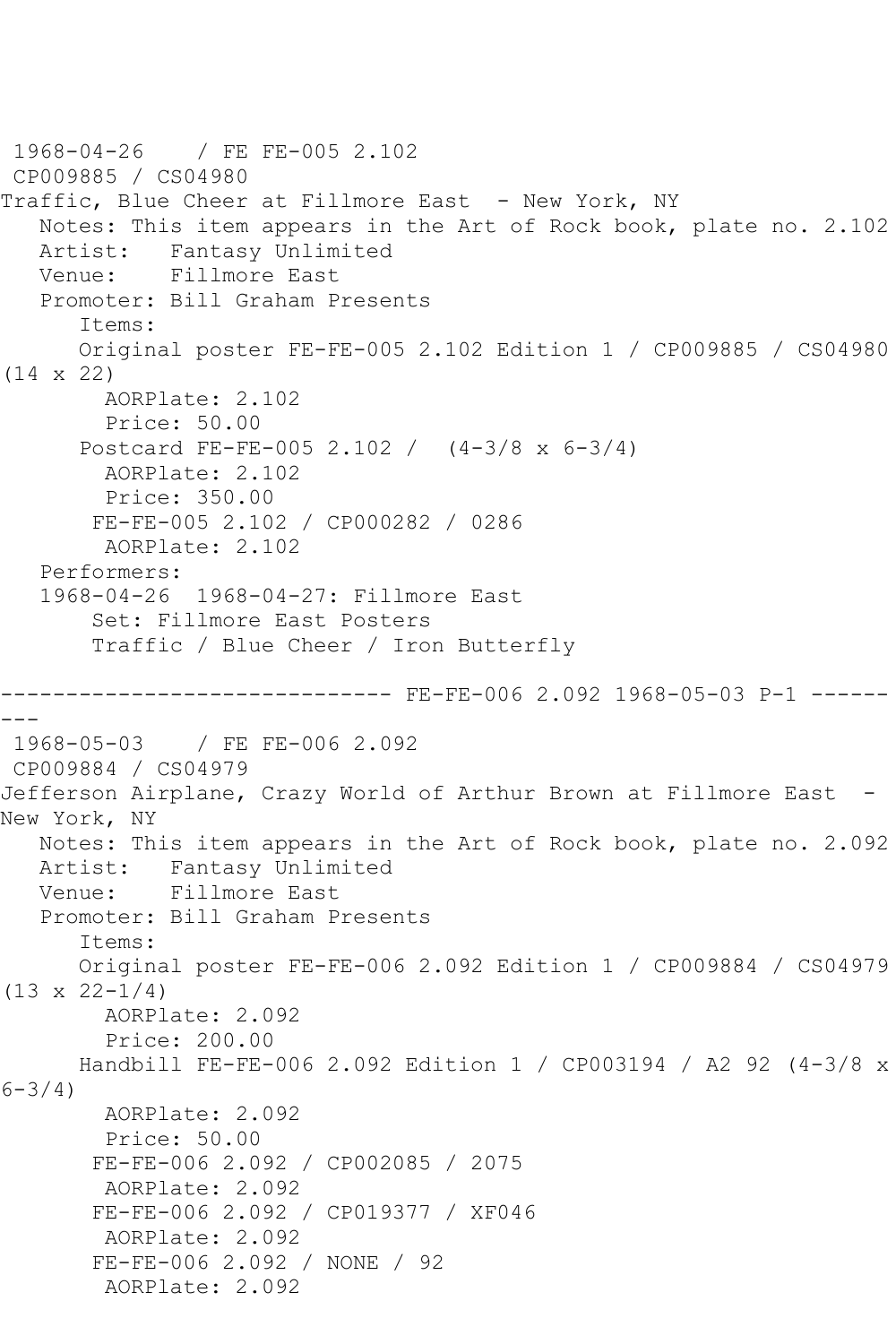Performers: 1968-05-03 1968-05-04: Fillmore East Set: Fillmore East Posters Jefferson Airplane / Crazy World of Arthur Brown ------------------------------ FE-FE-007 2.090 1968-05-10 P-1 ------ --- 1968-05-10 / FE FE-007 2.090 CP009882 / CS04977 Jimi Hendrix at Fillmore East - New York, NY Notes: This item appears in the Art of Rock book, plate no. 2.090 Artist: Fantasy Unlimited<br>Venue: Fillmore East Fillmore East Promoter: Bill Graham Presents Items: Original poster FE-FE-007 2.090 Edition 1 / CP009882 / CS04977 (15-9/16 x 24) AORPlate: 2.090 Price: 3500.00 Original poster FE-FE-007 2.090 Edition 1 / CP009883 / CS04978 Var. V Description: None. Look to earlier marguee-style AORPlate: 2.090 Price: 600.00 Postcard FE-FE-007 2.090 Edition 1 / CP010259 / CS05353 (4-  $3/16 \times 6 - 3/4$  AORPlate: 2.090 FE-FE-007 2.090 / CP000854 / 0870 AORPlate: 2.090 FE-FE-007 2.090 / CP018838 / XA19680510B AORPlate: 2.090 FE-FE-007 2.090 / CP020684 / XM035 AORPlate: 2.090 Performers: 1968-05-10: Fillmore East Set: Fillmore East Posters Jimi Hendrix ------------------------------ FE-FE-008 1968-05-11 H --------- 1968-05-11 / FE FE-008 Autosalvage, Group Therapy at Fillmore East - New York, NY Artist: David Byrd Venue: Fillmore East Items: Handbill FE-FE-008 / (7 x 11) Performers: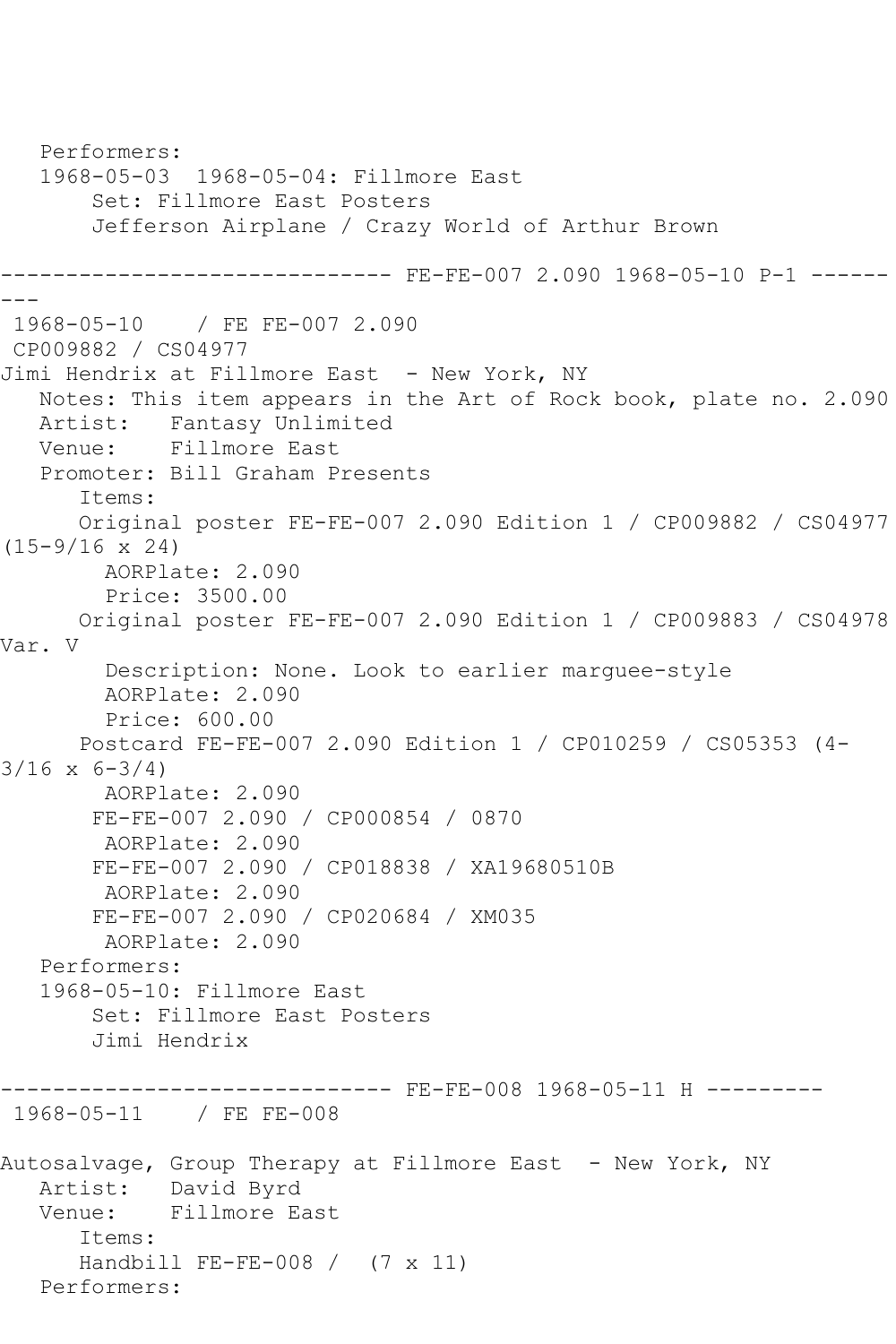1968-05-11: Fillmore East Set: Fillmore East Posters Autosalvage / Group Therapy / Joyfull Noise / Status Cymbal ------------------------------ FE 1968-05-17 P-1 --------- 1968-05-17 / FE CP070133 Byrds, Tim Buckley at Fillmore East - New York, NY Venue: Fillmore East Promoter: Bill Graham Presents Items: Original poster FE Edition 1 / CP070133 Price: 950.00 Original poster FE Edition 1 / CP000361 / 0365 Price: 950.00 Postcard FE Edition 1 / CP010245 / CS05339 (4 x 6-1/2) Price: 20.00 Performers: 1968-05-17 1968-06-08: Fillmore East Byrds / Tim Buckley / Foundations 1968-05-24: Ravi Shankar 1968-05-25: Country Joe and the Fish / Blue Cheer / Pigmeat Markham 1968-05-31 1968-06-01: Moby Grape / Fugs / Gary Burton 1968-06-07 1968-06-08: Electric Flag / Quicksilver Messenger Service / Steppenwolf / Alla Rakha ------------------------------ FE-FE-009 1968-05-24 P-1 --------- 1968-05-24 / FE FE-009 CP009881 / CS04976 Ravi Shankar, Alla Rakha at Fillmore East - New York, NY Artist: David Byrd Venue: Fillmore East Promoter: Bill Graham Presents Items: Original poster FE-FE-009 Edition 1 / CP009881 / CS04976 (4-  $1/4 \times 6 - 11/16$  Price: 50.00 Handbill FE-FE-009 / CP000855 / 0871 Price: 185.00 Performers: 1968-05-24: Fillmore East Set: Fillmore East Posters Ravi Shankar / Alla Rakha ------------------------------ FE 1968-06-02 H-1 --------- 1968-06-02 / FE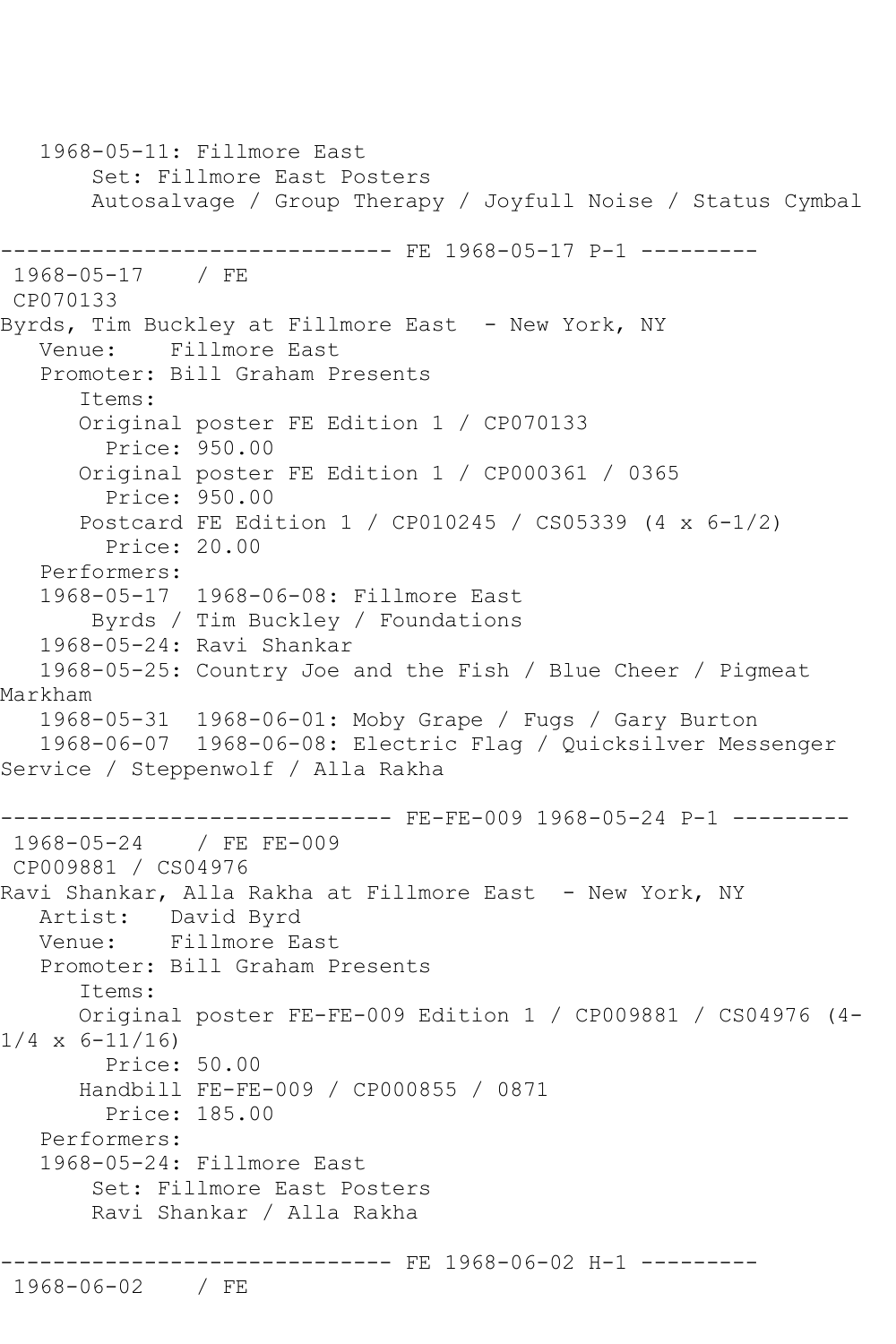Dick Gregory, Black Panther Party at Fillmore East - New York, NY<br>Venue: Fillmore East Fillmore East Items: Handbill FE Edition  $1 / (8-1/2 \times 11)$  Performers: 1968-06-02: Fillmore East Dick Gregory / Black Panther Party / Country Joe and the Fish / Cleveland Wrecking Company ------------------------------ FE 1968-06-14 C-1 ---------1968-06-14 / FE CP010246 / CS05340 Grateful Dead, Jeff Beck at Fillmore East - New York, NY Venue: Fillmore East Items: Postcard FE Edition 1 / CP010246 / CS05340 Description: None. Look to earlier marguee-style Price: 100.00 Performers: 1968-06-14 1968-06-15: Fillmore East Grateful Dead / Jeff Beck / Seventh Sons ------------------------------ 1968-06-21 P --------- 1968-06-21 / Vanilla Fudge, James Cotton Blues Band at Fillmore East - New York, NY Venue: Fillmore East Items: Original poster / Performers: 1968-06-21: Fillmore East Vanilla Fudge / James Cotton Blues Band / Loading Zone ------------------------------ 1968-07-03 P --------- 1968-07-03 / Jeff Beck Group, Jethro Tull at Fillmore East - New York, NY<br>Venue: Fillmore East Fillmore East Items: Original poster / Performers: 1968-07-03: Fillmore East Jeff Beck / Jethro Tull / Soft White Underbelly ------------------------------ FE-2.096 1968-07-19 C-1 ---------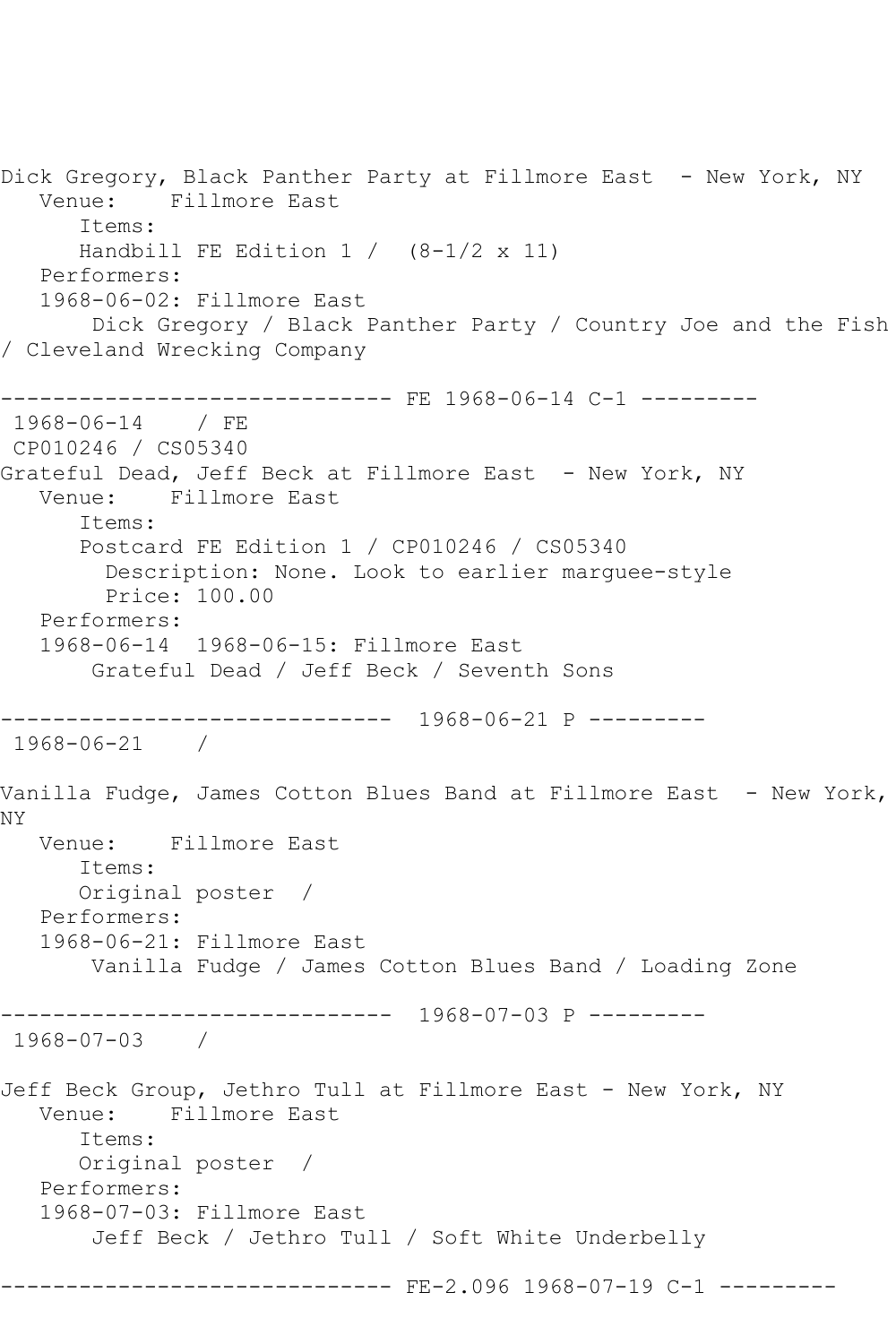1968-07-19 / FE 2.096 CP000856 / 0872 Jefferson Airplane, H.P. Lovecraft at Fillmore East - New York, NY Notes: This item appears in the Art of Rock book, plate no. 2.096<br>Venue: Fillmore East Fillmore East Promoter: Bill Graham Presents Items: Postcard FE-2.096 Edition 1 / CP000856 / 0872 Description: None. Look to earlier marguee-style AORPlate: 2.096 Price: 35.00 Performers: 1968-07-19 1968-07-20: Fillmore East Jefferson Airplane / H.P. Lovecraft ------------------------------ FE-2.097 1968-08-02 P-1 --------- 1968-08-02 / FE 2.097 CP000857 / 0873 Big Brother and the Holding Company, Staple Singers at Fillmore East - New York, NY Notes: This item appears in the Art of Rock book, plate no. 2.097 Venue: Fillmore East Promoter: Bill Graham Presents Items: Original poster FE-2.097 Edition 1 / CP000857 / 0873 Description: None. Look to earlier marguee-style AORPlate: 2.097 Price: 100.00 Performers: 1968-08-02 1968-08-03: Fillmore East Big Brother and the Holding Company / Staple Singers / Ten Years After ------------------------------ 1968-08-09 P --------- 1968-08-09 / Country Joe and the Fish at Fillmore East - New York, NY Venue: Fillmore East Items: Original poster / Performers: 1968-08-09 1968-08-10: Fillmore East Country Joe and the Fish ------------------------------ 1968-09-13 C --------- 1968-09-13 /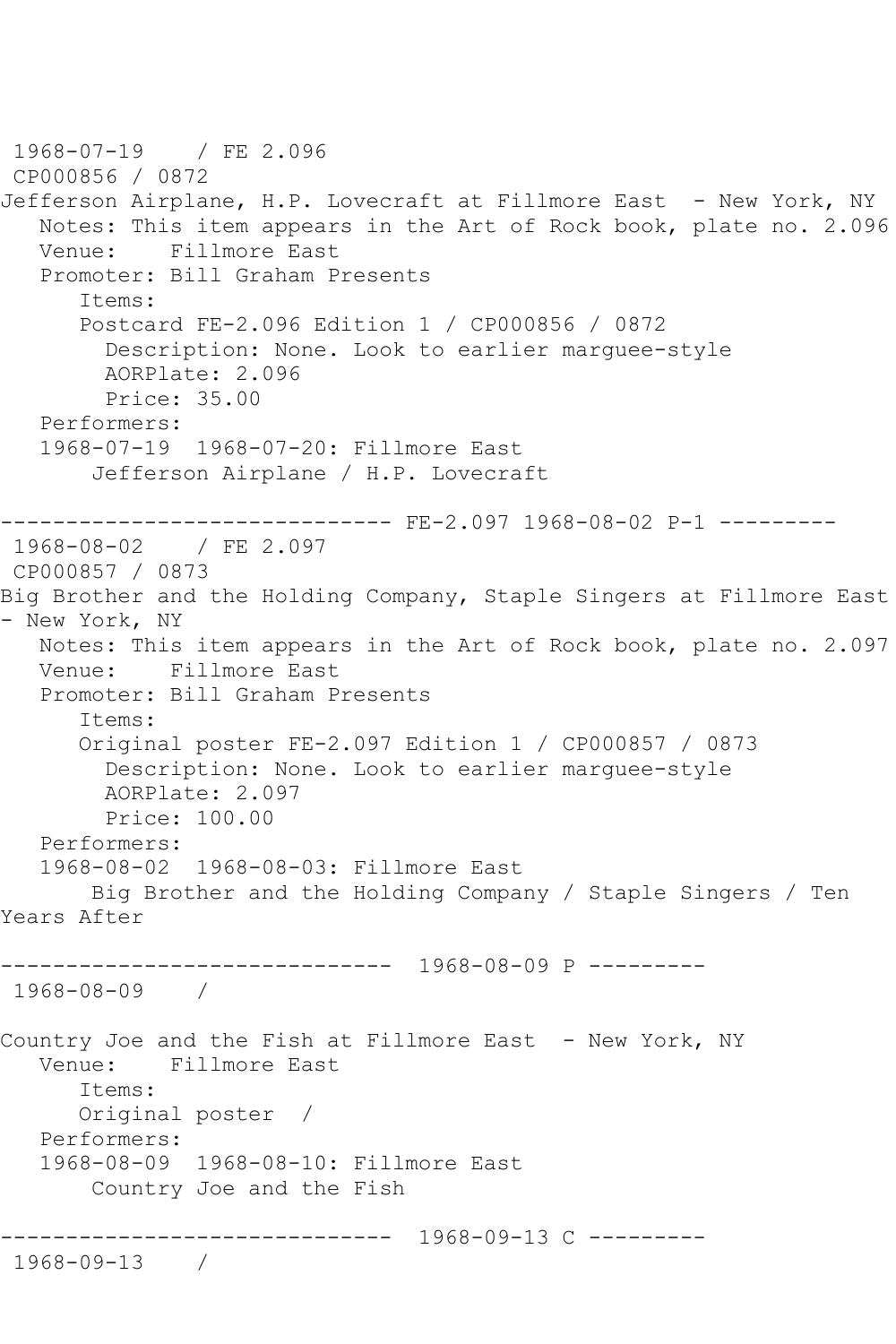Bobby Blue Bland, Amboy Dukes at Fillmore East - New York, NY Venue: Fillmore East Items: Postcard / Price: 45.00 Performers: 1968-09-13 1968-09-14: Fillmore East Bobby Blue Bland / Amboy Dukes / Chambers Brothers ------------------------------ 1968-09-13 P-1 --------- 1968-09-13 / CP070135 Chambers Brothers, Blood Sweat and Tears at Fillmore East [New York, NY] Venue: Fillmore East Promoter: Bill Graham Presents Items: Original poster Edition 1 / CP070135 Performers: 1968-09-13 1968-09-14: Fillmore East Chambers Brothers / Blood Sweat and Tears / Amboy Dukes 1968-09-20 1968-09-21: Traffic / Staple Singers / Crome Syrcus ------------------------------ 1968-09-20 P --------- 1968-09-20 / Country Joe and the Fish at Fillmore East - New York, NY Venue: Fillmore East Items: Original poster / Performers: 1968-09-20 1968-09-21: Fillmore East Country Joe and the Fish ------------------------------ 1968-09-27 P --------- 1968-09-27 / Country Joe and the Fish, Ten Years After at Fillmore East - New York, NY<br>Venue: Fillmore East Items: Original poster / Performers: 1968-09-27 1968-09-28: Fillmore East Country Joe and the Fish / Ten Years After / Procol Harum ------------------------------ FE 1968-10-04 P-1 ---------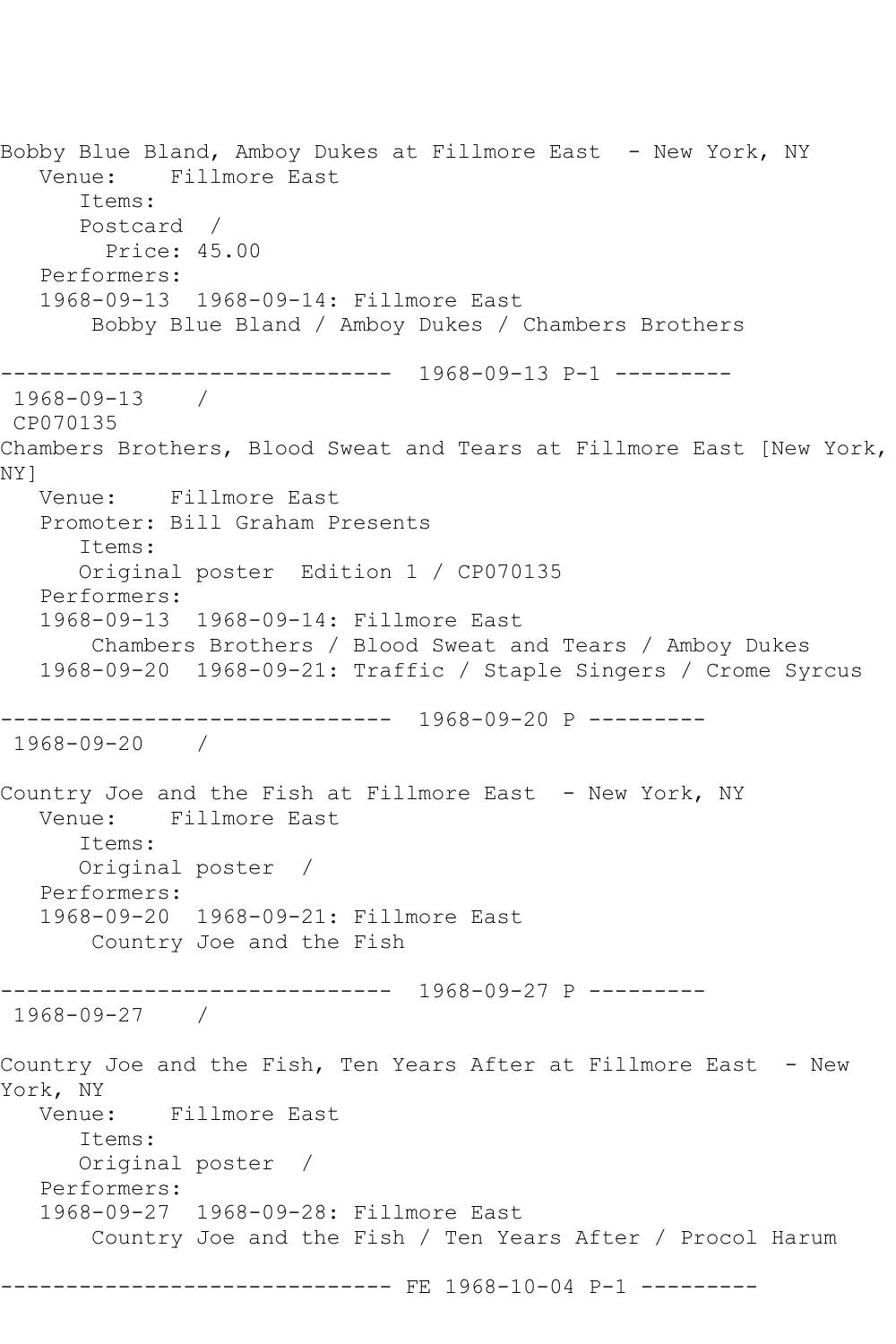1968-10-04 / FE CP019827 / XHWHO2 Eric Burdon, Sly and the Family Stone at Fillmore East - New York, NY Venue: Fillmore East Items: Original poster FE Edition 1 / CP019827 / XHWHO2 Price: 100.00 Postcard / Performers: 1968-10-04 1968-12-07: Fillmore East Eric Burdon and the Animals / Sly and the Family Stone / Linn County 1968-10-11: Beach Boys / Creedence Clearwater Revival / New York Rock and Roll Ensemble / Jeff Beck / Tim Buckley / Albert King 1968-10-26: Moody Blues / John Mayall 1968-11-02: Richie Havens / Steppenwolf / Ruddy Rich / Move 1968-12-06: Country Joe and the Fish / Iron Butterfly / Canned Heat Blues Band / Incredible String Band 1968-11-28: Jefferson Airplane / Who ------------------------------ 1968-10-11 P --------- 1968-10-11 / Beach Boys, Creedence Clearwater Revival at Fillmore East - New York, NY<br>Venue: Fillmore East Items: Original poster / Performers: 1968-10-11: Fillmore East Beach Boys / Creedence Clearwater Revival ------------------------------ 1968-10-12 P --------- 1968-10-12 / Turtles, Creedence Clearwater Revival at Fillmore East - New York, NY Venue: Fillmore East Items: Original poster / Performers: 1968-10-12: Fillmore East Turtles / Creedence Clearwater Revival / New York Rock and Roll Ensemble ------------------------------ 1968-10-18 P ---------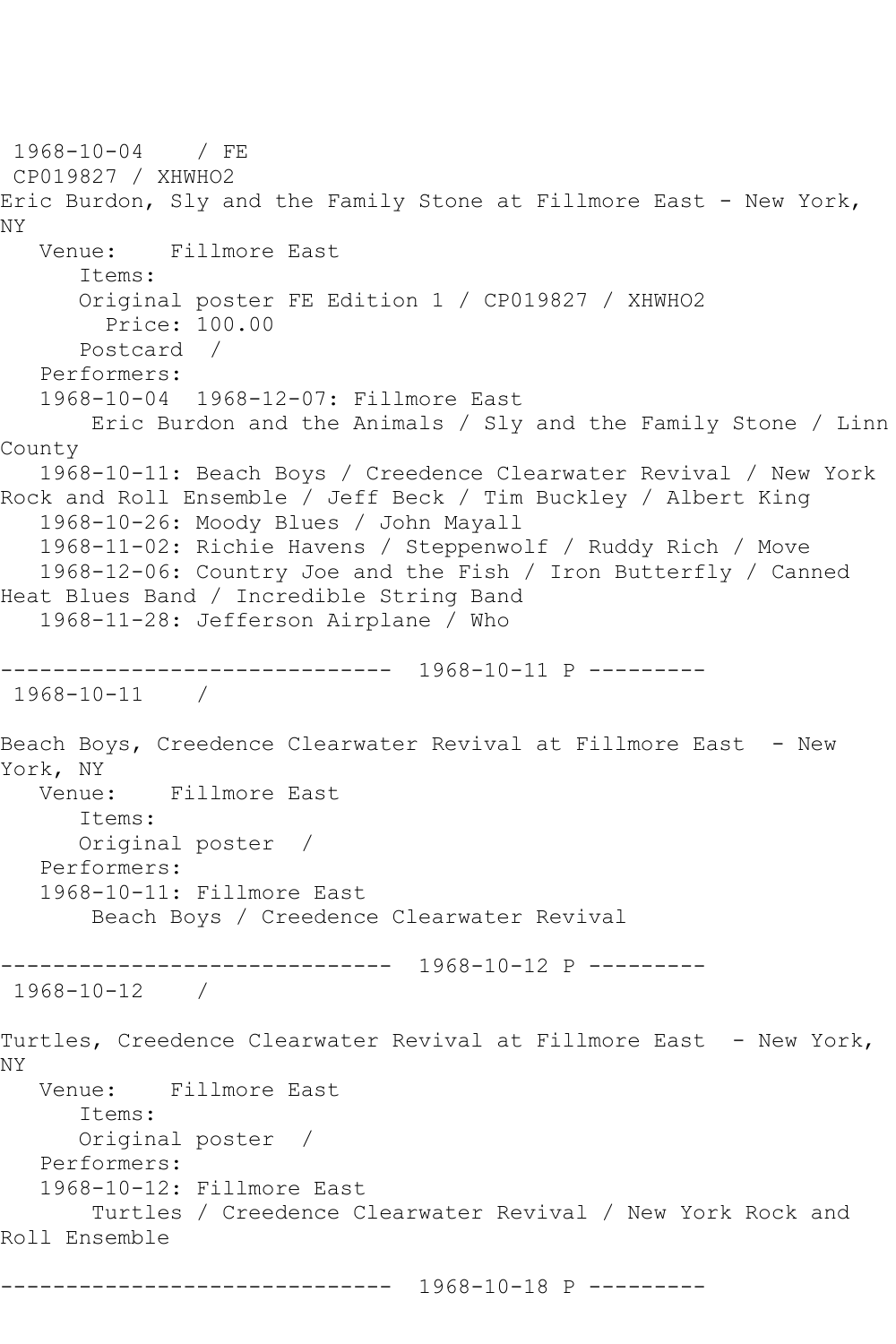```
1968-10-18 / 
Jeff Beck Group, Tim Buckley at Fillmore East - New York, NY
   Venue: Fillmore East
       Items:
       Original poster / 
   Performers:
    1968-10-18 1968-10-19: Fillmore East
        Jeff Beck / Tim Buckley / Albert King
  ------------------------------ 1968-10-25 P ---------
1968-10-25 / 
Moody Blues, John Mayall at Fillmore East  – New York, NY<br>Venue:    Fillmore East
          Fillmore East
       Items:
       Original poster / 
   Performers:
   1968-10-25 1968-10-26: Fillmore East
        Moody Blues / John Mayall / Rhinoceros
     ------------------------------ 1968-11-01 P ---------
1968-11-01 / 
Richie Havens, Quicksilver Messenger Service at Fillmore East - New 
York, NY
   Venue: Fillmore East
       Items:
       Original poster / 
   Performers:
    1968-11-01 1968-11-02: Fillmore East
        Richie Havens / Quicksilver Messenger Service / Mccoys
------------------------------ 1968-11-08 P ---------
1968-11-08 / 
B.B. King at Fillmore East - New York, NY
   Venue: Fillmore East
       Items:
       Original poster / 
   Performers:
    1968-11-08 1968-11-09: Fillmore East
        B.B. King
    ------------------------------ 1968-11-22 P ---------
1968-11-22 /
```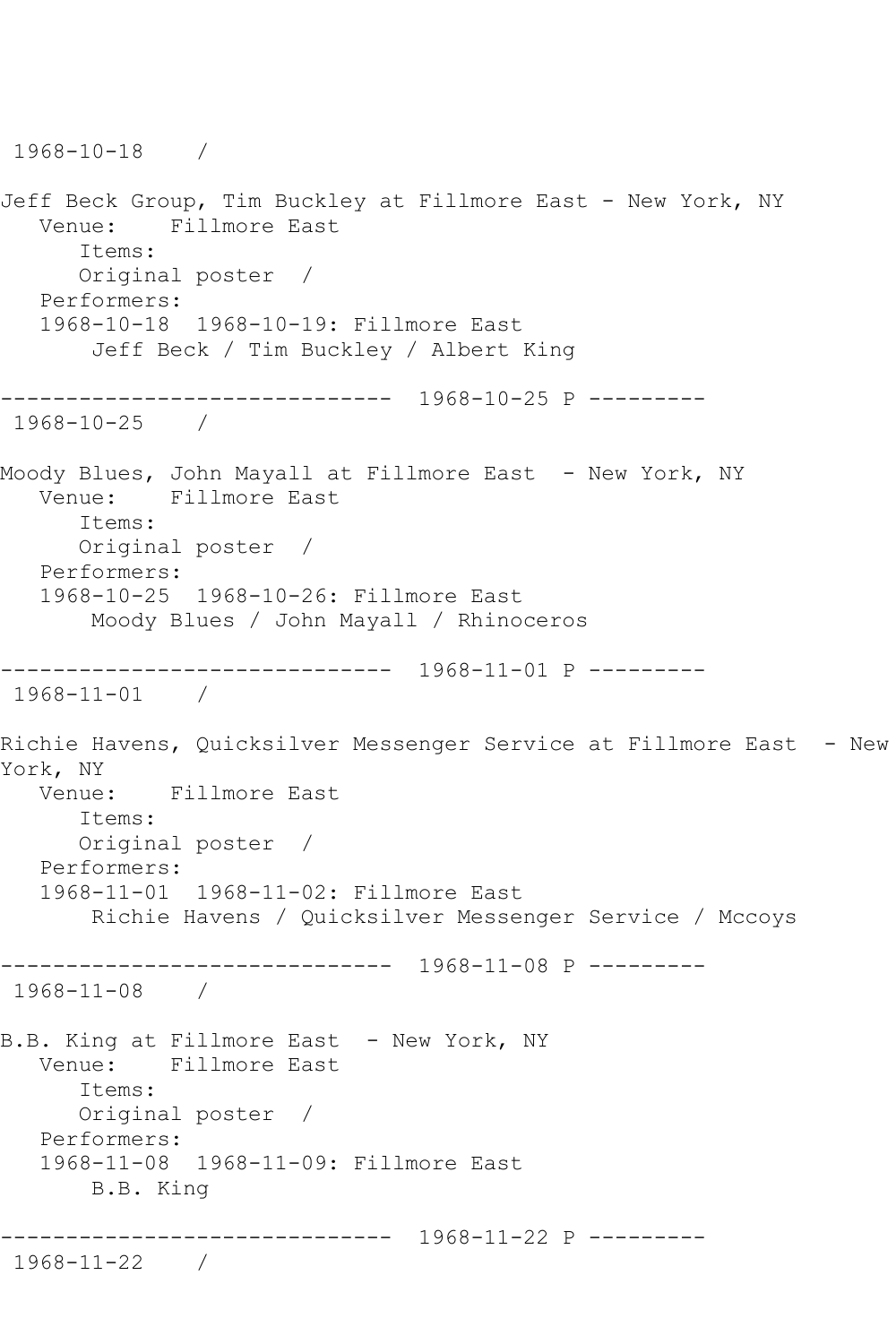Iron Butterfly, Canned Heat Blues Band at Fillmore East - New York, NY Venue: Fillmore East Items: Original poster / Performers: 1968-11-22 1968-11-23: Fillmore East Iron Butterfly / Canned Heat Blues Band / Youngbloods ------------------------------ 1968-11-27 P --------- 1968-11-27 / Incredible String Band at Fillmore East - New York, NY Venue: Fillmore East Items: Original poster / Performers: 1968-11-27: Fillmore East Incredible String Band ------------------------------ 1968-11-28 P --------- 1968-11-28 / Jefferson Airplane, Buddy Guy at Fillmore East - New York, NY Venue: Fillmore East Items: Original poster / Performers: 1968-11-28 1968-11-30: Fillmore East Jefferson Airplane / Buddy Guy / Chuck Davis Dance Company ------------------------------ 1968-12-06 P --------- 1968-12-06 / Fleetwood Mac, Kusama's Self Obliteration at Fillmore East - New York, NY Venue: Fillmore East Items: Original poster / Performers: 1968-12-06 1968-12-07: Fillmore East Fleetwood Mac / Kusama's Self Obliteration / Country Joe and the Fish ------------------------------ 1968-12-13 P --------- 1968-12-13 /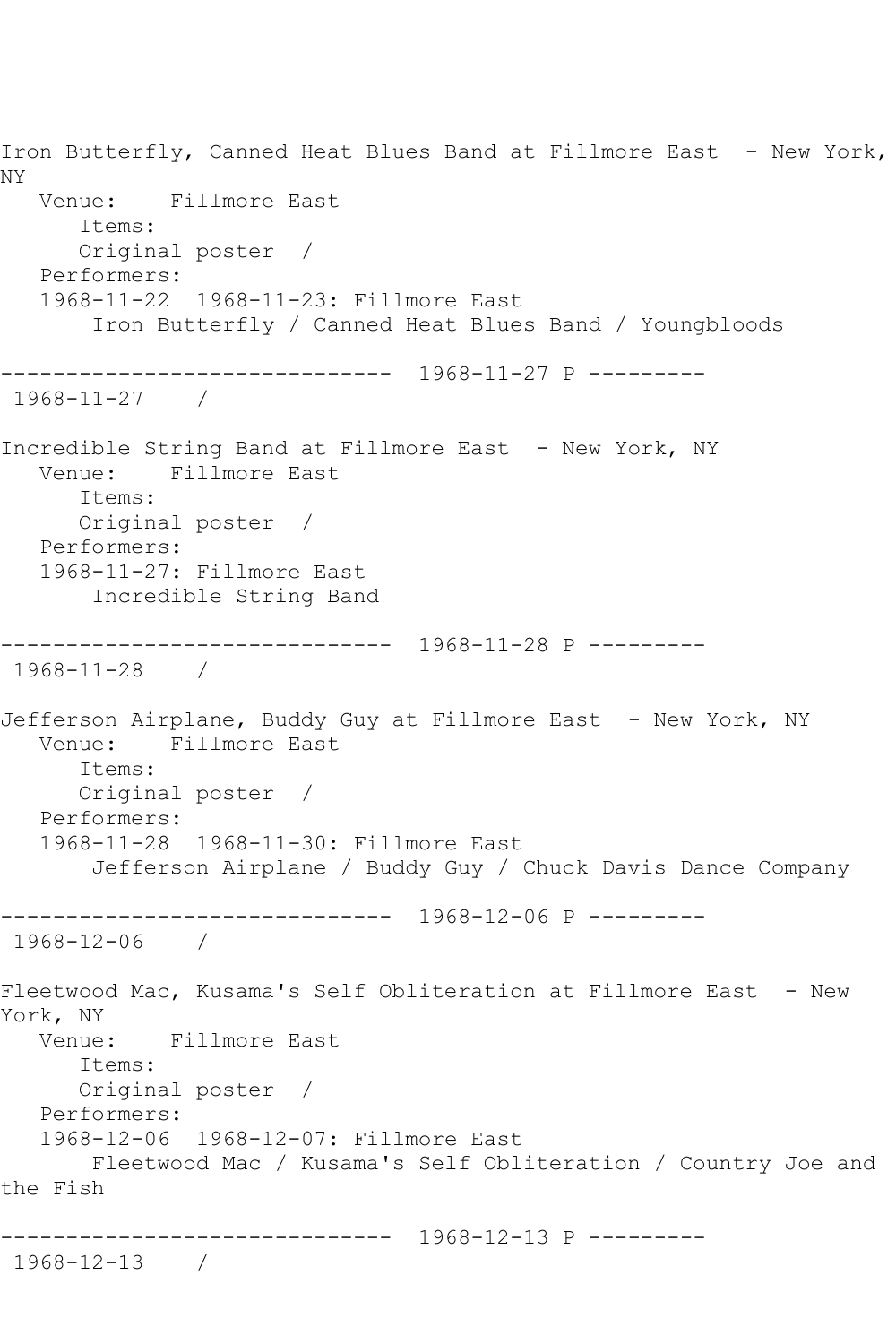Sam and Dave Revue, Supper Session at Fillmore East - New York, NY Venue: Fillmore East Items: Original poster / Performers: 1968-12-13 1968-12-14: Fillmore East Sam and Dave / Supper Session / Earth Opera ----------------- FE 1968-12-20 C-1 ----------<br>/ FE 1968-12-20 CP000858 / 0874 Creedence Clearwater Revival, Deep Purple at Fillmore East - New York, NY Venue: Fillmore East Items: Postcard FE Edition 1 / CP000858 / 0874 Description: None. Look to earlier marguee-style Price: 150.00 Performers: 1968-12-20 1969-03-01: Fillmore East Creedence Clearwater Revival / Deep Purple / James Cotton Blues Band 1968-12-27 1968-12-28: Paul Butterfield Blues Band / Crazy World of Arthur Brown / Sweetwater / Super Session 1968-12-31: Chambers Brothers / Mother Earth 1969-01-10 1969-01-11: B.B. King / Terry Reid 1969-01-17 1969-01-18: Grass Roots 1969-01-24 1969-01-25: Blood Sweat and Tears / Jethro Tull / Savoy Brown 1969-01-31 1969-02-01: Iron Butterfly / Move 1969-02-07 1969-02-08: Canned Heat Blues Band / Wayne Cochran / C.C. Riders / Pentangle 1969-02-14 1969-02-15: Jeff Beck / Small Faces 1969-02-21 1969-02-22: Mothers of Invention 1969-02-28 1969-03-01: Ten Years After / John Mayall ------------------------------ 1968-12-27 P --------- 1968-12-27 / Paul Butterfield, Arthur Brown at Fillmore East - New York, NY Venue: Fillmore East Items: Original poster / Performers: 1968-12-27 1968-12-28: Fillmore East Paul Butterfield Blues Band / Arthur Brown / Supper Session / Sweetwater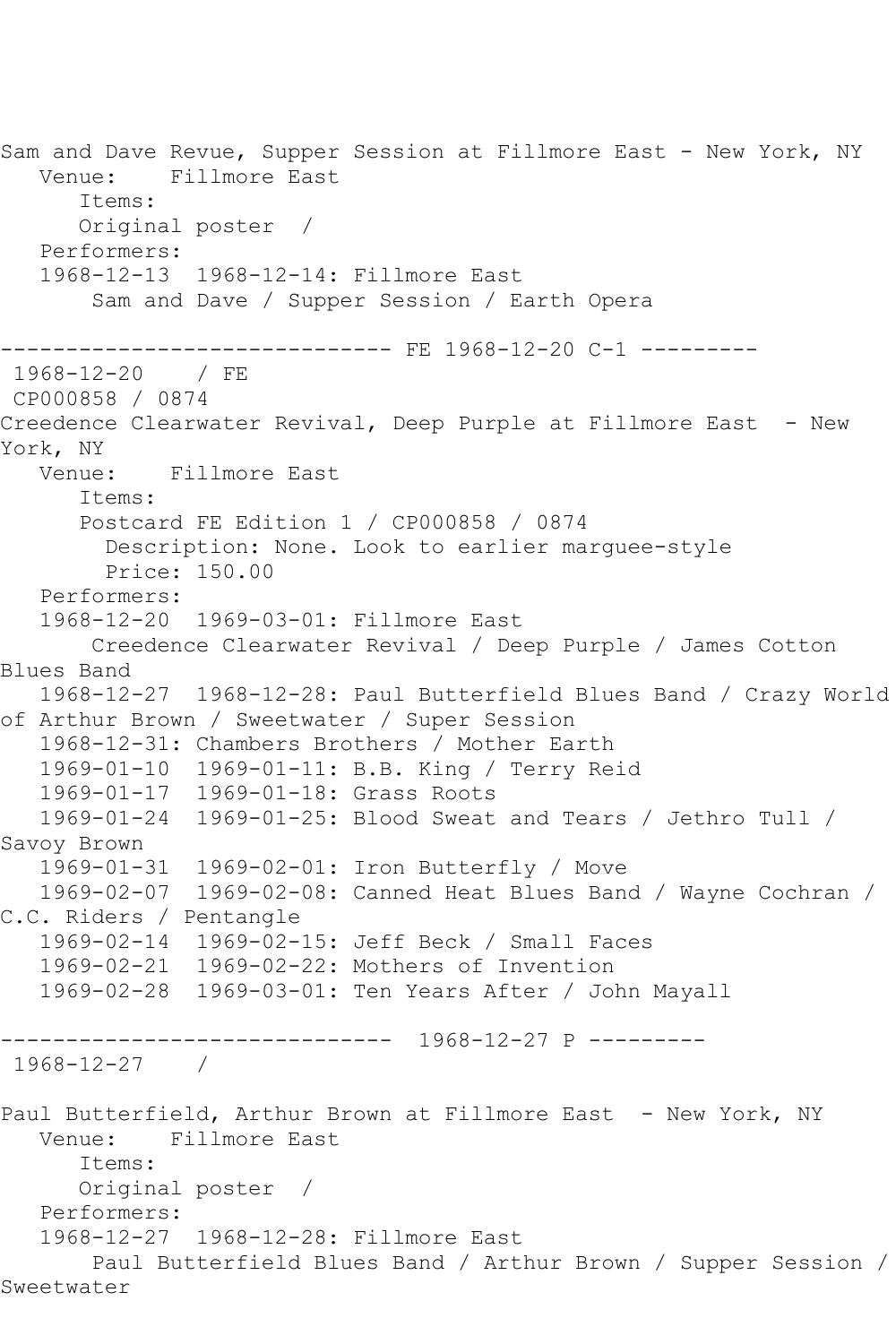------------------------------ 1968-12-31 P --------- 1968-12-31 / Chambers Brothers, Mother Earth at Fillmore East - New York, NY Venue: Fillmore East Items: Original poster / Performers: 1968-12-31: Fillmore East Chambers Brothers / Mother Earth ------------------------------ 1969-01-03 P --------- 1969-01-03 / Cold Blood, Lighthouse at Fillmore East - New York, NY Venue: Fillmore East Items: Original poster / Performers: 1969-01-03: Fillmore East Cold Blood / Lighthouse ------------------------------ 1969-01-10 P --------- 1969-01-10 / B.B. King, Johnny Winter at Fillmore East - New York, NY Venue: Fillmore East Items: Original poster / Performers: 1969-01-10 1969-01-11: Fillmore East B.B. King / Johnny Winter / Terry Reid ------------------------------ 1969-01-17 P --------- 1969-01-17 / Buddy Rich, Grass Roots at Fillmore East - New York, NY Venue: Fillmore East Items: Original poster / Performers: 1969-01-17 1969-01-18: Fillmore East Buddy Rich / Grass Roots / Spirit ------------------------------ 1969-01-24 P --------- 1969-01-24 /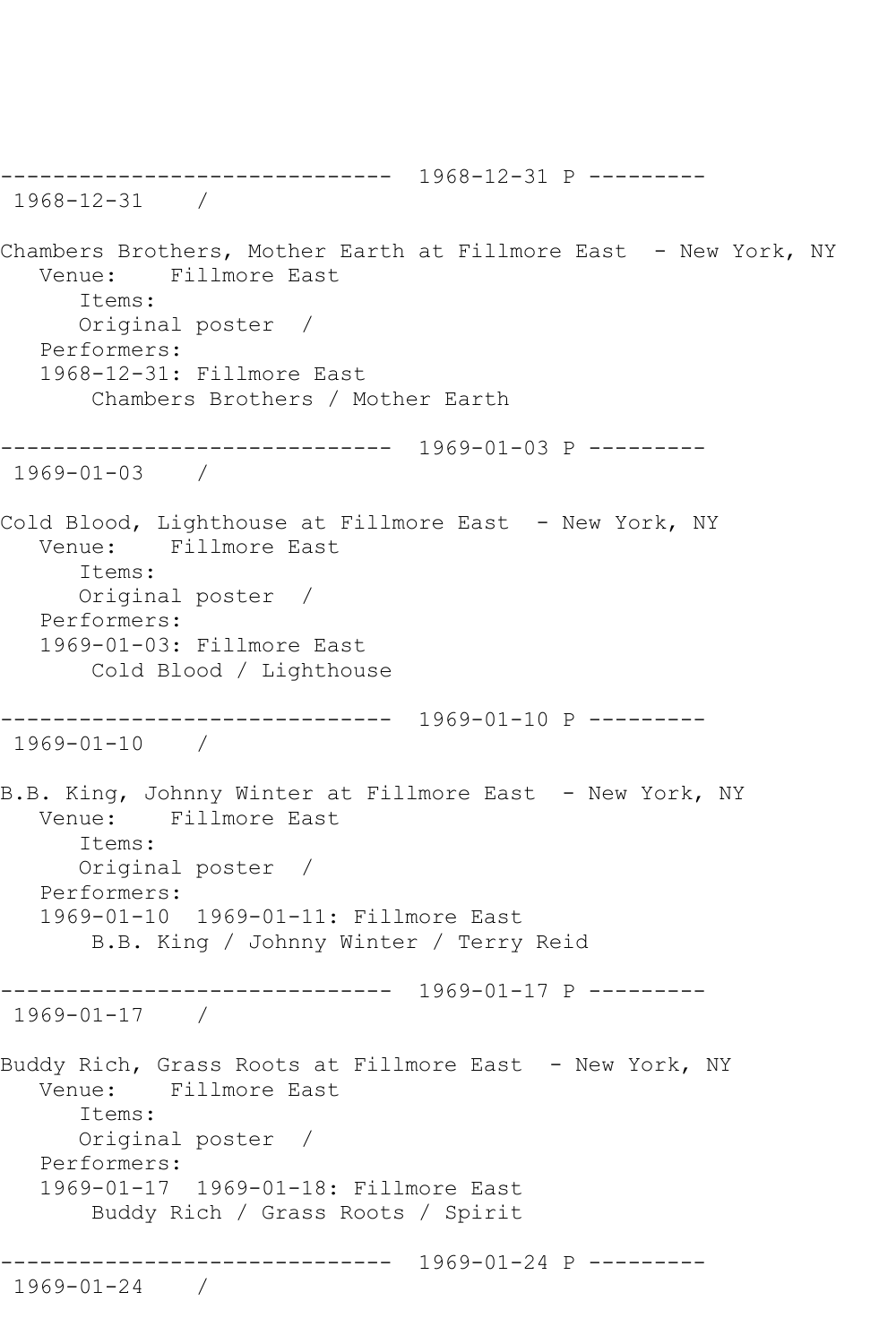Blood Sweat and Tears, Jethro Tull at Fillmore East - New York, NY Venue: Fillmore East Items: Original poster / Performers: 1969-01-24 1969-01-25: Fillmore East Blood Sweat and Tears / Jethro Tull / Gay Desperados ------------------------------ 1969-01-31 P --------- 1969-01-31 / Iron Butterfly, Led Zeppelin at Fillmore East - New York, NY Venue: Fillmore East Items: Original poster / Performers: 1969-01-31 1969-02-01: Fillmore East Iron Butterfly / Led Zeppelin / Porter's Preachers ------------------------------ 1969-02-07 P --------- 1969-02-07 / Canned Heat Blues Band, Pentangle at Fillmore East - New York, NY Venue: Fillmore East Items: Original poster / Performers: 1969-02-07 1969-02-08: Fillmore East Canned Heat Blues Band / Pentangle / Rhinoceros ------------------------------ 1969-02-11 P --------- 1969-02-11 / Canned Heat Blues Band, Pentangle at Fillmore East - New York, NY Venue: Fillmore East Items: Original poster / Performers: 1969-02-11 1969-02-12: Fillmore East Canned Heat Blues Band / Pentangle / Rhinoceros ------------------------------ 1969-02-14 P --------- 1969-02-14 / Sam and Dave, Winter at Fillmore East - New York, NY Venue: Fillmore East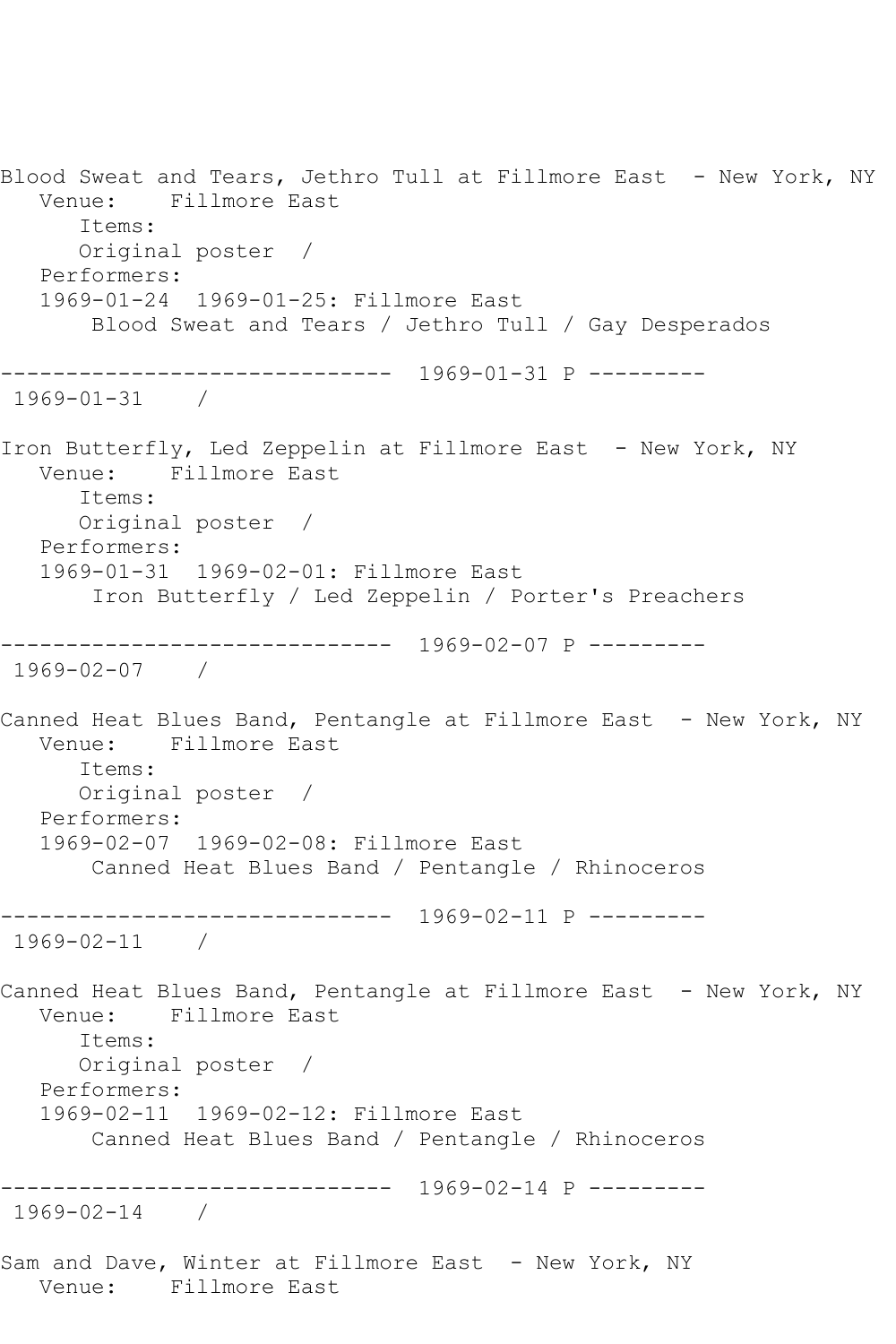Items: Original poster / Performers: 1969-02-14: Fillmore East Sam and Dave / Winter / Aorta ------------------------------ 1969-02-15 P --------- 1969-02-15 / Chuck Berry, Winter at Fillmore East - New York, NY<br>Venue: Fillmore East Fillmore East Items: Original poster / Performers: 1969-02-15: Fillmore East Chuck Berry / Winter / Savoy Brown / Aorta ------------------------------ 1969-02-21 H --------- 1969-02-21 / Mothers of Invention, Buddy Miles Express at Fillmore East - New York, NY Venue: Fillmore East Items: Handbill / Price: 125.10 Performers: 1969-02-21 1969-02-22: Fillmore East Mothers of Invention / Buddy Miles Express / Chicago ------------------------------ 1969-02-28 P --------- 1969-02-28 / Ten Years After at Fillmore East - New York, NY Venue: Fillmore East Items: Original poster / Performers: 1969-02-28: Fillmore East Ten Years After ------------------------------ 1969-03-01 P --------- 1969-03-01 / John Mayall, Slim Harpo at Fillmore East - New York, NY Venue: Fillmore East Items: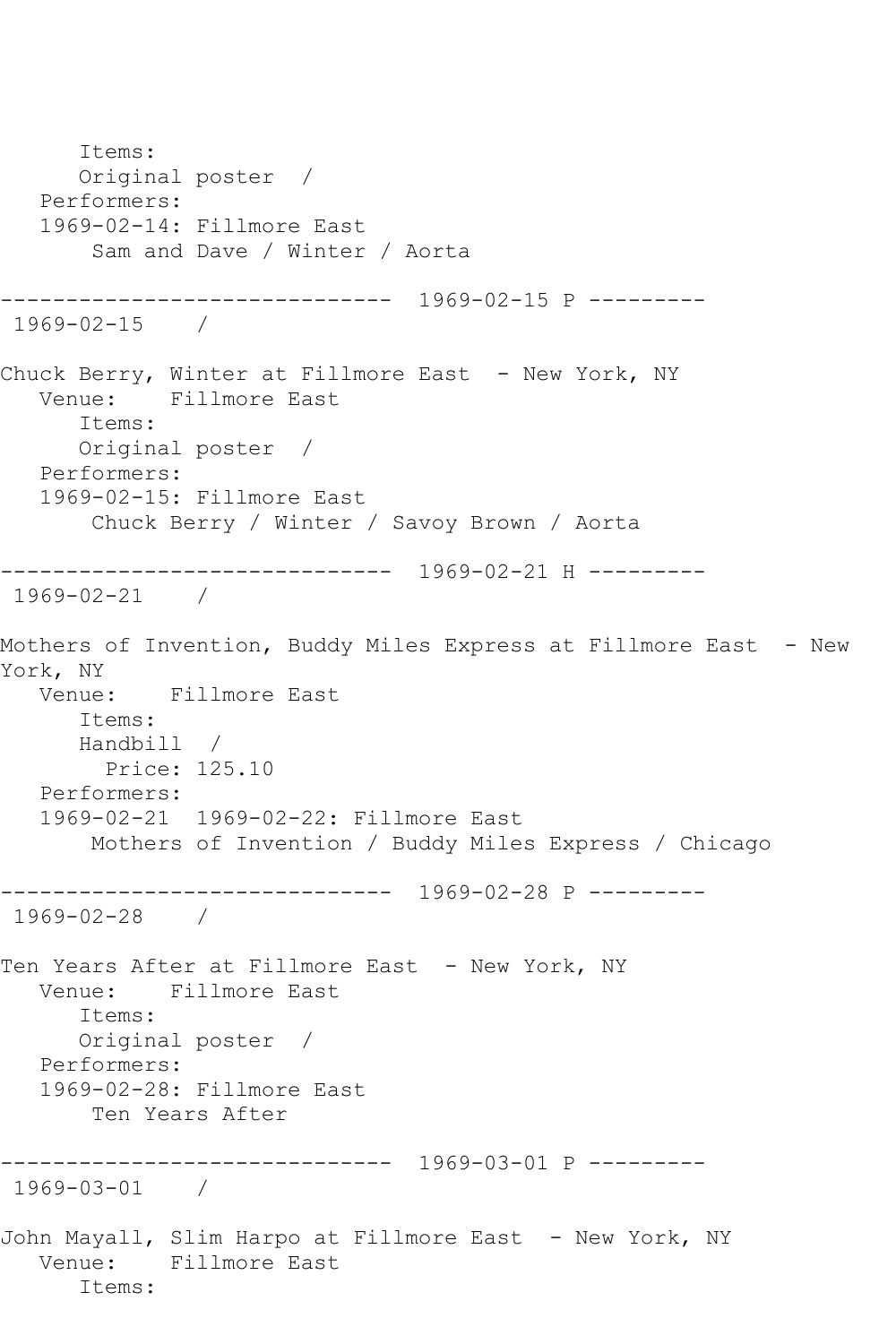Original poster / Performers: 1969-03-01: Fillmore East John Mayall / Slim Harpo ------------------------------ 1969-03-07 P --------- 1969-03-07 / Buffy Saint-Marie, Ian and Sylvia at Fillmore East - New York, NY Venue: Fillmore East Items: Original poster / Performers: 1969-03-07: Fillmore East Buffy Saint-Marie / Ian and Sylvia ------------------------------ 1969-03-08 P --------- 1969-03-08 / Vanilla Fudge, Amboy Dukes at Fillmore East - New York, NY Venue: Fillmore East Items: Original poster / Performers: 1969-03-08: Fillmore East Vanilla Fudge / Amboy Dukes / Sirocco ------------------------------ 1969-03-11 P --------- 1969-03-11 / Creedence Clearwater Revival, Spirit at Fillmore East - New York, NY Venue: Fillmore East Items: Original poster / Performers: 1969-03-11 1969-03-22: Fillmore East Creedence Clearwater Revival / Spirit / Ainsley Dunbar Retaliation ------------------------------ 1969-03-14 P --------- 1969-03-14 / Procol Harum, Pacific Gas and Electric at Fillmore East - New York, NY Venue: Fillmore East Items: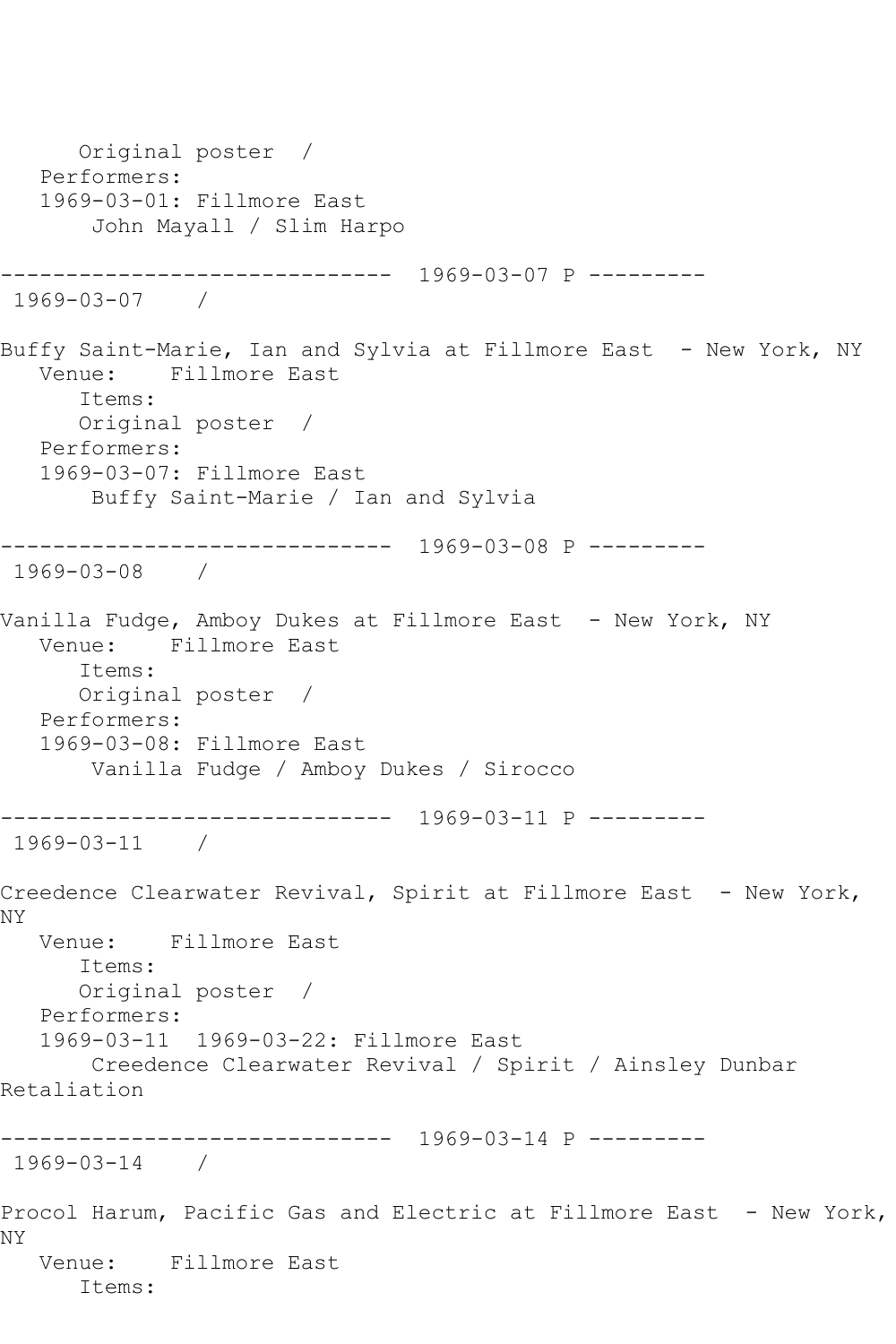Original poster / Performers: 1969-03-14 1969-03-15: Fillmore East Procol Harum / Pacific Gas and Electric / Collectors ------------------------------ 1969-03-28 H --------- 1969-03-28 / Steppenwolf, Julie Driscoll at Fillmore East - New York, NY Venue: Fillmore East Items: Handbill / Price: 300.00 Performers: 1969-03-28 1969-03-29: Fillmore East Steppenwolf / Julie Driscoll / Brian Auger ------------------------------ 1969-04-04 P --------- 1969-04-04 / Chambers Brothers, Hello People at Fillmore East - New York, NY Venue: Fillmore East Items: Original poster / Performers: 1969-04-04 1969-04-05: Fillmore East Chambers Brothers / Hello People / Elephant's Memory ------------------------------ 1969-04-09 P --------- 1969-04-09 / Ten Years After, Nice the Family at Fillmore East - New York, NY Venue: Fillmore East Items: Original poster / Performers: 1969-04-09 1969-04-10: Fillmore East Ten Years After / Nice the Family ------------------------------ 1969-04-11 P --------- 1969-04-11 / Blood Sweat and Tears, Jethro Tull at Fillmore East - New York, NY Venue: Fillmore East Items: Original poster / Performers: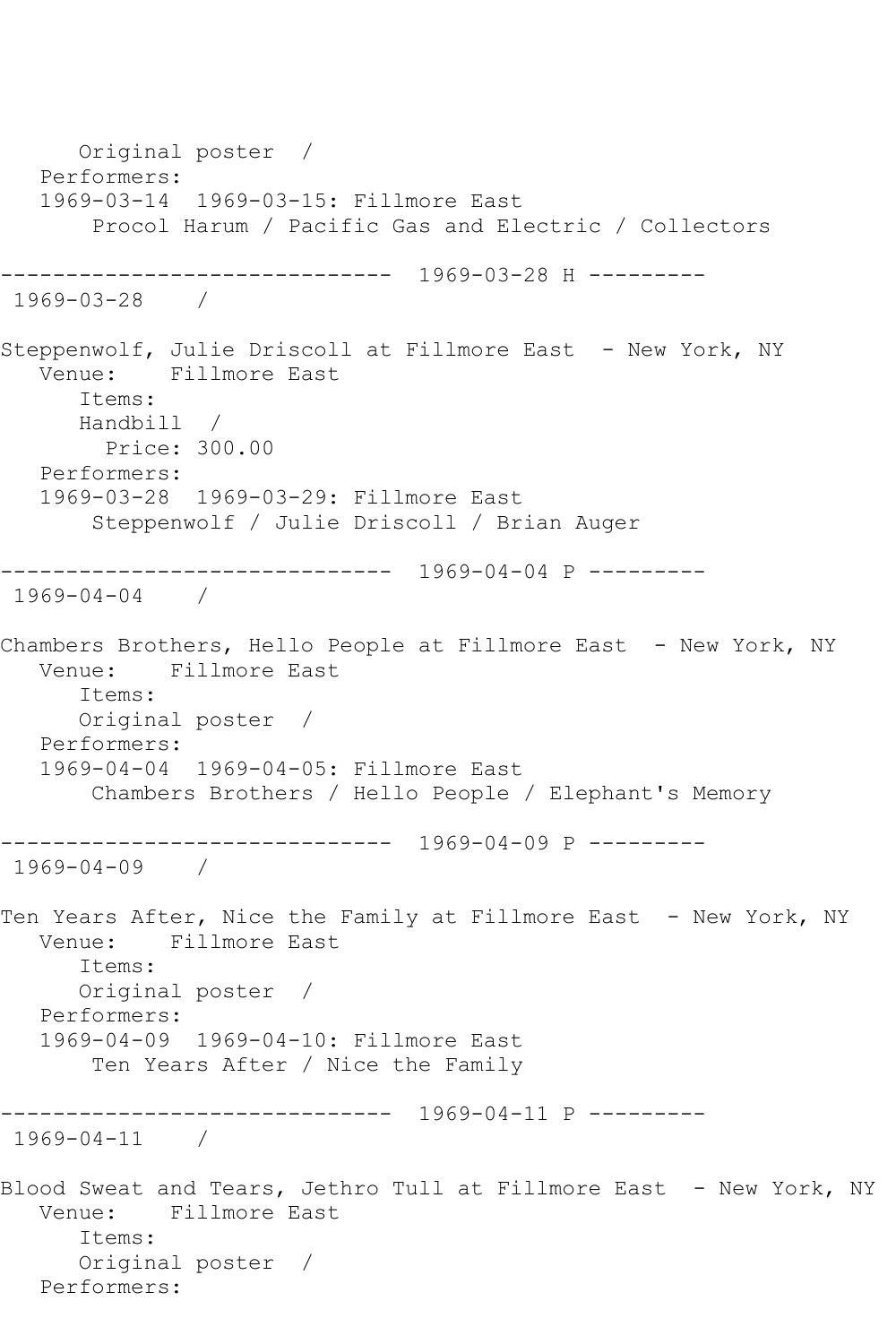1969-04-11: Fillmore East Blood Sweat and Tears / Jethro Tull / Albert King ------------------------------ 1969-04-12 P --------- 1969-04-12 / Blood Sweat and Tears, Savoy Brown at Fillmore East - New York, NY Venue: Fillmore East Items: Original poster / Performers: 1969-04-12: Fillmore East Blood Sweat and Tears / Savoy Brown ------------------------------ 1969-04-16 P --------- 1969-04-16 / Paul Butterfield, Foundations at Fillmore East - New York, NY Venue: Fillmore East Items: Original poster / Performers: 1969-04-16: Fillmore East Paul Butterfield Blues Band / Foundations / Savoy Brown ------------------------------ 1969-04-19 P --------- 1969-04-19 / Paul Butterfield, Foundations at Fillmore East - New York, NY Venue: Fillmore East Items: Original poster / Performers: 1969-04-19: Fillmore East Paul Butterfield Blues Band / Foundations / Savoy Brown ------------------------------ 1969-04-25 P --------- 1969-04-25 / James Cotton, Joni Mitchell at Fillmore East - New York, NY Venue: Fillmore East Items: Original poster / Performers: 1969-04-25 1969-04-26: Fillmore East James Cotton Blues Band / Joni Mitchell / Taj Mahal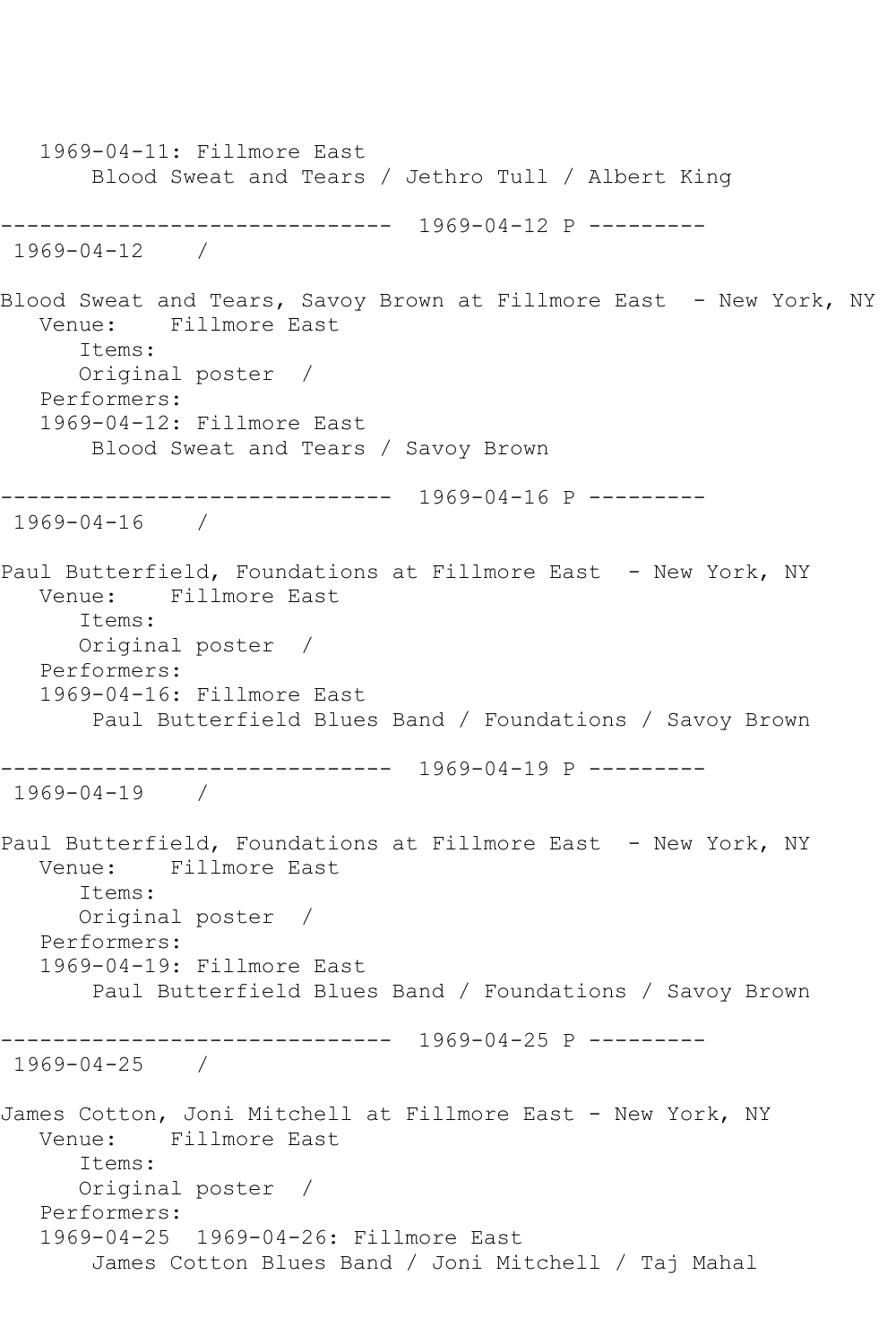------------------------------ 1969-05-02 P --------- 1969-05-02 / Jeff Beck, Joe Cocker and his Grease Band at Fillmore East - New York, NY Venue: Fillmore East Items: Original poster / Performers: 1969-05-02 1969-05-03: Fillmore East Jeff Beck / Joe Cocker and his Grease Band / NRBG ------------------------------ 1969-05-09 P --------- 1969-05-09 / Band, Cat Mother at Fillmore East - New York, NY Venue: Fillmore East Items: Original poster / Performers: 1969-05-09 1969-05-10: Fillmore East Band / Cat Mother ------------------------------ 1969-05-11 C --------- 1969-05-11 / Grateful Dead, Who at Fillmore East [New York, NY] Venue: Fillmore East Items: Postcard / Performers: 1969-05-11 1969-08-09: Fillmore East Grateful Dead / Who / Led Zeppelin ------------------------------ 1969-05-16 P --------- 1969-05-16 / Who, Sweetwater at Fillmore East - New York, NY Venue: Fillmore East Items: Original poster / Performers: 1969-05-16 1969-05-18: Fillmore East Who / Sweetwater / It's a Beautiful Day ------------------------------ FE 1969-05-23 P-1 --------- 1969-05-23 / FE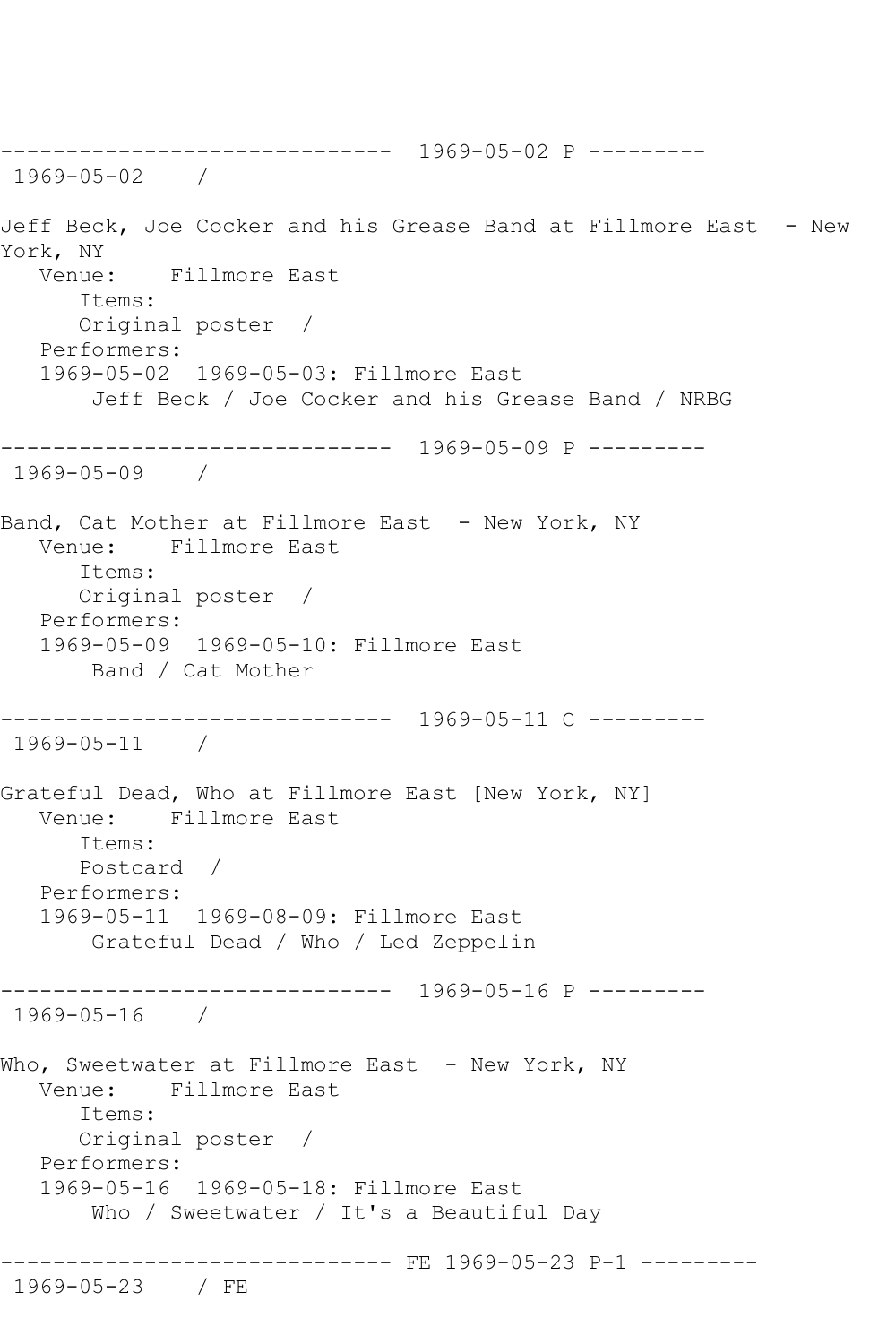CP000861 / 0877 Sly and the Family Stone, Clarence Carter at Fillmore East - New York, NY Venue: Fillmore East Promoter: Bill Graham Presents Items: Original poster FE Edition 1 / CP000861 / 0877 Performers: 1969-05-23 1969-06-21: Fillmore East Sly and the Family Stone / Clarence Carter / Rotary Connection 1969-05-30 1969-05-31: Led Zeppelin / Woody Herman / Delaney and Bonnie 1969-06-06 1969-06-07: Chuck Berry / Albert King 1969-06-13 1969-06-14: Booker T and the MG's / Youngbloods / Chicago / Grateful Dead / Buddy Miles Express ------------------------------ 1969-05-30 P --------- 1969-05-30-3 / Led Zeppelin, Woody Herman at Fillmore East - New York, NY Venue: Fillmore East Items: Original poster / Performers: 1969-05-30-31: Fillmore East Led Zeppelin / Woody Herman / Delaney and Bonnie ------------------------------ 1969-06-05 P --------- 1969-06-05 / Who, Chuck Berry at Fillmore East - New York, NY Venue: Fillmore East Items: Original poster / Performers: 1969-06-05 1969-06-06: Fillmore East Who / Chuck Berry / Albert King ------------------------------ 1969-06-13 P --------- 1969-06-13 / Mothers of Invention, Chicago at Fillmore East - New York, NY Venue: Fillmore East Items: Original poster / Performers: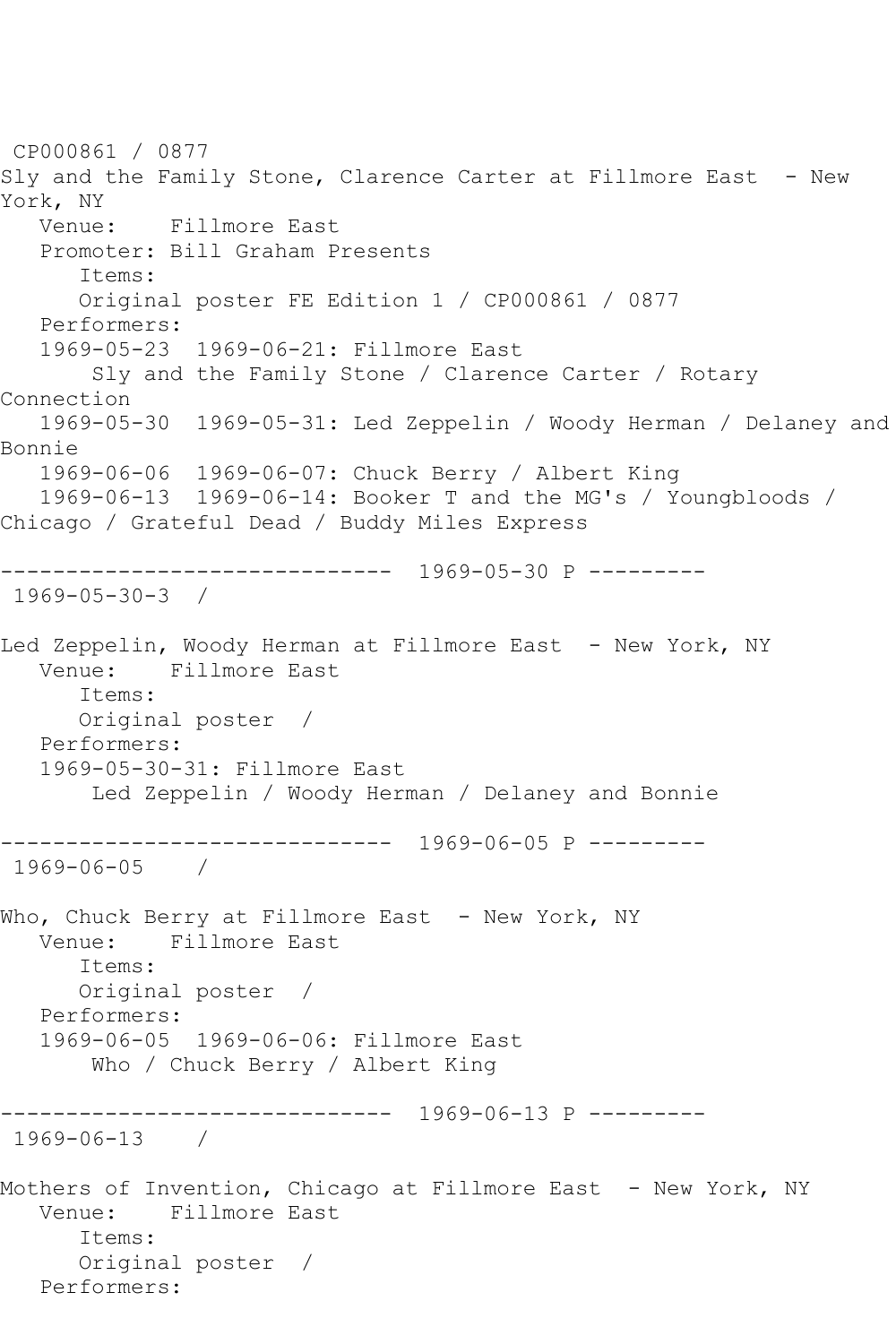1969-06-13 1969-06-14: Fillmore East Mothers of Invention / Chicago / Youngbloods ------------------------------ 1969-06-21 P --------- 1969-06-21 / Grateful Dead, Savoy Brown at Fillmore East - New York, NY<br>Venue: Fillmore East Fillmore East Items: Original poster / Performers: 1969-06-21 1969-06-22: Fillmore East Grateful Dead / Savoy Brown / Buddy Miles Express ------------------------------ 1969-06-27 P --------- 1969-06-27-2 / Procol Harum, Byrds at Fillmore East - New York, NY Venue: Fillmore East Items: Original poster / Performers: 1969-06-27-28: Fillmore East Procol Harum / Byrds / Raven ------------------------------ 1969-07-04 P --------- 1969-07-04 / Iron Butterfly, Bluesimage at Fillmore East - New York, NY Venue: Fillmore East Items: Original poster / Performers: 1969-07-04 1969-07-05: Fillmore East Iron Butterfly / Bluesimage / Man ------------------------------ 1969-07-11 P --------- 1969-07-11 / John Mayall, Preservation Hall Jazz Band at Fillmore East - New York, NY Venue: Fillmore East Items: Original poster / Performers: 1969-07-11 1969-07-12: Fillmore East John Mayall / Preservation Hall Jazz Band / Spooky Tooth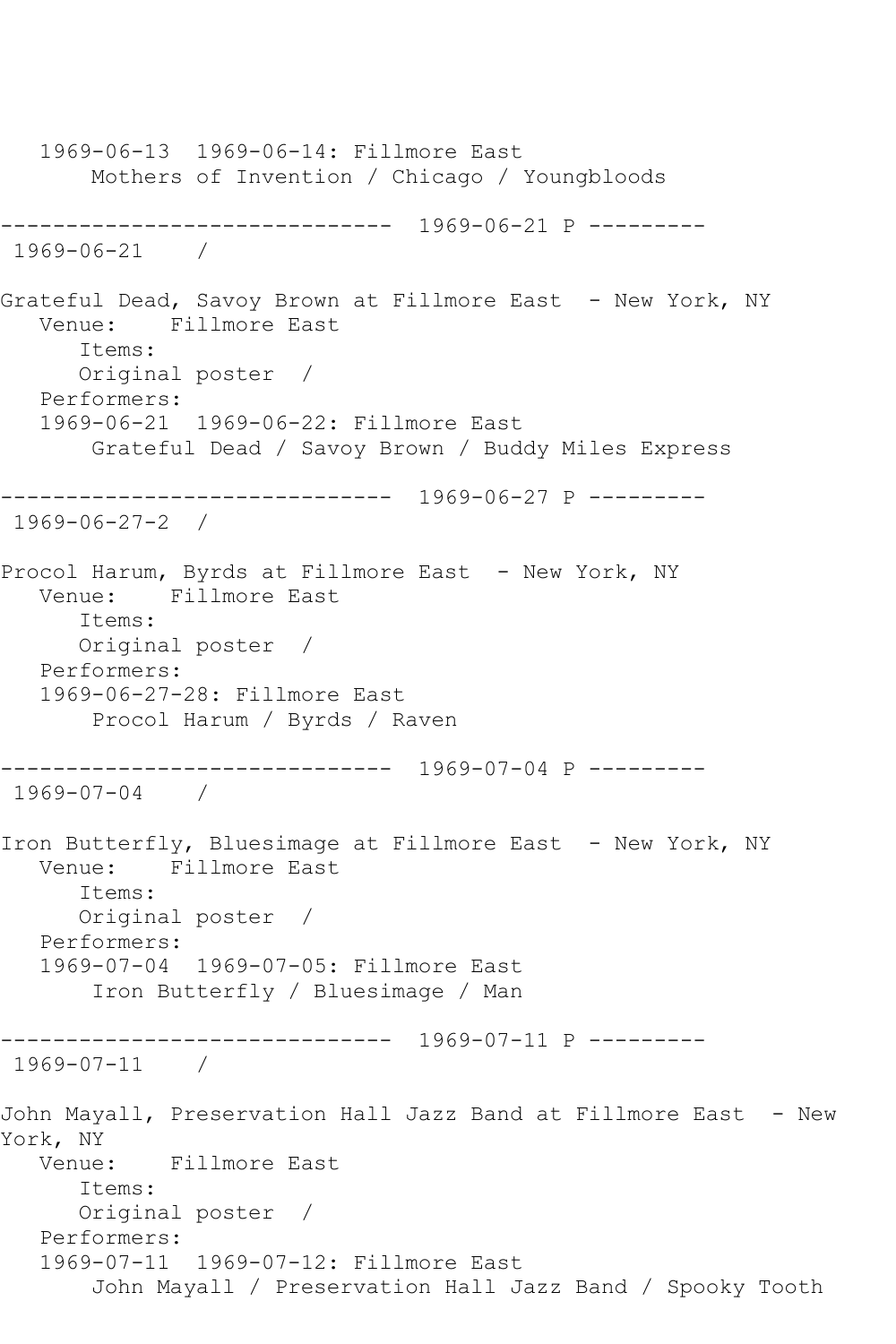------------------------------ 1969-07-19 P --------- 1969-07-19 / Creedence Clearwater Revival, Terry Reid at Fillmore East - New York, NY Venue: Fillmore East Items: Original poster / Performers: 1969-07-19: Fillmore East Creedence Clearwater Revival / Terry Reid / Aum ------------------------------ 1969-08-02 P --------- 1969-08-02 / Canned Heat Blues Band, Three Dog Night at Fillmore East - New York, NY Venue: Fillmore East Items: Original poster / Performers: 1969-08-02: Fillmore East Canned Heat Blues Band / Three Dog Night / Carlos Santana / Sha Na Na ------------------------------ 1969-08-08 P --------- 1969-08-08 / Jefferson Airplane, Joe Cocker at Fillmore East - New York, NY Venue: Fillmore East Items: Original poster / Performers: 1969-08-08 1969-08-09: Fillmore East Jefferson Airplane / Joe Cocker / Spontaneous Sound ------------------------------ 1969-09-05 P --------- 1969-09-05 / B.B. King, Albert King at Fillmore East - New York, NY Venue: Fillmore East Items: Original poster / Performers: 1969-09-05 1969-09-06: Fillmore East B.B. King / Albert King / Bobby Blue Bland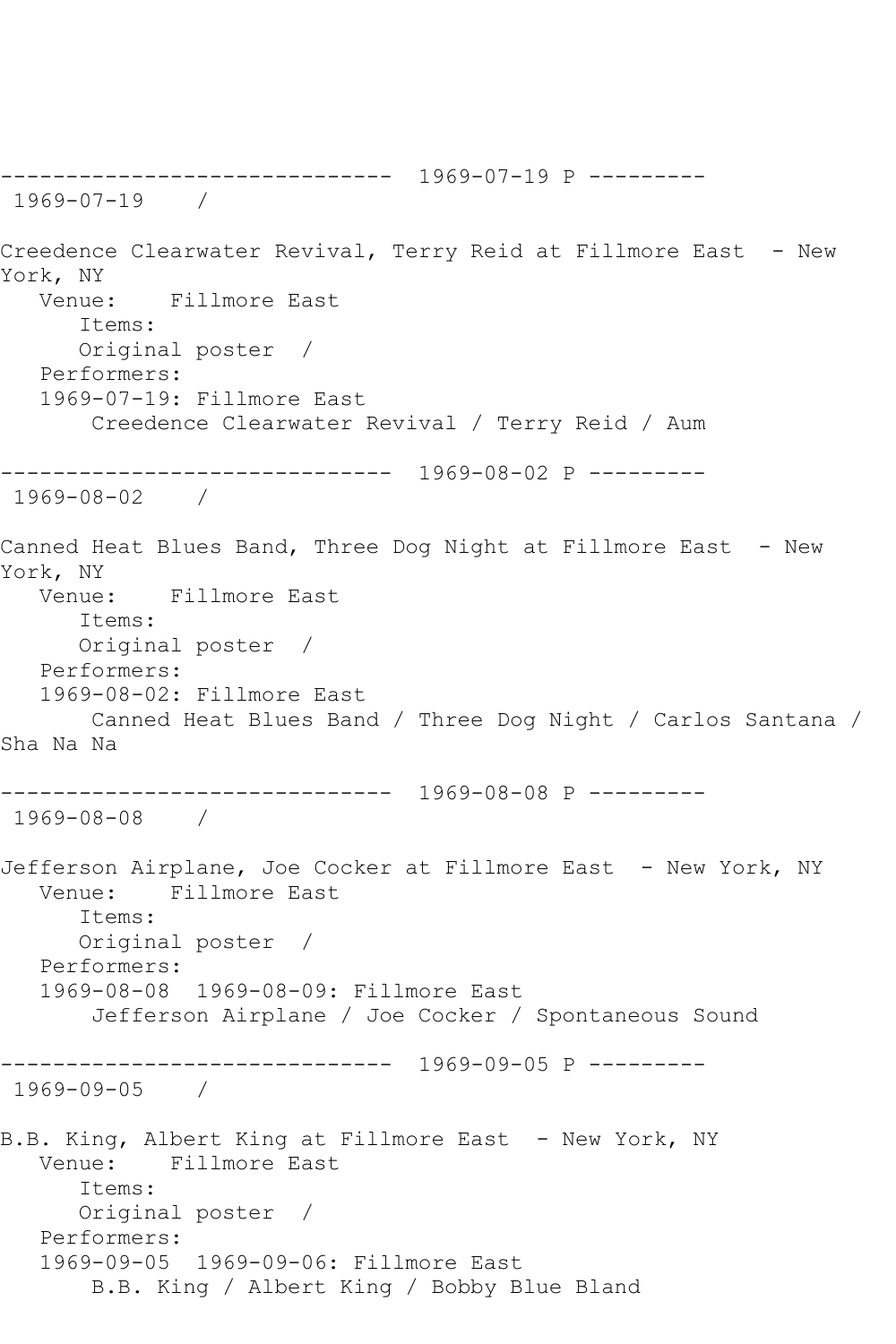------------------------------ 1969-09-07 P --------- 1969-09-07 / Ravi Shankar at Fillmore East - New York, NY Venue: Fillmore East Items: Original poster / Performers: 1969-09-07: Fillmore East Ravi Shankar ------------------------------ 1969-09-12 P --------- 1969-09-12 / Ten Years After, Mother Earth at Fillmore East - New York, NY Venue: Fillmore East Items: Original poster / Performers: 1969-09-12 1969-09-13: Fillmore East Ten Years After / Mother Earth / Flock ------------------------------ 1969-09-14 P --------- 1969-09-14 / Incredible String Band at Fillmore East - New York, NY Venue: Fillmore East Items: Original poster / Performers: 1969-09-14: Fillmore East Incredible String Band ------------------------------ 1969-09-19 P --------- 1969-09-19 / Lonnie Mack at Fillmore East - New York, NY Venue: Fillmore East Items: Original poster / Performers: 1969-09-19 1969-09-20: Fillmore East / Lonnie Mack ------------------------------ FE 1969-09-21 P-1 --------- 1969-09-21 / FE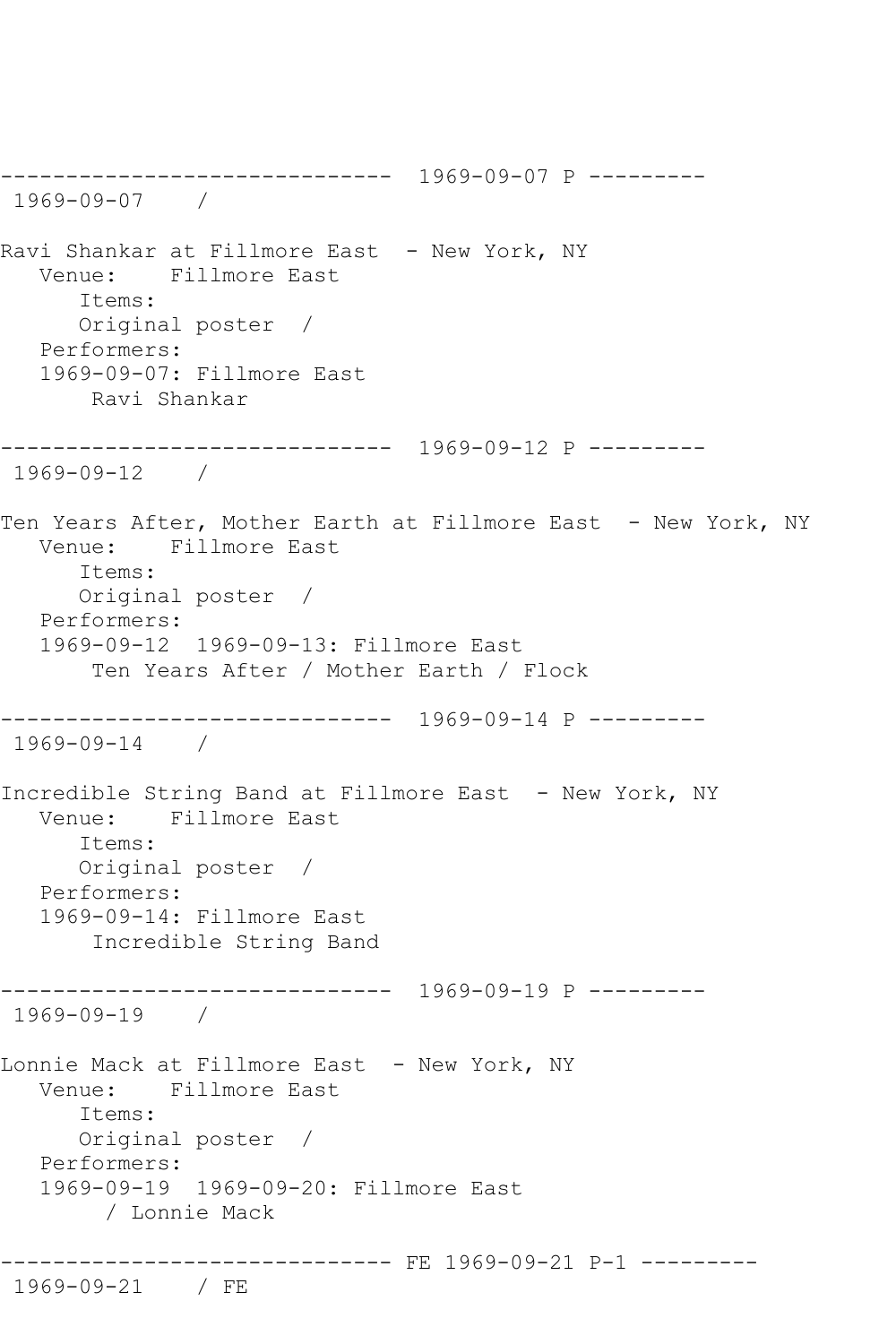CP020423 / XL004 Elephant's Memory, Prodigal Son at Fillmore East??? - New York, NY Notes: Sept. 21 or sept. 28 Venue: Fillmore East??? Items: Original poster FE Edition 1 / CP020423 / XL004 Performers: 1969-09-21: Fillmore East??? Elephant's Memory / Prodigal Son ------------------------------ FE 1969-09-26 P-1 --------- 1969-09-26 / FE CP000860 / 0876 Country Joe and the Fish, Grateful Dead at Fillmore East - New York, NY Venue: Fillmore East Promoter: Bill Graham Presents Items: Original poster FE Edition 1 / CP000860 / 0876 Price: 750.00 Performers: 1969-09-26 1969-12-05: Fillmore East Country Joe and the Fish / Grateful Dead / Sha Na Na 1969-10-03 1969-10-04: Chuck Berry / John Mayall / Elvin Bishop 1969-10-10 1969-10-11: Vanilla Fudge / DR. John the Night Tripper 1969-10-17 1969-10-18: Spirit / Kinks / Bobzo Dog Band 1969-10-20 1969-10-25: Who's Tommy / King Crimson / Aum 1969-10-31 1969-11-01: Mountain / Steve Miller Blues Band / Move 1969-11-07 1969-11-08: Carlos Santana 1969-11-14 1969-11-15: Johnny Winter / Chicago 1969-11-21 1969-11-22: Joe Cocker / Grease Band / Fleetwood Mac 1969-11-26 1969-11-29: Jefferson Airplane / Youngbloods 1969-12-05 1969-12-06: Jethro Tull ------------------------------ 1969-10-03 P --------- 1969-10-03 / Chuck Berry, John Mayall at Fillmore East - New York, NY<br>Venue: Fillmore East Fillmore East Items: Original poster / Performers: 1969-10-03 1969-10-04: Fillmore East Chuck Berry / John Mayall / Elvin Bishop ------------------------------ 1969-10-10 P ---------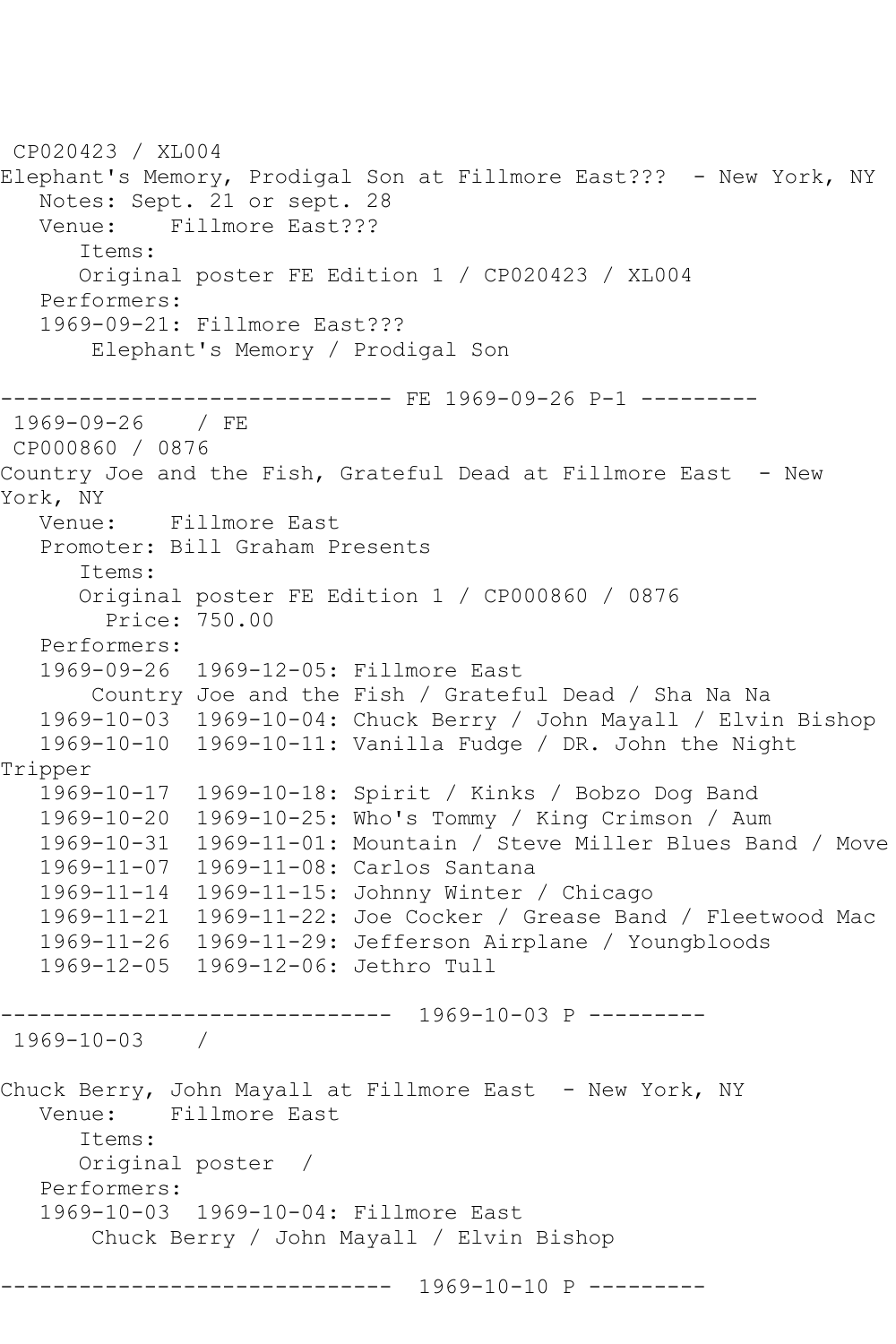1969-10-10 / Vanilla Fudge, Aum at Fillmore East – New York, NY Venue: Fillmore East Items: Original poster / Performers: 1969-10-10 1969-10-11: Fillmore East Vanilla Fudge / Aum / DR. John the Night Tripper ------------------------------ 1969-10-17 P --------- 1969-10-17 / Spirit, Kinks at Fillmore East - New York, NY Venue: Fillmore East Items: Original poster / Performers: 1969-10-17 1969-10-18: Fillmore East Spirit / Kinks / Bonzo Dog Band ------------------------------ GBR-G/G 1969-10-17 P-1 --------- 1969-10-17 / GBR G/G CP005794 / CP01043 The Kinks American Tour 1969: Kinks at Grande Ballroom - Detroit, MI Notes: Only 3-4 known to exist. Both poster and card very rare. Very large, promotional poster, thin, coated paper. Private Notes: G/G P-OP-1-NM \* B, 2000 Venue: Grande Ballroom Promoter: Russ Gibb Presents Items: Original poster GBR-G/G Edition 1 / CP005794 / CP01043 Description: 1 original Price: 2000.00 Performers: 1969-11-07 1969-11-08: Grande Ballroom Kinks 1969-10-17 1969-10-18: Fillmore East 1969-10-23 1969-10-25: The Boston Tea Party 1969-10-30 1969-11-01: Kinetic Playground 1969-11-14 1969-11-15: Ludlow Garage 1969-11-20 1969-11-23: Whisky-A-Go-Go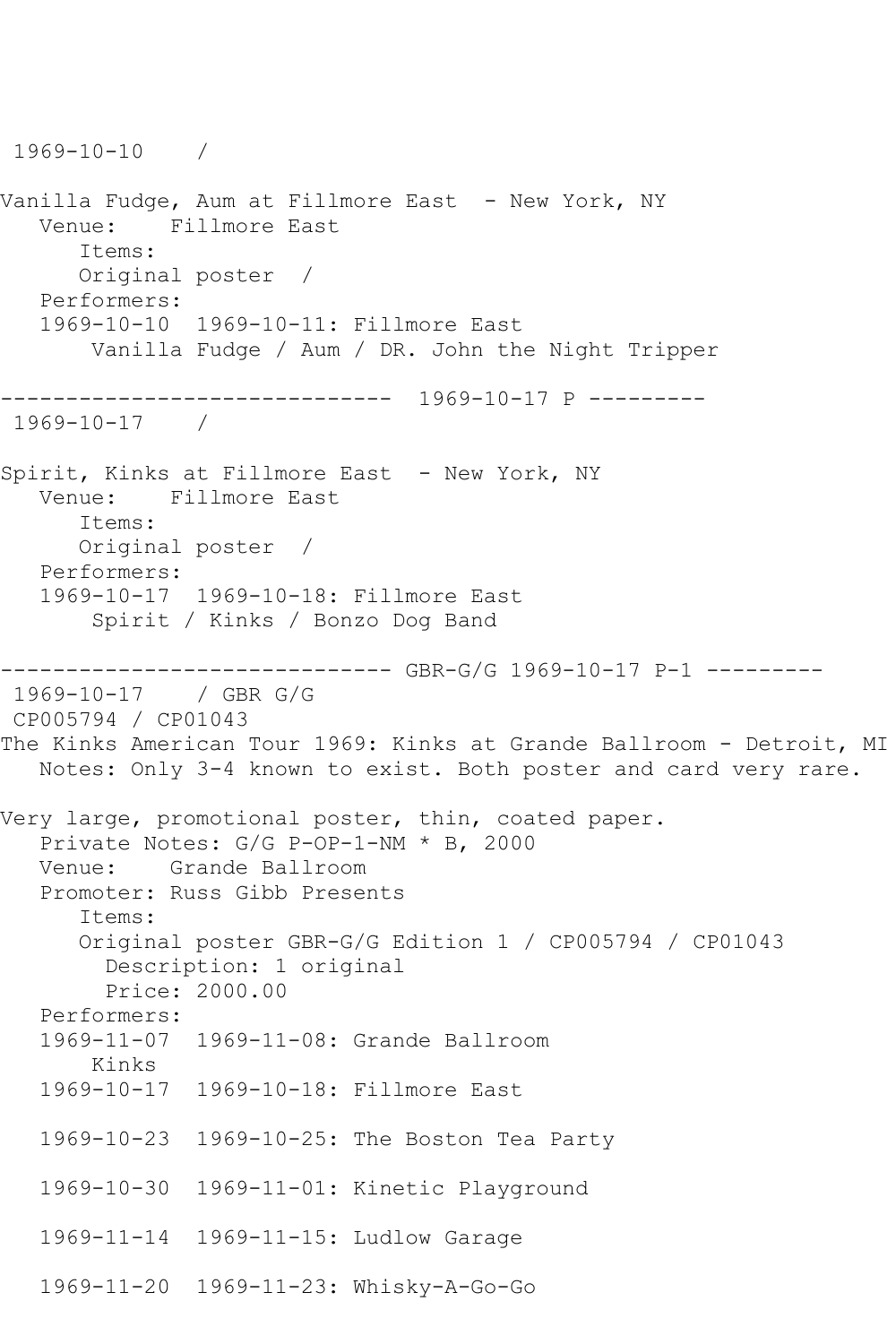------------------------------ FE-FE-010 2.094 1969-10-20 P-1 ------ --- 1969-10-20 / FE FE-010 2.094 CP009953 / CS05048 Who at Fillmore East - New York, NY Notes: This item appears in the Art of Rock book, plate no. 2.094 Event: Presented with Special Arrangement with Her Majesty Queen Elizabeth II Artist: David Byrd Venue: Fillmore East Promoter: Bill Graham Presents Items: Original poster FE-FE-010 2.094 Edition 1 / CP009953 / CS05048  $(23-3/16 \times 37-1/4)$  AORPlate: 2.094 Price: 350.00 FE-FE-010 2.094 / CP000198 / 0201 AORPlate: 2.094 Performers: 1969-10-20 1969-10-25: Fillmore East Set: Fillmore East Posters Who ------------------------------ 1969-10-28 P --------- 1969-10-28 / Mountain, Blodwyn Pig at Fillmore East - New York, NY Venue: Fillmore East Items: Original poster / Performers: 1969-10-28 1969-12-28: Fillmore East Mountain / Blodwyn Pig ------------------------------ 1969-11-01 P --------- 1969-11-01 / Steve Miller Blues Band, Steve Baron Quartet at Fillmore East - New York, NY Venue: Fillmore East Items: Original poster / Performers:

1969-11-27 1969-11-28: Fillmore West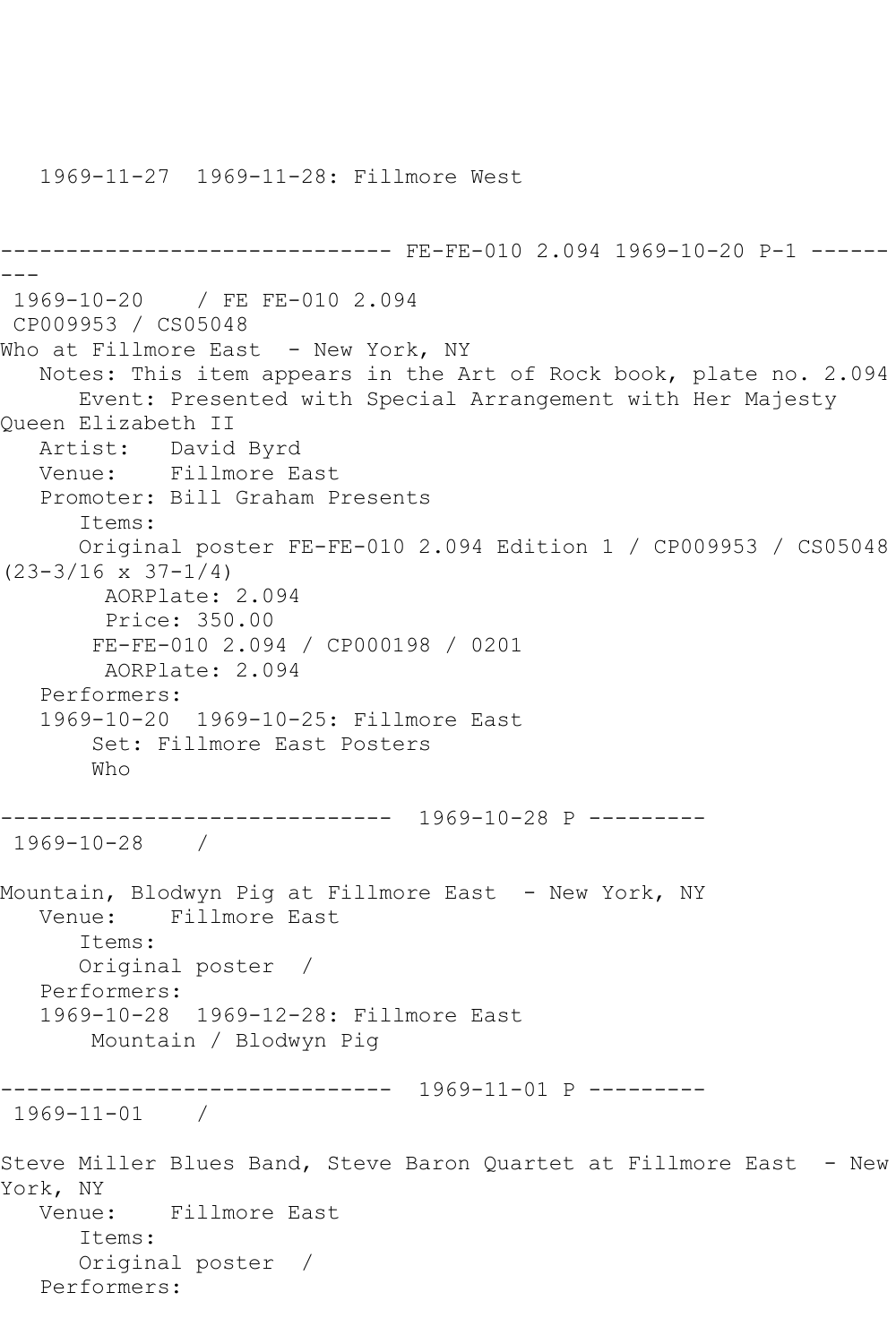1969-11-01: Fillmore East Steve Miller Blues Band / Steve Baron Quartet ------------------------------ 1969-11-07 P --------- 1969-11-07 / Carlos Santana, Humble Pie at Fillmore East - New York, NY Venue: Fillmore East Items: Original poster / Performers: 1969-11-07 1969-11-08: Fillmore East Carlos Santana / Humble Pie / Paul Butterfield Blues Band ------------------------------ 1969-11-14 P --------- 1969-11-14 / Moody Blues at Fillmore East - New York, NY Venue: Fillmore East Items: Original poster / Performers: 1969-11-14 1969-11-15: Fillmore East Moody Blues ------------------------------ 1969-11-21 P --------- 1969-11-21 / Joe Cocker, Fleetwood Mac at Fillmore East - New York, NY Venue: Fillmore East Items: Original poster / Performers: 1969-11-21 1969-11-22: Fillmore East Joe Cocker / Fleetwood Mac / King Crimson / Voices of East Harlem ------------------------------ 1969-11-26 P --------- 1969-11-26 / Richie Havens at Fillmore East - New York, NY Venue: Fillmore East Items: Original poster / Performers: 1969-11-26 1969-11-29: Fillmore East Richie Havens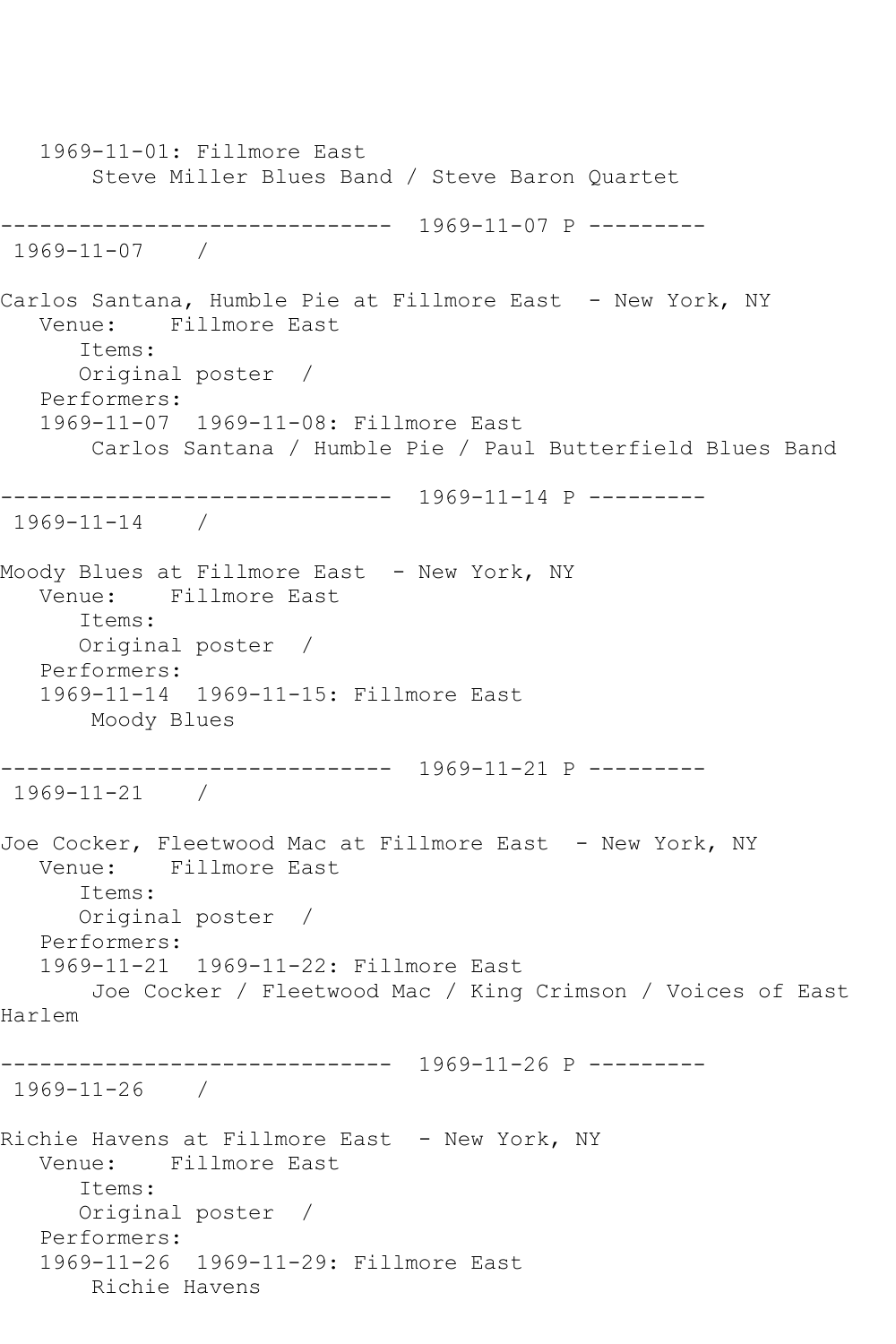------------------------------ 1969-12-05 P --------- 1969-12-05 / Jethro Tull, Grand Funk at Fillmore East - New York, NY Venue: Fillmore East Items: Original poster / Performers: 1969-12-05 1969-12-06: Fillmore East Jethro Tull / Grand Funk Railroad / Fat Matress ------------------------------ 1969-12-12 P --------- 1969-12-12 / Richie Havens, Nina Simone at Fillmore East - New York, NY Venue: Fillmore East Items: Original poster / Performers: 1969-12-12 1969-12-13: Fillmore East Richie Havens / Nina Simone / Isaac Hayes ------------------------------ 1969-12-14 P --------- 1969-12-14 / Incredible String Band at Fillmore East - New York, NY Venue: Fillmore East Items: Original poster / Performers: 1969-12-14: Fillmore East Incredible String Band ------------------------------ 1969-12-19 P --------- 1969-12-19 / Byrds, The Nice at Fillmore East - New York, NY Venue: Fillmore East Items: Original poster / Performers: 1969-12-19 1969-12-20: Fillmore East Byrds / Nice / Sons of Champlin ----------------------------- FE 1969-12-26 C-1 ---------1969-12-26 / FE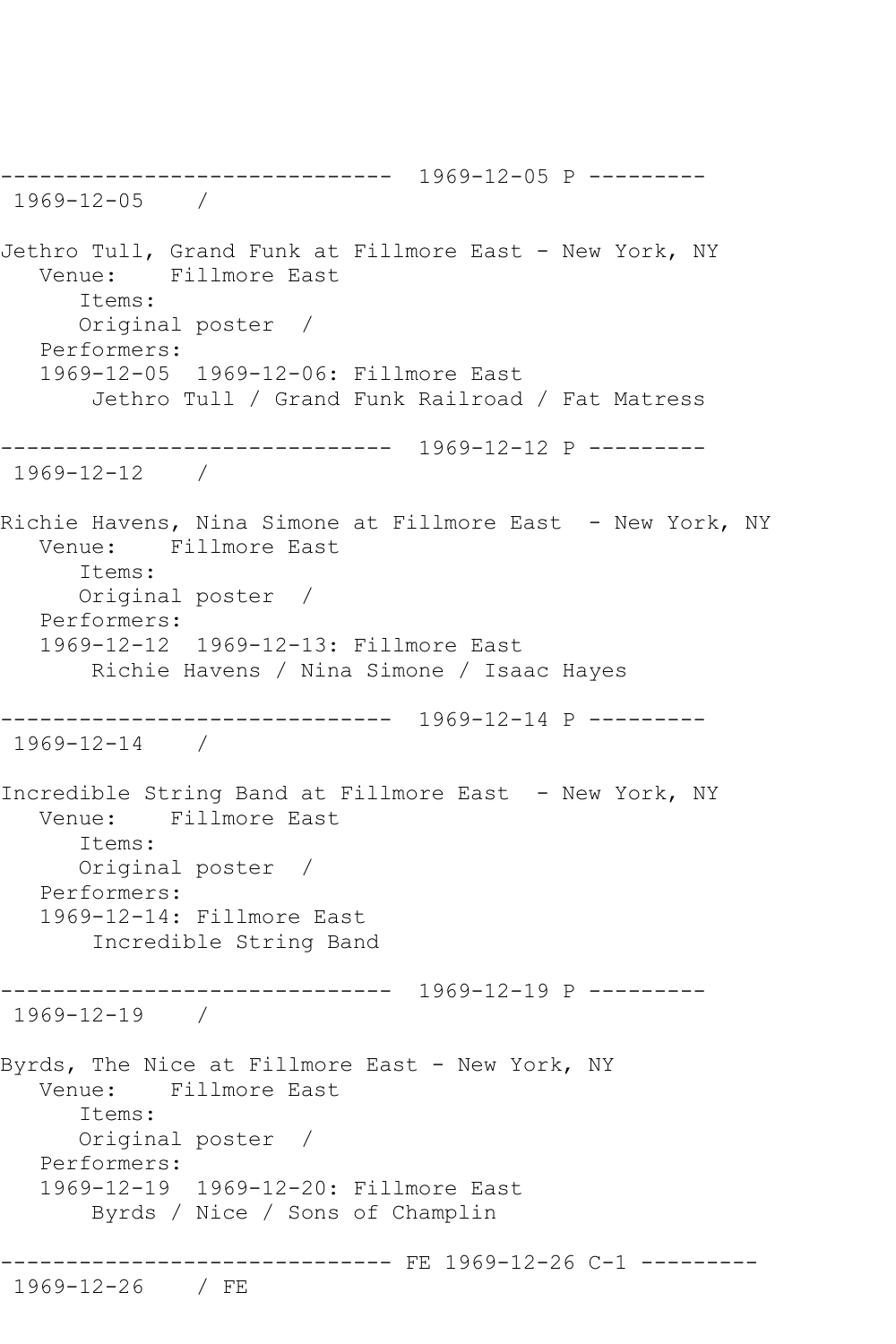```
CP000859 / 0875
Bobby Blue Bland, Appaloosa at Fillmore East - New York, NY<br>Venue: Fillmore East
          Fillmore East
   Promoter: Bill Graham Presents
       Items:
      Postcard FE Edition 1 / CP000859 / 0875
         Description: None. Look to earlier marguee-style
         Price: 600.00
   Performers:
   1969-12-26 1969-03-07: Fillmore East
        Bobby Blue Bland / Appaloosa / Allman Brothers
   1970-01-01: Jimi Hendrix / Buddy Miles / Billy Cox / Voices of 
East Harlem
   1970-01-02 1970-01-03: Ike and Tina Turner / Mongo Santamaria / 
Fats Domino
   1970-01-16 1970-01-17: Carlos Santana / Catfish
   1970-01-23 1970-01-24: Country Joe and the Fish / Eric Mercury
   1970-01-30 1970-01-31: Jack Bruce / Colosseum
   1970-02-06 1970-02-07: Chambers Brothers / Poco
   1970-02-13 1970-02-14: To Be Announced
   1970-02-20 1970-02-21: Savoy Brown
   1970-02-27 1970-02-28: Ten Years After / Doug Kershaw
   1970-03-06 1970-03-07: Moody Blues / Steve Miller Blues Band
------------------------------ 1970-01-02 P ---------
1970-01-02 / 
Grateful Dead, Cold Blood at Fillmore East - New York, NY
   Venue: Fillmore East
       Items:
      Original poster / 
   Performers:
   1970-01-02 1970-01-03: Fillmore East
        Grateful Dead / Cold Blood / Lighthouse
------------------------------ 1970-01-10 P ---------
1970-01-10 / 
Ike and Tina Turner, Fats Domino at Fillmore East - New York, NY
   Venue: Fillmore East
       Items:
      Original poster / 
   Performers:
   1970-01-10: Fillmore East
        Ike and Tina Turner / Fats Domino / Mongo Santamaria
            ------------------------------ 1970-01-16 P ---------
```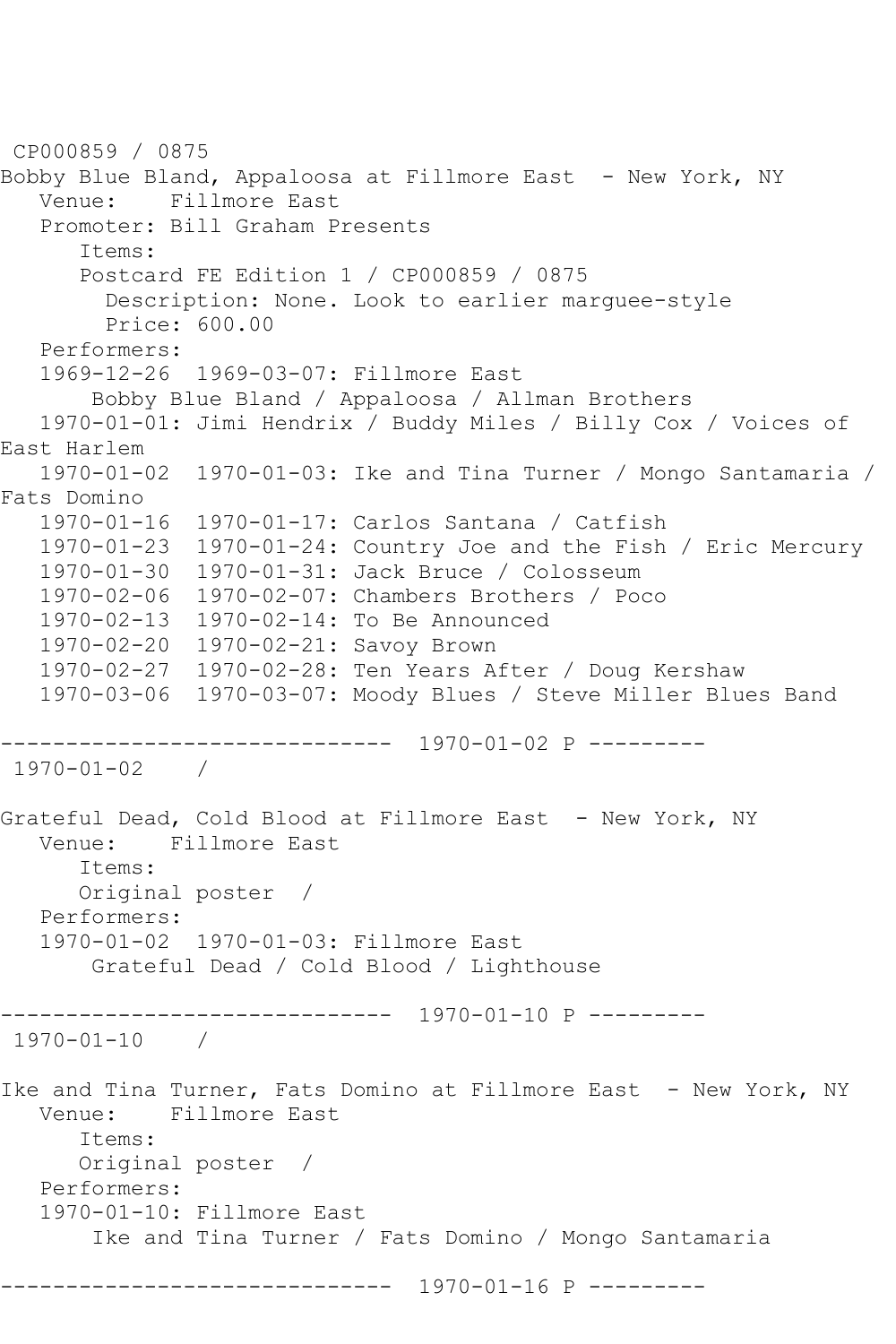```
1970-01-16 / 
Carlos Santana, James Gang at Fillmore East - New York, NY
   Venue: Fillmore East
      Items:
      Original poster / 
   Performers:
   1970-01-16 1970-01-17: Fillmore East
       Carlos Santana / James Gang / Cat Fish
------------------------------ 1970-01-23 C ---------
1970-01-23 / 
Quicksilver Messenger Service, Eric Mercury at Fillmore East - New 
York, NY
   Venue: Fillmore East
      Items:
      Postcard / 
        Price: 325.00
   Performers:
   1970-01-23 1970-01-24: Fillmore East
       Quicksilver Messenger Service / Eric Mercury / Country Joe 
Mcdonald
                ------------------------------ 1970-02-06 P ---------
1970-02-06 / 
Delaney and Bonnie, Wilbur Harrison at Fillmore East - New York, NY
   Venue: Fillmore East
      Items:
      Original poster / 
   Performers:
   1970-02-06 1970-02-07: Fillmore East
       Delaney and Bonnie / Wilbur Harrison / Seals and Crofts
------------------------------ 1970-02-11 P ---------
1970-02-11 / 
Grateful Dead, Love at Fillmore East - New York, NY
   Venue: Fillmore East
      Items:
      Original poster / 
   Performers:
   1970-02-11 1970-02-13: Fillmore East
       Grateful Dead / Love / Allman Brothers
------------------------------ 1970-02-20 P ---------
```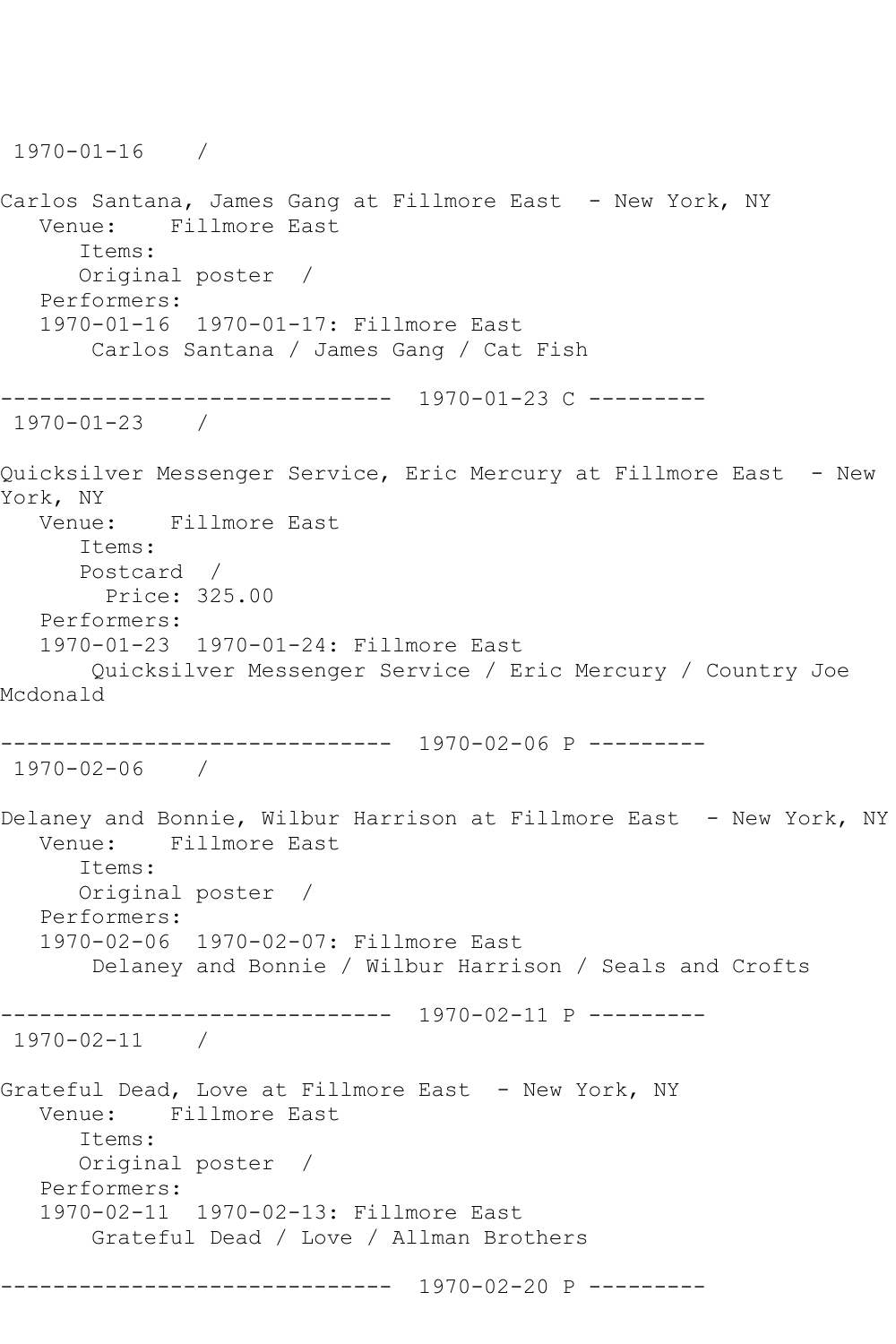1970-02-20 / Savoy Brown, Renaissance at Fillmore East - New York, NY Venue: Fillmore East Items: Original poster / Performers: 1970-02-20 1970-02-21: Fillmore East Savoy Brown / Renaissance / Noonan / Voices of East Harlem ------------------------------ 1970-02-22 P --------- 1970-02-22 / Ravi Shankar at Fillmore East - New York, NY Venue: Fillmore East Items: Original poster / Performers: 1970-02-22: Fillmore East Ravi Shankar ------------------------------ 1970-02-26 P --------- 1970-02-26 / Ten Years After, Zephyr at Fillmore East - New York, NY Venue: Fillmore East Items: Original poster / Performers: 1970-02-26: Fillmore East Ten Years After / Zephyr ------------------------------ 1970-02-27 P --------- 1970-02-27 / John Hammond Jr., Doug Kershaw at Fillmore East - New York, NY Venue: Fillmore East Items: Original poster / Performers: 1970-02-27 1970-02-28: Fillmore East John Hammond Jr. / Doug Kershaw ------------------------------ 1970-03-06 P --------- 1970-03-06 /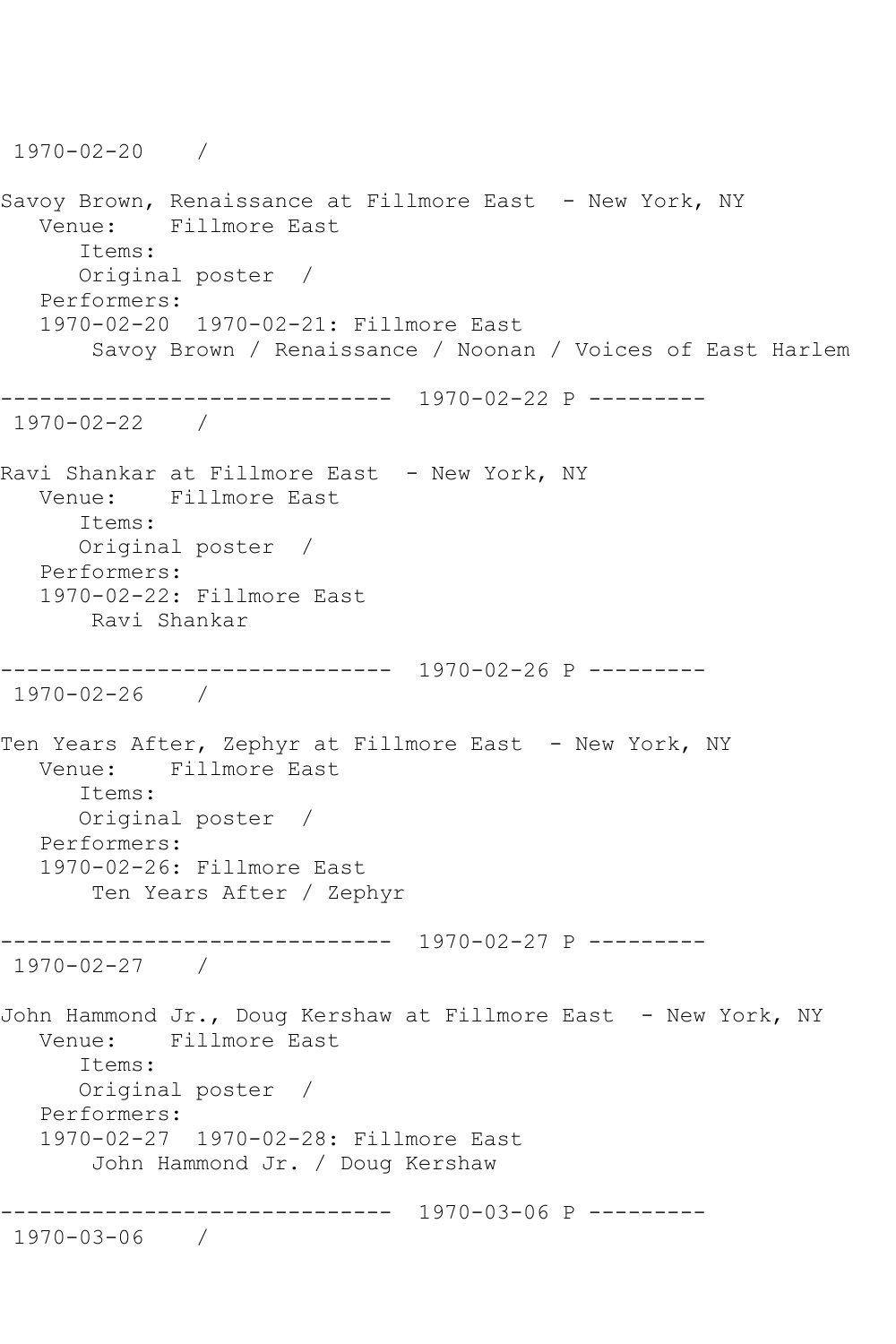Neil Young and Crazy Horse, Steve Miller Blues Band at Fillmore East - New York, NY Venue: Fillmore East Items: Original poster / Performers: 1970-03-06 1970-03-07: Fillmore East Neil Young / Steve Miller Blues Band / Miles Davis ------------------------------ 1970-03-14 P --------- 1970-03-14 / John Mayall, B.B. King at Fillmore East - New York, NY Venue: Fillmore East Items: Original poster / Performers: 1970-03-14: Fillmore East John Mayall / B.B. King / Taj Mahal / Duster Bennett ------------------------------ 1970-03-15 P --------- 1970-03-15 / Taj Mahal, John Mayall at Fillmore East - New York, NY Venue: Fillmore East Items: Original poster / Performers: 1970-03-15: Fillmore East Taj Mahal / John Mayall / Leon Thomas ------------------------------ 1970-03-19 P --------- 1970-03-19 / Moody Blues, Lee Michaels at Fillmore East - New York, NY Venue: Fillmore East Items: Original poster / Performers: 1970-03-19 1970-03-20: Fillmore East Moody Blues / Lee Michaels / Argent ------------------------------ 1970-03-27 P --------- 1970-03-27 / Joe Cocker, Ronnie Hawkins at Fillmore East - New York, NY Venue: Fillmore East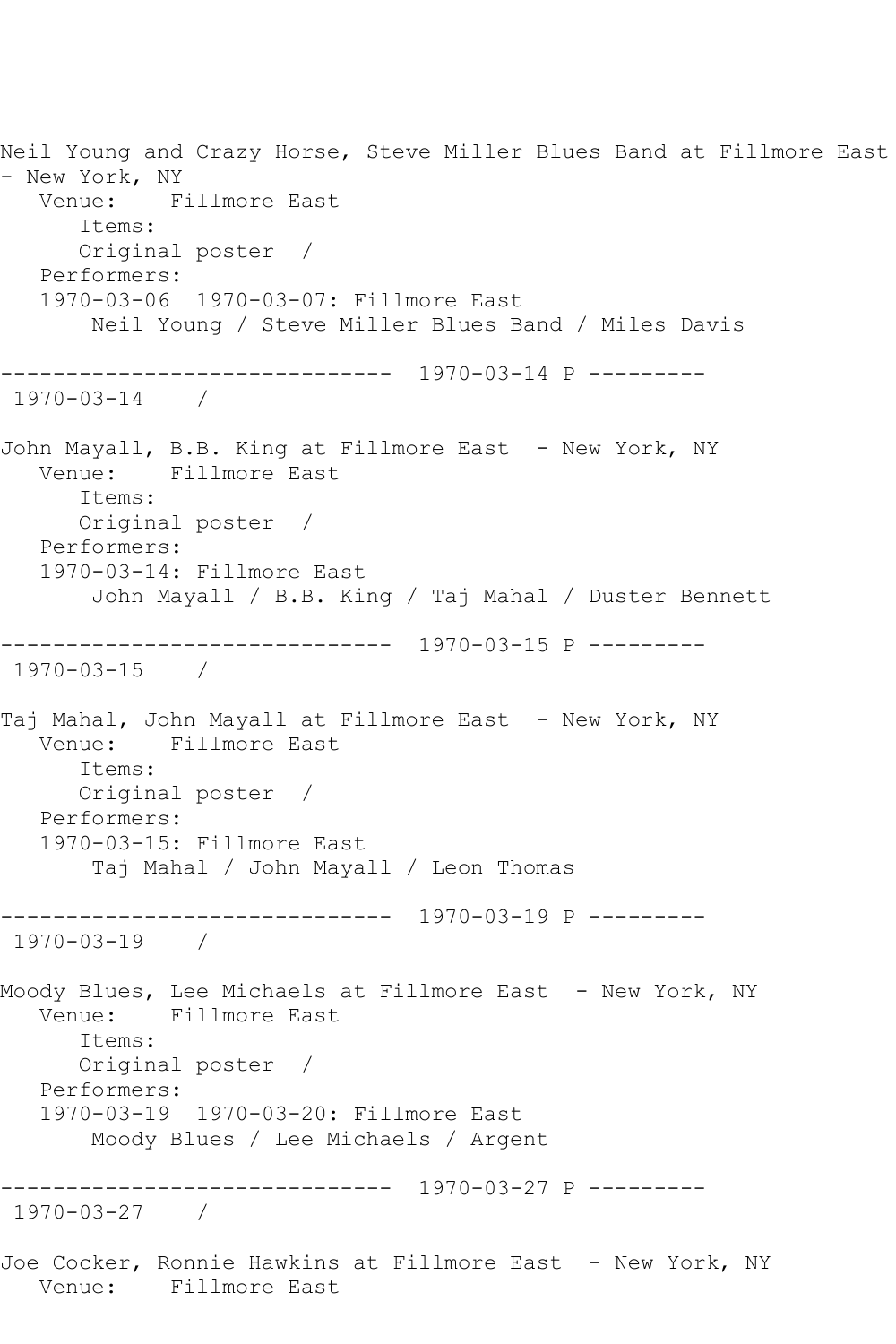Items: Original poster / Performers: 1970-03-27 1970-03-28: Fillmore East Joe Cocker / Ronnie Hawkins / Stone the Crows ------------------------------ FE 1970-04-03 P --------- 1970-04-03 / FE Quicksilver Messenger Service, Van Morrison at Fillmore East - New York, NY Venue: Fillmore East Items: Original poster FE / Performers: 1970-04-03 1970-04-04: Fillmore East Quicksilver Messenger Service / Van Morrison / Brinsley Schwartz ------------------------------ 1970-04-05 P --------- 1970-04-05 / Tom Paxton at Fillmore East - New York, NY Venue: Fillmore East Items: Original poster / Performers: 1970-04-05: Fillmore East Tom Paxton ------------------------------ 1970-04-09 P --------- 1970-04-09 / Pink Floyd at Fillmore East - New York, NY Venue: Fillmore East Items: Original poster / Performers: 1970-04-09: Fillmore East Pink Floyd ------------------------------ 1970-04-10 P --------- 1970-04-10 / Santana, It's a Beautiful Day at Fillmore East - New York, NY Venue: Fillmore East Items: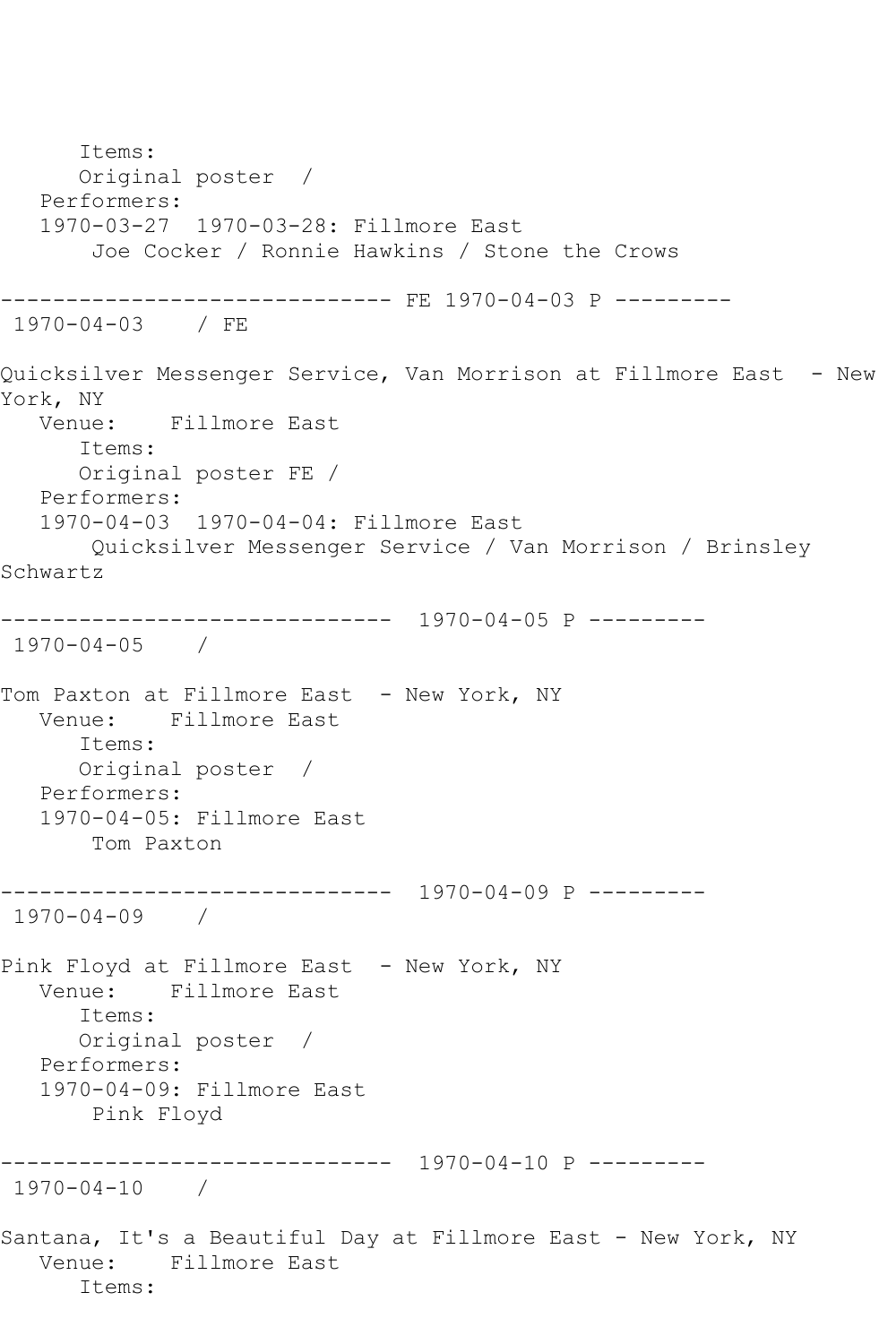Original poster / Performers: 1970-04-10 1970-04-12: Fillmore East Carlos Santana / It's a Beautiful Day / American Dream ------------------------------ 1970-04-16 P --------- 1970-04-16 / Pink Floyd at Fillmore East - New York, NY Venue: Fillmore East Items: Original poster / Performers: 1970-04-16: Fillmore East Pink Floyd ------------------------------ 1970-04-17 P --------- 1970-04-17 / Ray Charles, Dizzy Gillespie at Fillmore East – New York, NY<br>Venue: Fillmore East Fillmore East Items: Original poster / Performers: 1970-04-17 1970-04-18: Fillmore East Ray Charles / Dizzy Gillespie ------------------------------ 1970-04-23 P --------- 1970-04-23 / Incredible String Band, Stone Monkey Mime Group at Fillmore East -New York, NY Venue: Fillmore East Items: Original poster / Performers: 1970-04-23 1970-04-26: Fillmore East Incredible String Band / Stone Monkey Mime Group ------------------------------ 1970-05-01 P --------- 1970-05-01 / Mountain at Fillmore East - New York, NY Venue: Fillmore East Items: Original poster / Performers: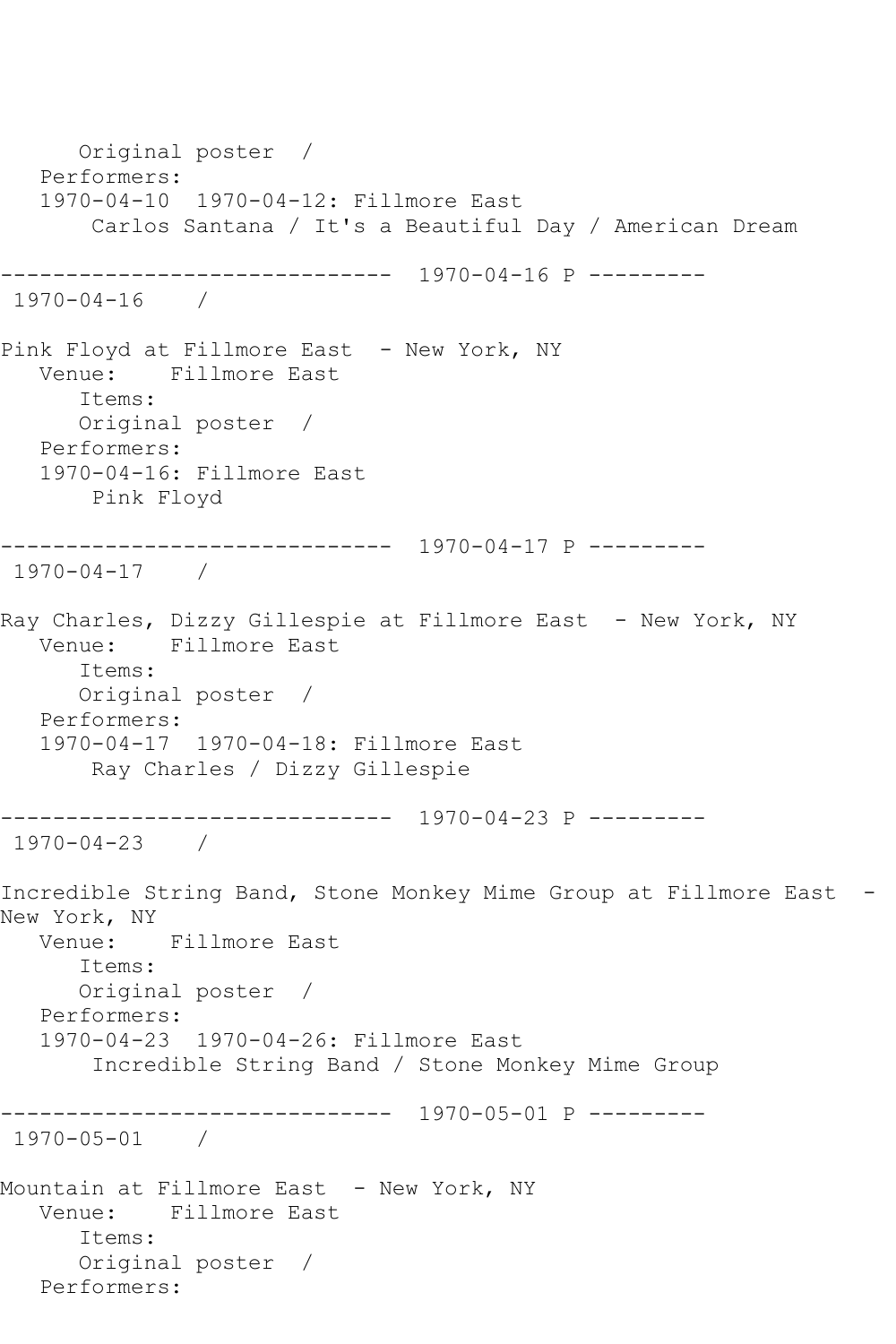1970-05-01 1970-01-02: Fillmore East Mountain ------------------------------ 1970-05-07 P --------- 1970-05-07 / Jefferson Airplane, Manfred Mann at Fillmore East - New York, NY<br>Venue: Fillmore East Fillmore East Items: Original poster / Performers: 1970-05-07: Fillmore East Jefferson Airplane / Manfred Mann / Chapter Three ------------------------------ 1970-05-08 P --------- 1970-05-08 / Mothers of Invention, Insect Trust at Fillmore East - New York, NY Venue: Fillmore East Items: Original poster / Performers: 1970-05-08 1970-05-09: Fillmore East Mothers of Invention / Insect Trust / Sea Train ------------------------------ 1970-05-15 P --------- 1970-05-15 / Grateful Dead, Lee Michaels at Fillmore East - New York, NY Venue: Fillmore East Items: Original poster / Performers: 1970-05-15: Fillmore East Grateful Dead / Lee Michaels ------------------------------ 1970-05-16 P --------- 1970-05-16 / Buddy Miles, Guess Who at Fillmore East - New York, NY Venue: Fillmore East Items: Original poster / Performers: 1970-05-16: Fillmore East Buddy Miles / Guess Who / Cold Blood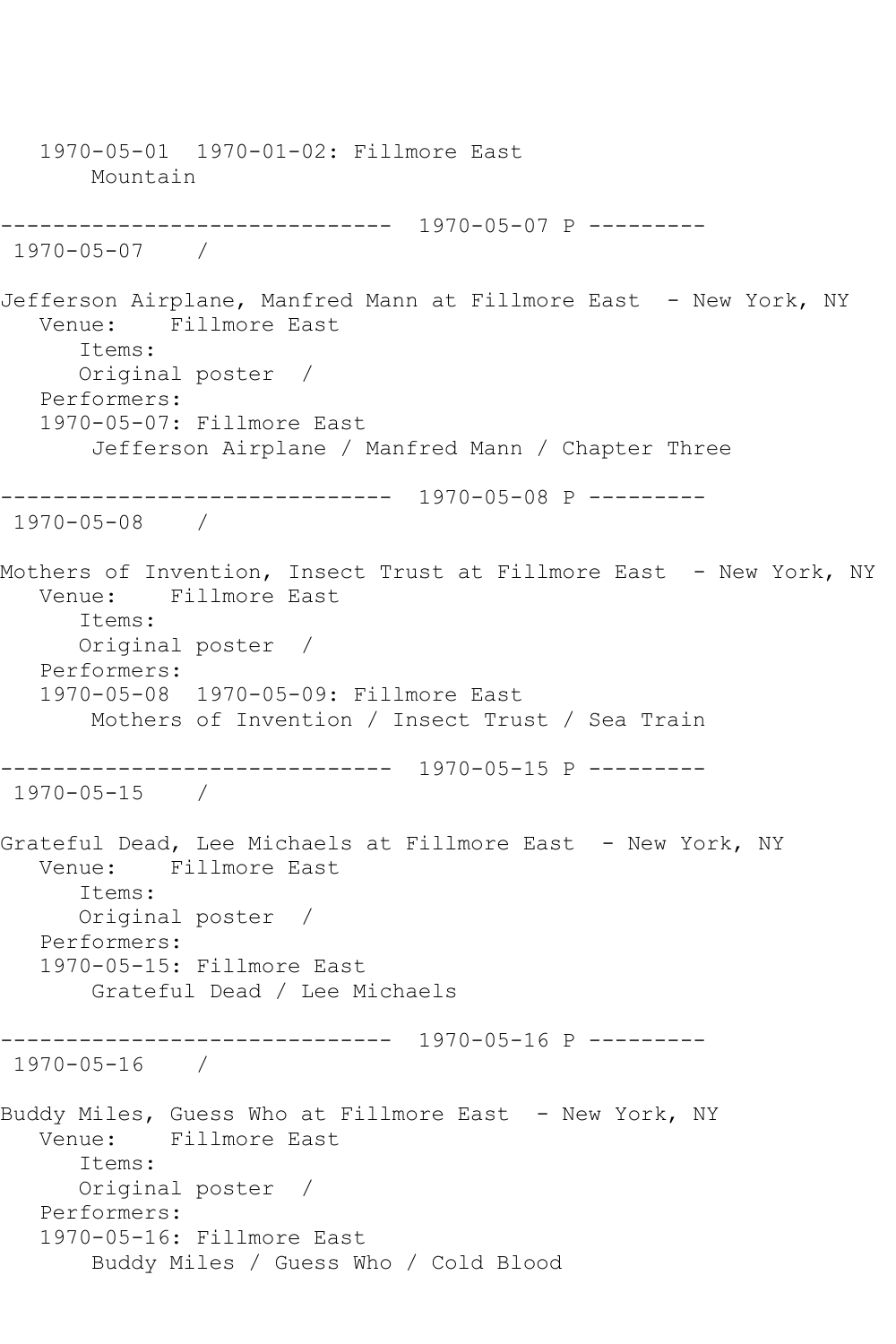------------------------------ 1970-05-22 P --------- 1970-05-22 / Jethro Tull, Clouds at Fillmore East - New York, NY<br>Venue: Fillmore East Fillmore East Items: Original poster / Performers: 1970-05-22 1970-05-23: Fillmore East Jethro Tull / Clouds / John Sebastian ------------------------------ 1970-05-29 P --------- 1970-05-29 / Nina Simone, Mongo Santamaria at Fillmore East – New York, NY Venue: Fillmore East Items: Original poster / Performers: 1970-05-29 1970-05-30: Fillmore East Nina Simone / Mongo Santamaria ------------------------------ 1970-06-02 P --------- 1970-06-02 / illmore East - New York, NY Venue: Fillmore East Items: Original poster / Performers: 1970-06-02 1970-06-07: Fillmore East ------------------------------ 1970-06-10 P --------- 1970-06-10 / Traffic, Fairport Convention at Fillmore East - New York, NY Venue: Fillmore East Items: Original poster / Performers: 1970-06-10 1970-06-11: Fillmore East Traffic / Fairport Convention / Mott the Hoople ------------------------------ 1970-06-12 P --------- 1970-06-12 /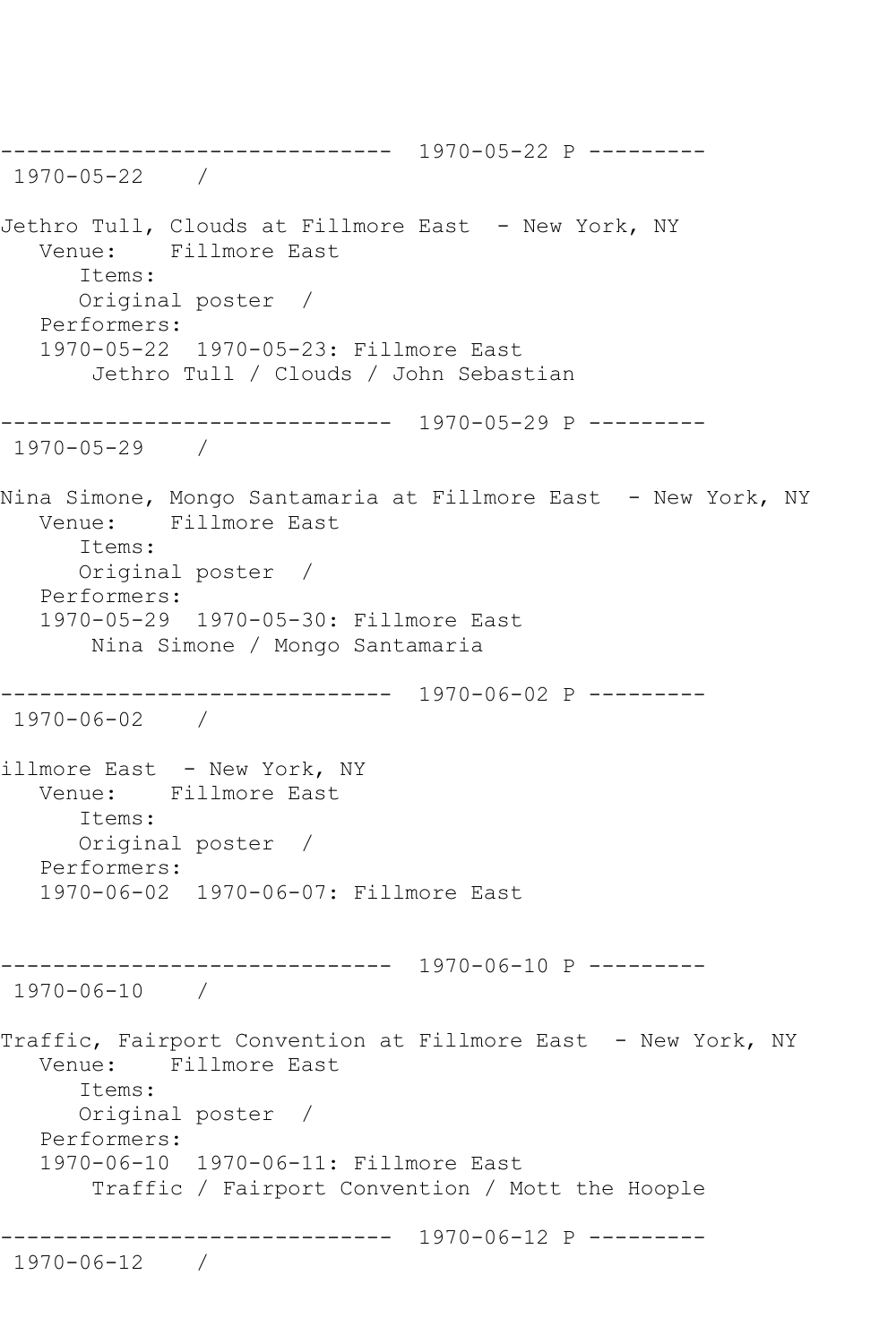Procol Harum, Rhinoceros at Fillmore East - New York, NY Venue: Fillmore East Items: Original poster / Performers: 1970-06-12 1970-06-13: Fillmore East Procol Harum / Rhinoceros / Seals and Crofts ------------------------------ 1970-06-17 P --------- 1970-06-17 / Laura Nyro, Miles Davis at Fillmore East - New York, NY Venue: Fillmore East Items: Original poster / Performers: 1970-06-17 1970-06-20: Fillmore East Laura Nyro / Miles Davis ------------------------------ 1970-06-24 P --------- 1970-06-24 / Ten Years After, Illinois Speed Press at Fillmore East - New York, NY Venue: Fillmore East Items: Original poster / Performers: 1970-06-24 1970-06-25: Fillmore East Ten Years After / Illinois Speed Press / Catfish ------------------------------ 1970-06-26 P --------- 1970-06-26 / Chicago, Blodwyn Pig at Fillmore East - New York, NY Venue: Fillmore East Items: Original poster / Performers: 1970-06-26 1970-06-27: Fillmore East Chicago / Blodwyn Pig / Jerry Hahn Brotherhood ------------------------------ 1970-07-09 P --------- 1970-07-09 / Grateful Dead, New Riders of the Purple Sage at Fillmore East - New York, NY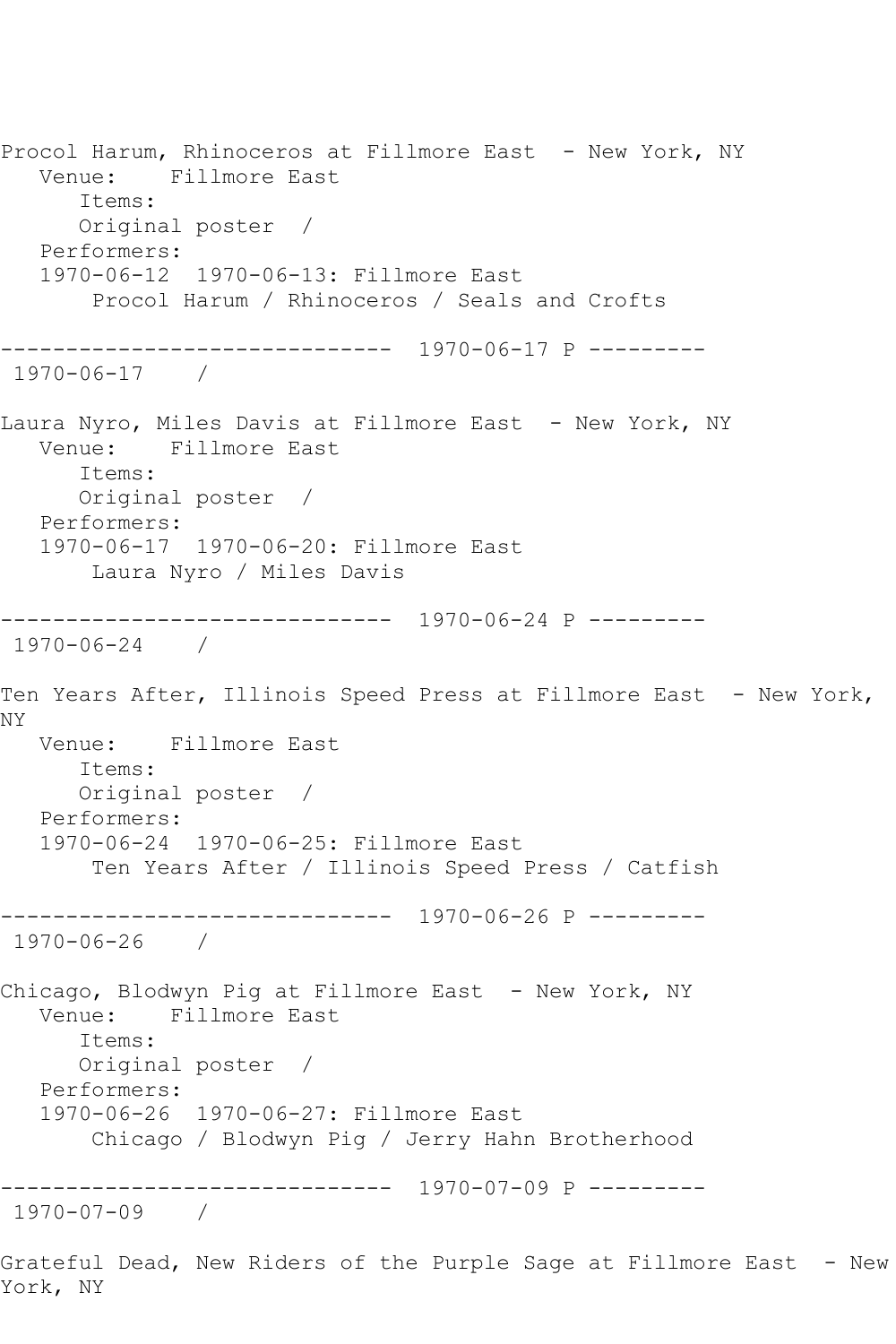Venue: Fillmore East Items: Original poster / Price: 375.00 Performers: 1970-07-09 1970-07-12: Fillmore East Grateful Dead / New Riders of the Purple Sage ------------------------------ 1970-07-24 P --------- 1970-07-24 / Hot Tuna, Leon Russel at Fillmore East - New York, NY Venue: Fillmore East Items: Original poster / Performers: 1970-07-24 1970-07-25: Fillmore East Hot Tuna / Leon Russel / Rig ------------------------------ 1970-07-31 P --------- 1970-07-31 / Grand Funk Railroad at Fillmore East - New York, NY Venue: Fillmore East Items: Original poster / Performers: 1970-07-31: Fillmore East Grand Funk Railroad ------------------------------ 1970-08-01 P --------- 1970-08-01 / Pacific Gas and Electric, Bloodrock at Fillmore East - New York, NY Venue: Fillmore East Items: Original poster / Performers: 1970-08-01: Fillmore East Pacific Gas and Electric / Bloodrock ------------------------------ 1970-08-05 H --------- 1970-08-05 / Jethro Tull, Cactus at Fillmore East - New York, NY Venue: Fillmore East Items: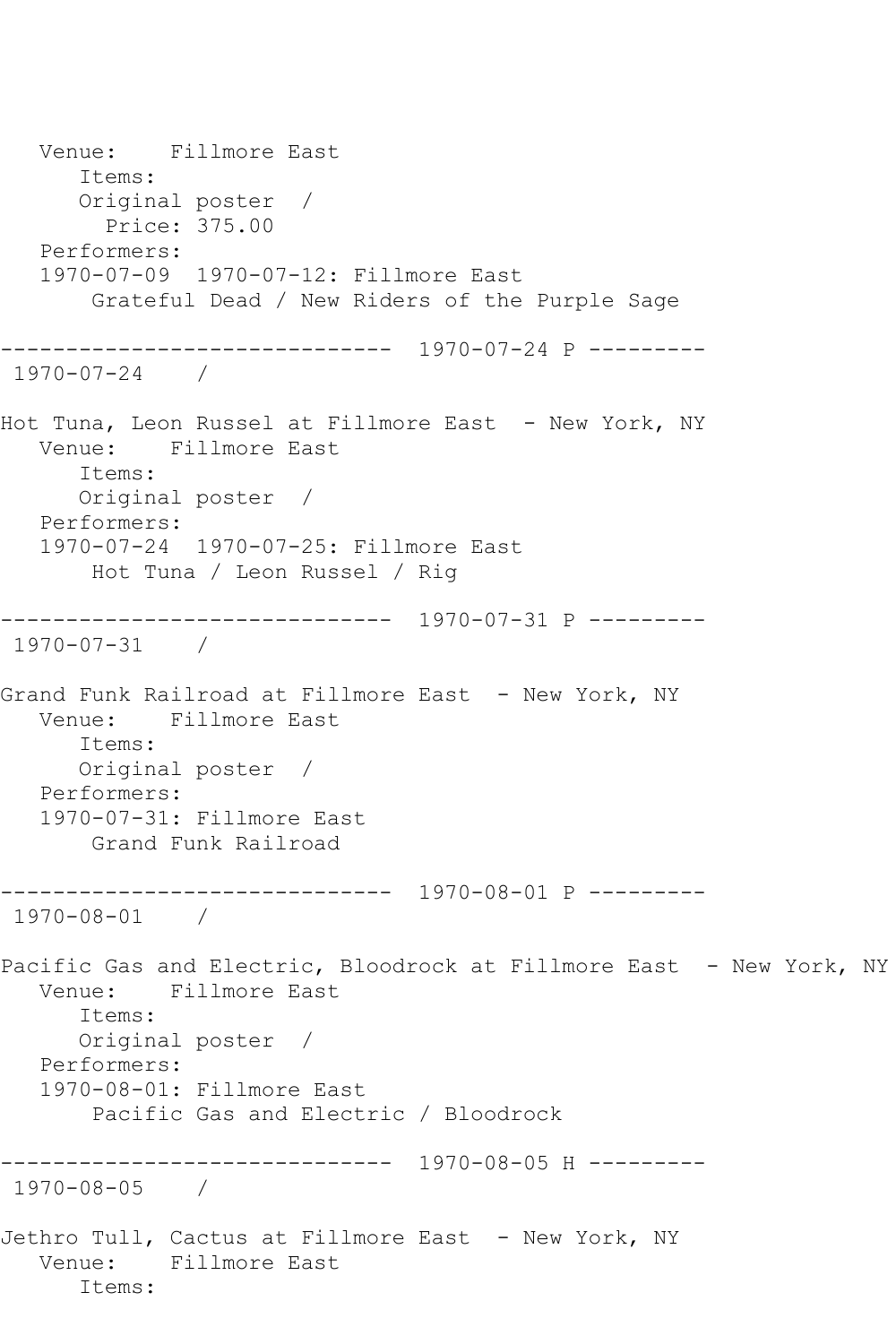Handbill / Price: 140.00 Performers: 1970-08-05: Fillmore East Jethro Tull / Cactus ------------------------------ 1970-08-08 P --------- 1970-08-08 / Blodwyn Pig, Chicken Shack at Fillmore East - New York, NY<br>Venue: Fillmore East Fillmore East Items: Original poster / Performers: 1970-08-08: Fillmore East Blodwyn Pig / Chicken Shack ------------------------------ 1970-08-10 P --------- 1970-08-10 / Carlos Santana, Ballin' Jack at Fillmore East - New York, NY Venue: Fillmore East Items: Original poster / Performers: 1970-08-10 1970-08-12: Fillmore East Carlos Santana / Ballin' Jack / Voices of East Harlem ------------------------------ 1970-08-14 P --------- 1970-08-14 / Procol Harum, Country Joe Mcdonald at Fillmore East - New York, NY Venue: Fillmore East Items: Original poster / Performers: 1970-08-14 1970-08-15: Fillmore East Procol Harum / Country Joe Mcdonald / Toe Fat ------------------------------ 1970-08-21 P --------- 1970-08-21 / Youngbloods, Blues Image at Fillmore East - New York, NY Venue: Fillmore East Items: Original poster / Performers: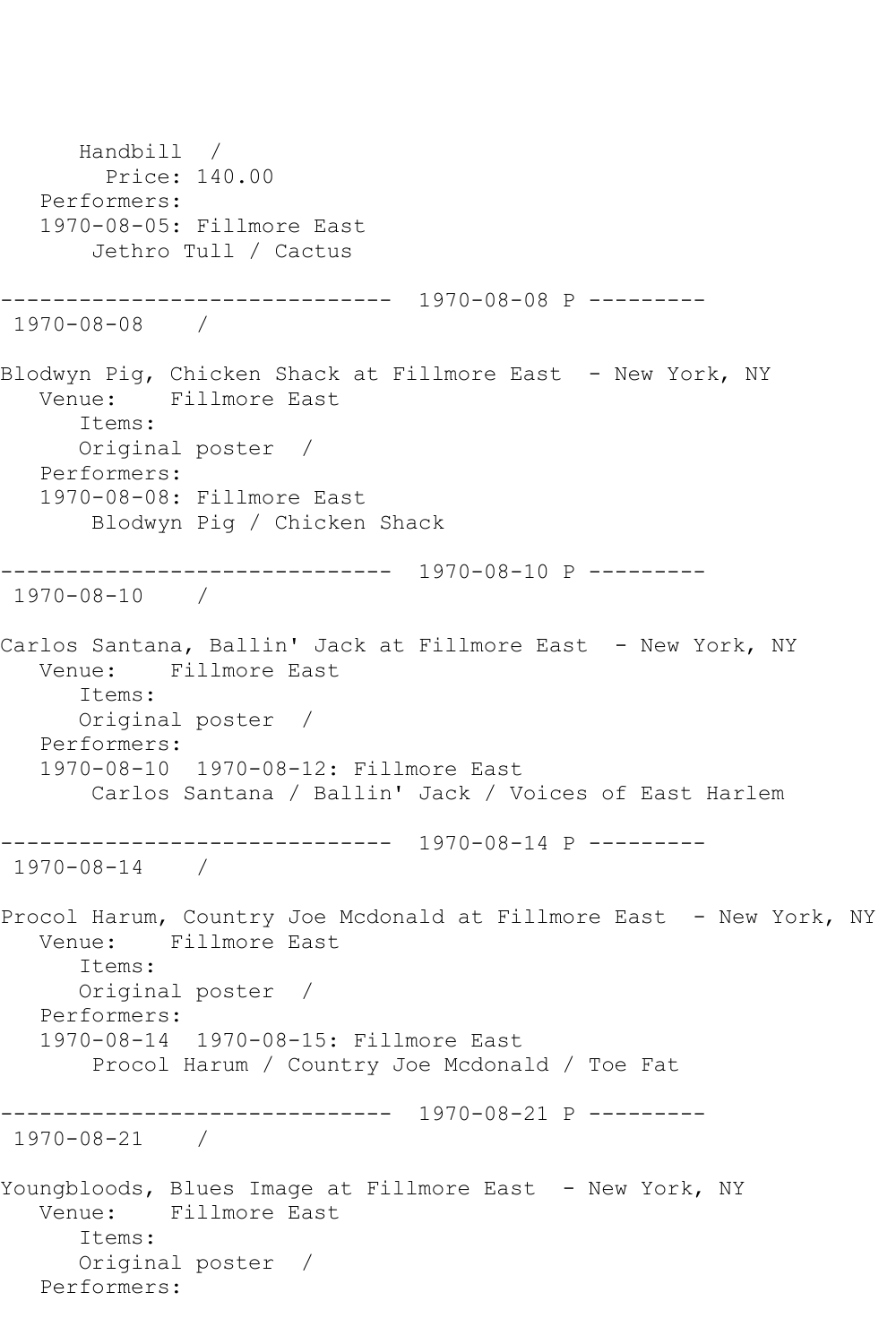1970-08-21 1970-08-22: Fillmore East Youngbloods / Blues Image / Tim Hardin ------------------------------ 1970-08-28 P --------- 1970-08-28 / Savoy Brown, Fleetwood Mac at Fillmore East - New York, NY<br>Venue: Fillmore East Fillmore East Items: Original poster / Performers: 1970-08-28 1970-08-29: Fillmore East Savoy Brown / Fleetwood Mac / Fairport Convention ------------------------------ 1970-09-11 P --------- 1970-09-11 / Byrds, Delaney and Bonnie at Fillmore East - New York, NY Venue: Fillmore East Items: Original poster / Performers: 1970-09-11 1970-09-12: Fillmore East Byrds / Delaney and Bonnie / Great Jones ------------------------------ 1970-09-17 P --------- 1970-09-17 / Grateful Dead, New Riders of the Purple Sage at Fillmore East - New York, NY Venue: Fillmore East Items: Original poster / Performers: 1970-09-17 1970-09-20: Fillmore East Grateful Dead / New Riders of the Purple Sage ------------------------------ 1970-09-23 P --------- 1970-09-23 / Byrds, Elvin Bishop at Fillmore East - New York, NY Venue: Fillmore East Items: Original poster / Performers: 1970-09-23: Fillmore East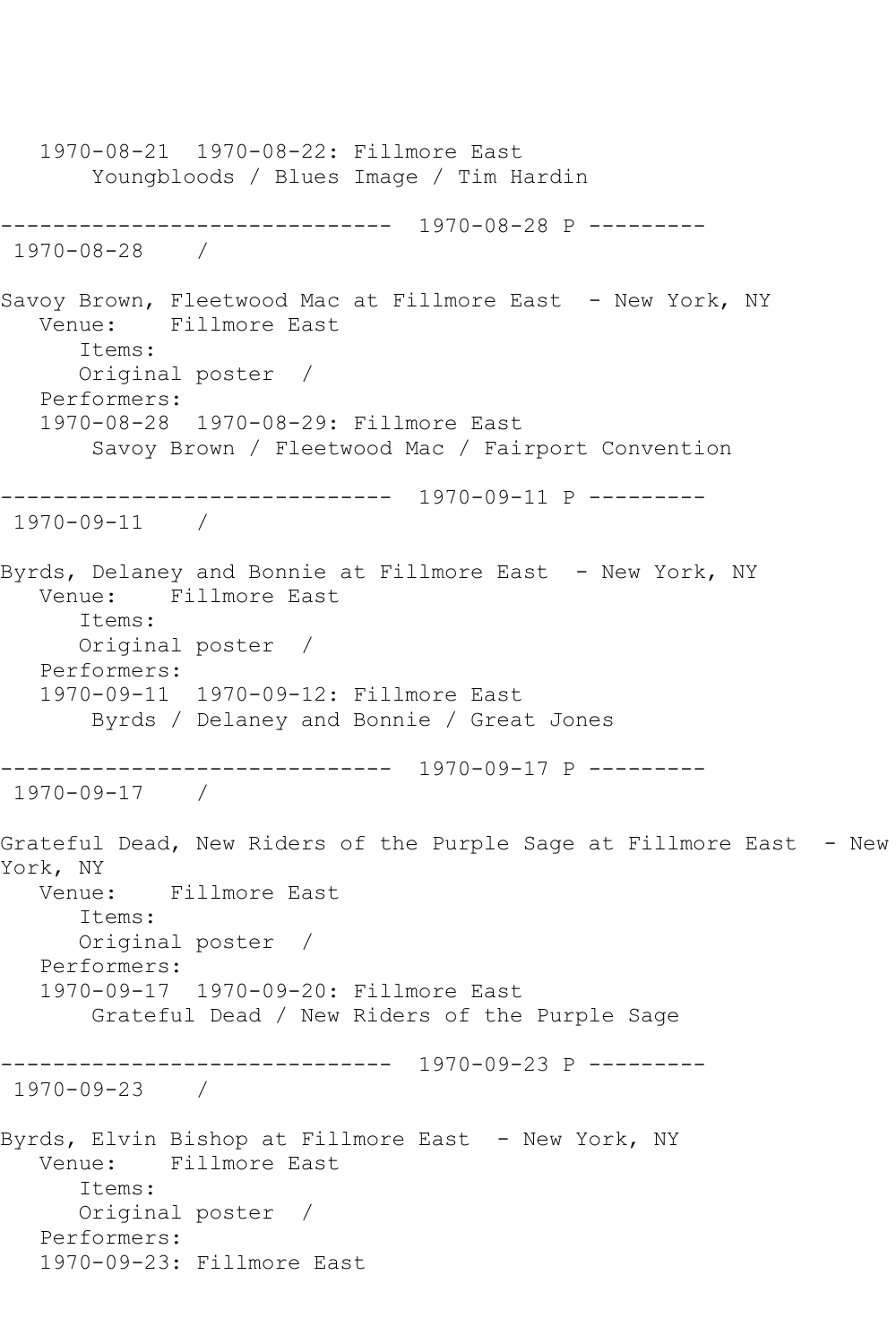Byrds / Elvin Bishop / Albert King / Van Morrison / Flock / Allman Brothers ------------------------------ 1970-09-25 P --------- 1970-09-25 / Steve Miller Blues Band, Mongo Jerry at Fillmore East - New York, NY Venue: Fillmore East Items: Original poster / Performers: 1970-09-25 1970-09-26: Fillmore East Steve Miller Blues Band / Mongo Jerry ------------------------------ 1970-10-02 P --------- 1970-10-02 / Pink Floyd at Fillmore East - New York, NY Venue: Fillmore East Items: Original poster / Performers: 1970-10-02: Fillmore East Pink Floyd ------------------------------ 1970-10-02 P --------- 1970-10-02 / Johnny Winter, Buddy Miles at Fillmore East - New York, NY Venue: Fillmore East Items: Original poster / Performers: 1970-10-02 1970-10-03: Fillmore East Johnny Winter / Buddy Miles / Tim House ------------------------------ 1970-10-09 P --------- 1970-10-09 / John Mayall, It's a Beautiful Day at Fillmore East - New York, NY Venue: Fillmore East Items: Original poster / Performers: 1970-10-09 1970-10-10: Fillmore East John Mayall / It's a Beautiful Day / Flock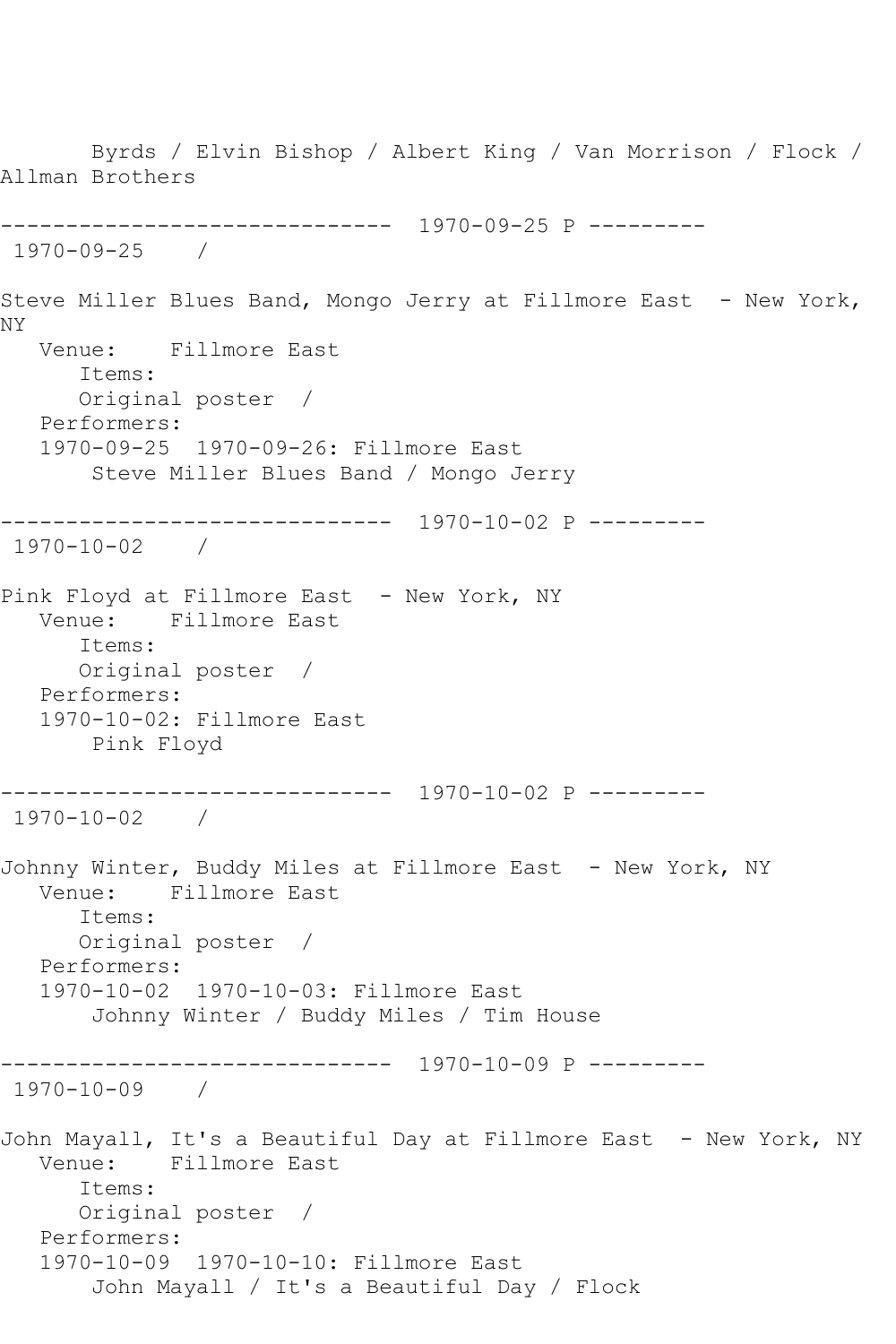```
------------------------------ 1970-10-12 P ---------
1970-10-12 / 
Elvin Bishop, Edgar Winter at Fillmore East - New York, NY
   Venue: Fillmore East
      Items:
      Original poster / 
   Performers:
   1970-10-12: Fillmore East
       Elvin Bishop / Edgar Winter / Mungo Jerry / David Rea / Jake 
and the Family Jewels / Jam
------------------------------ 1970-10-12 P ---------
1970-10-12 / 
CP052177 / CP052177
Rock Relics Auction Show
   Notes: Bill Graham's Fillmore East Program for 10/12/1970. "Rock 
Relics Auction Show", it reads," All proceeds to be distributed to
1970 Peace Candidates.." 16 pages, standard 5&1/2x8&1/2". Great 
items listed throughout with really cheap estimated prices! Material 
in the auction included stuff belonging to, and having to do with 
Led Zeppelin, Traffic, Grand Funk, the Who, the Byrds, Miles Davis, 
John Entwistle, Grateful Dead, Rolling Stones, BB King, Cream, The 
Band, Blind Faith, Santana, Electric Flag, a bunch of Kieth Moon 
stuff, Steve Miller, Buffy, Leon Russell, Mountain & material 
regaring the Woodstock Festival. It may be the earliest known Rock 
Auction Catalog.
-- Jacaeber Kastor
      Benefit: All Proceeds to be Distributed to 1970 Peace 
Candidates by Metamorphosis Committee for a Peace Congress
   Venue: Fillmore East
      Items:
      Original poster / CP052177 / CP052177
   Performers:
   1970-10-12: Fillmore East
       MC Zacherle / Auctioneer John B. Thomas
  ------------------------------ 1970-10-17 P ---------
1970-10-17 / 
B.B. King, Paul Butterfield at Fillmore East - New York, NY
   Venue: Fillmore East
      Items:
      Original poster / 
   Performers:
   1970-10-17: Fillmore East
```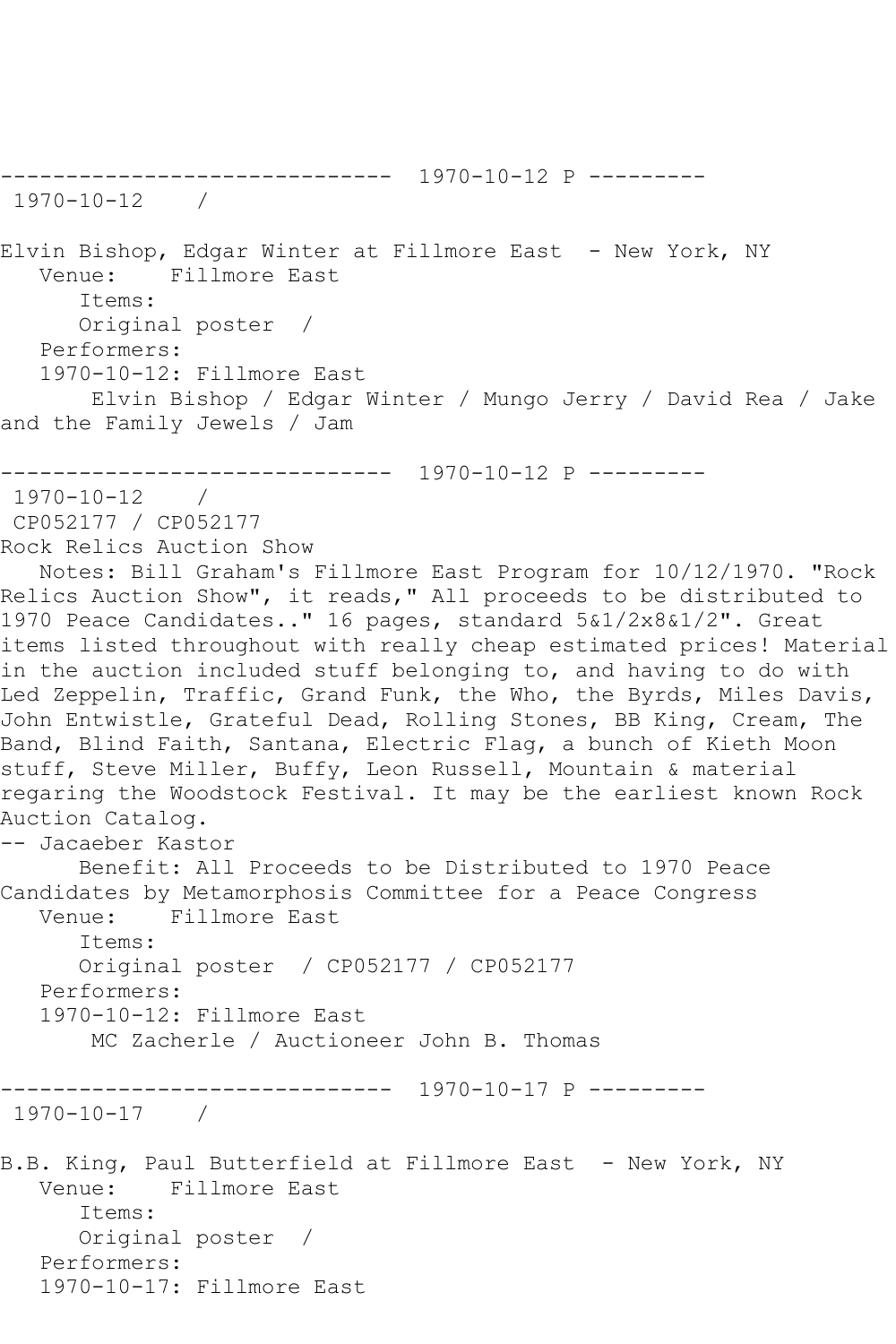B.B. King / Paul Butterfield Blues Band / Elvin Bishop ------------------------------ 1970-10-23 P --------- 1970-10-23 / Derek and the Dominos, Ballin' Jack at Fillmore East - New York, NY Venue: Fillmore East Items: Original poster / Performers: 1970-10-23 1970-10-24: Fillmore East Derek and the Dominos / Ballin' Jack / Humble Pie ------------------------------ 1970-10-3- P --------- 1970-10-3- / Lee Michaels, Cactus at Fillmore East – New York, NY Venue: Fillmore East Items: Original poster / Performers: 1970-10-3- 1970-10-31: Fillmore East Lee Michaels / Cactus / Lucy / Juicy ------------------------------ 1970-11-06 P --------- 1970-11-06 / Albert King, New York Rock and Roll Revival at Fillmore East - New York, NY Venue: Fillmore East Items: Original poster / Performers: 1970-11-06 1970-11-07: Fillmore East Albert King / New York Rock and Roll Revival / Flying Burrito Brothers ------------------------------ 1970-11-10 P --------- 1970-11-10 / Small Faces, Black Sabbath at Fillmore East - New York, NY Venue: Fillmore East Items: Original poster / Performers: 1970-11-10: Fillmore East Small Faces / Black Sabbath / IF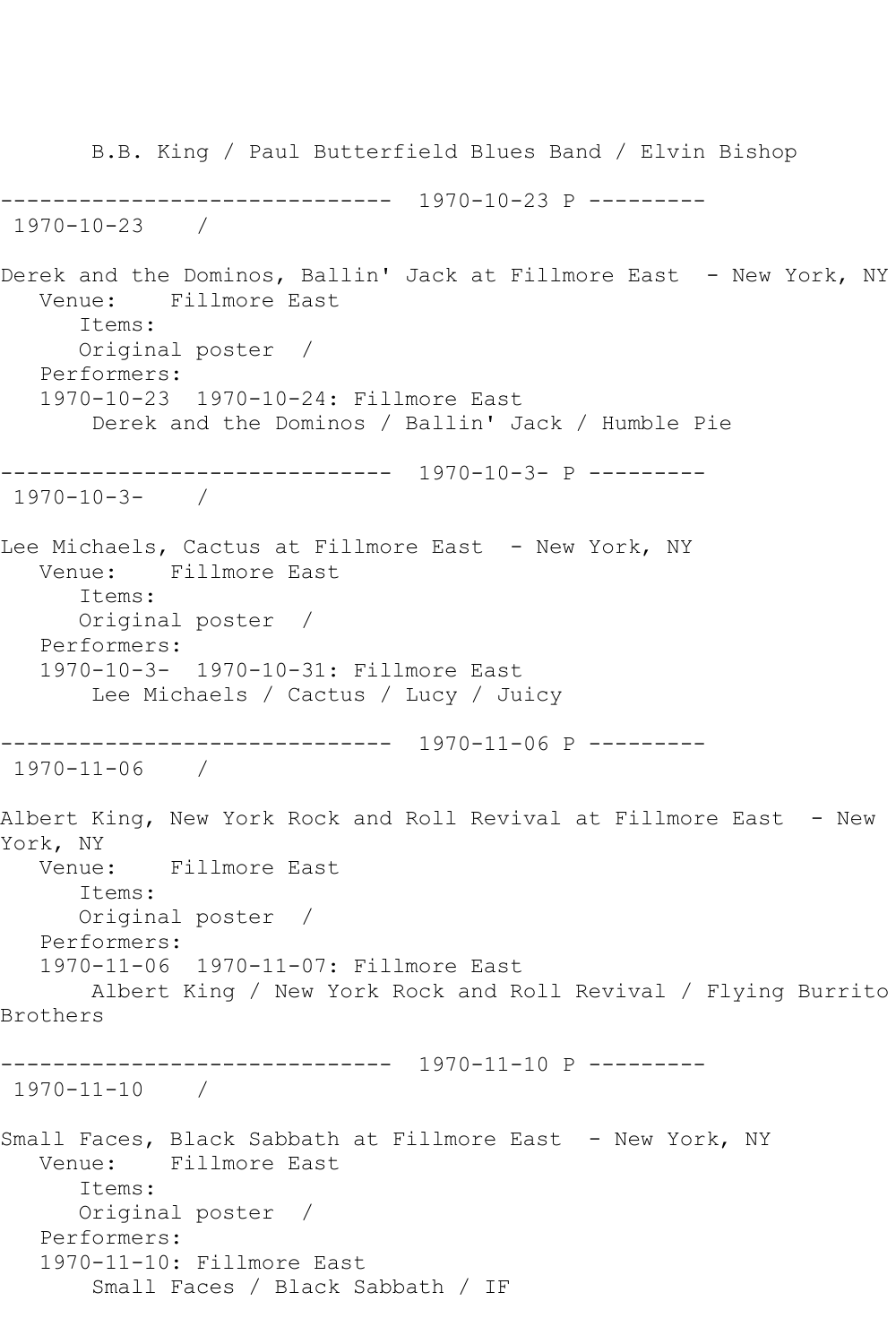------------------------------ 1970-11-13 P --------- 1970-11-13 / Frank Zappa, Sha Na Na at Fillmore East - New York, NY Venue: Fillmore East Items: Original poster / Performers: 1970-11-13 1970-11-14: Fillmore East Frank Zappa / Sha Na Na / J.F. Murphy ------------------------------ 1970-11-16 P --------- 1970-11-16 / Grateful Dead, Hot Tuna at Fillmore East - New York, NY Venue: Fillmore East Items: Original poster / Performers: 1970-11-16: Fillmore East Grateful Dead / Hot Tuna ------------------------------ 1970-11-18 P --------- 1970-11-18 / Traffic, Cat Stevens at Fillmore East - New York, NY Venue: Fillmore East Items: Original poster / Performers: 1970-11-18 1970-11-19: Fillmore East Traffic / Cat Stevens / Hammer ------------------------------ 1970-11-20 P --------- 1970-11-20 / Leon Russel, Elton John at Fillmore East - New York, NY Venue: Fillmore East Items: Original poster / Performers: 1970-11-20 1970-11-21: Fillmore East Leon Russel / Elton John / Mckendree Spring ------------------------------ 1970-11-25 P --------- 1970-11-25 /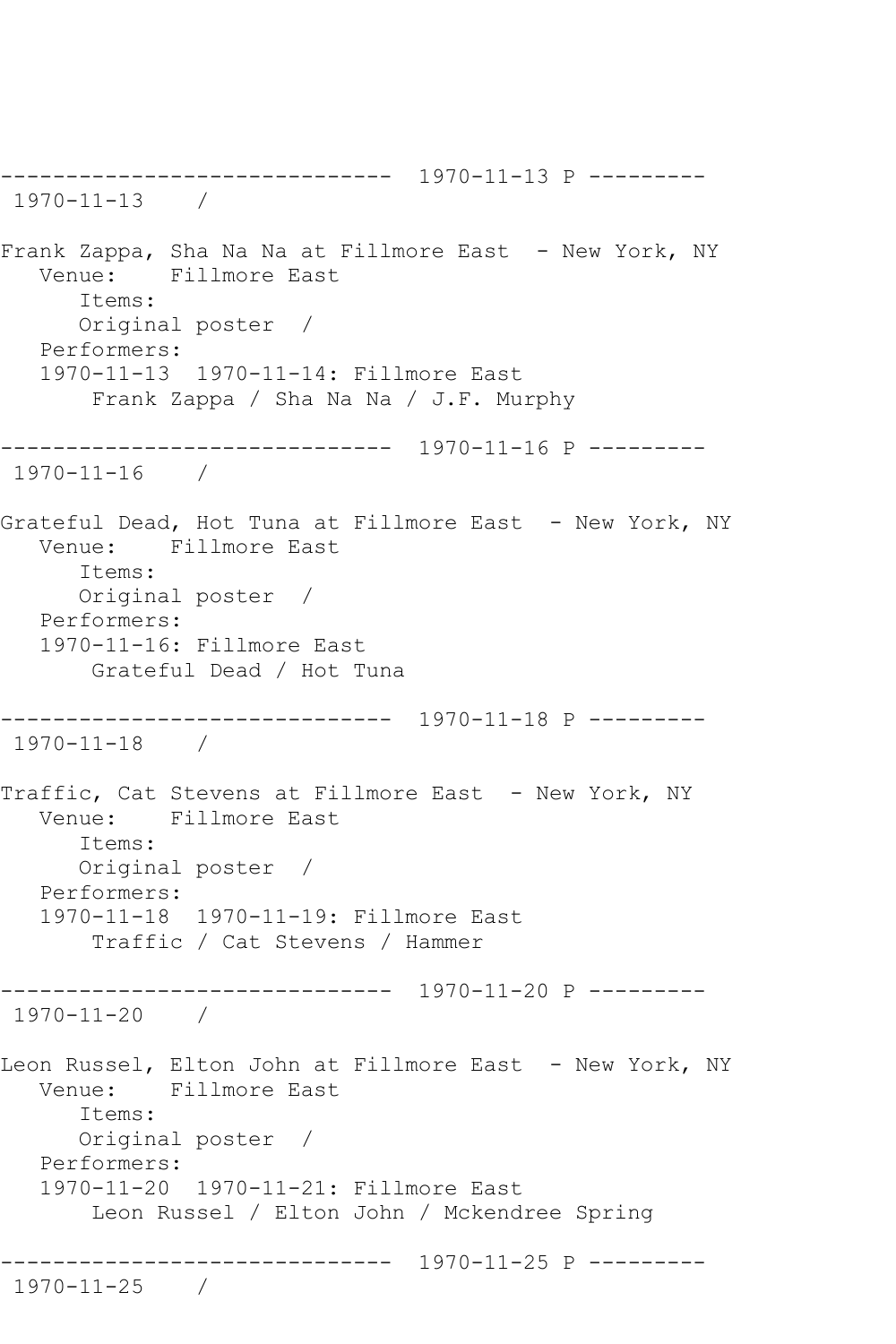Jefferson Airplane, Hot Tuna at Fillmore East - New York, NY Venue: Fillmore East Items: Original poster / Performers: 1970-11-25 1970-11-28: Fillmore East Jefferson Airplane / Hot Tuna / Buddy Guy / Junior Wells ------------------------------ 1970-12-01 P --------- 1970-12-01 / Kinks, Love at Fillmore East - New York, NY Venue: Fillmore East Items: Original poster / Performers: 1970-12-01 1970-12-05: Fillmore East Kinks / Love / Quartermass ------------------------------ 1970-12-11 P --------- 1970-12-11 / Canned Heat Blues Band, Allman Brothers at Fillmore East - New York, NY Venue: Fillmore East Items: Original poster / Performers: 1970-12-11 1970-12-12: Fillmore East Canned Heat Blues Band / Allman Brothers ------------------------------ 1970-12-19 P --------- 1970-12-19 / Savoy Brown, Poco at Fillmore East - New York, NY<br>Venue: Fillmore East Fillmore East Items: Original poster / Performers: 1970-12-19 1970-12-19: Fillmore East Savoy Brown / Poco / Gypsy / Jo Mama ------------------------------ 1970-12-22 P --------- 1970-12-22 / Laura Nyro, Jackson Browne at Fillmore East - New York, NY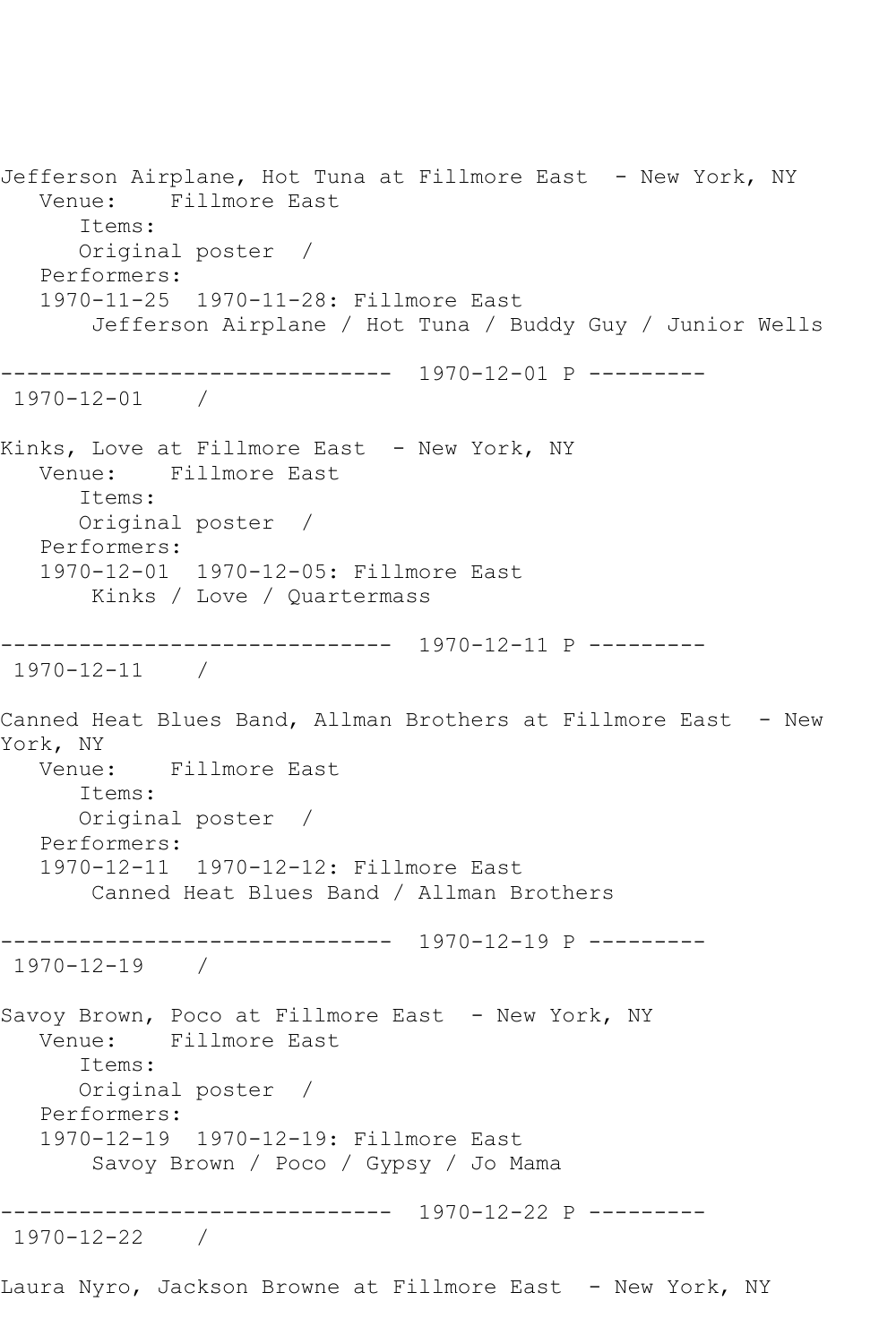Venue: Fillmore East Items: Original poster / Performers: 1970-12-22 1970-12-24: Fillmore East Laura Nyro / Jackson Browne ------------------------------ 1970-12-30 P --------- 1970-12-30 / Mylon, David Rea at Fillmore East - New York, NY Venue: Fillmore East Items: Original poster / Performers: 1970-12-30 1970-12-31: Fillmore East Mylon / David Rea --------------------------------- FE 1971 P-1 ---------<br>1971 / FE 1971 / FE CP019749 / XH1971FE Fillmore East 1971 Venue: Fillmore East Items: Original poster FE Edition 1 / CP019749 / XH1971FE Performers: 1971: Fillmore East ------------------------------ 1971-01-08 P --------- 1971-01-08 / Buddy Miles, Big Brother and the Holding Company at Fillmore East -New York, NY Venue: Fillmore East Items: Original poster / Performers: 1971-01-08 1971-01-09: Fillmore East Buddy Miles / Big Brother and the Holding Company / Sweetwater ------------------------------ 1971-01-15 P --------- 1971-01-15 / Hot Tuna, Taj Mahal at Fillmore East - New York, NY Venue: Fillmore East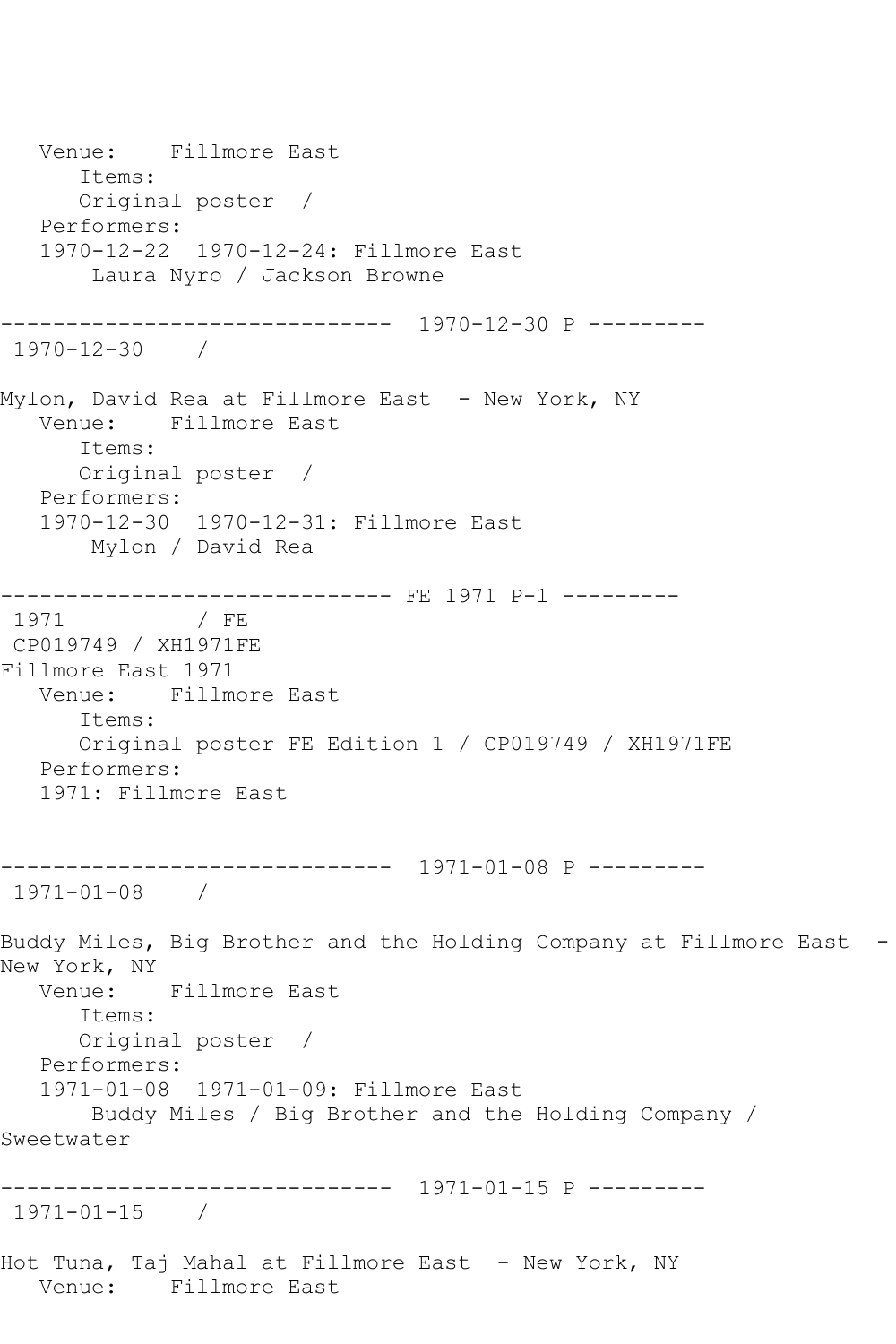Items: Original poster / Performers: 1971-01-15 1971-01-16: Fillmore East Hot Tuna / Taj Mahal / Brethren ------------------------------ 1971-01-22 P --------- 1971-01-22 / Mason and Elli, Livingston Taylor at Fillmore East – New York, NY<br>Venue: Fillmore East Fillmore East Items: Original poster / Performers: 1971-01-22 1971-01-23: Fillmore East Mason and Elli / Livingston Taylor / Odetta ------------------------------ 1971-01-25 P --------- 1971-01-25 / James Taylor, Victoria at Fillmore East - New York, NY Venue: Fillmore East Items: Original poster / Performers: 1971-01-25: Fillmore East James Taylor / Victoria ------------------------------ 1971-01-29 P --------- 1971-01-29 / Spirit, Bloodrock at Fillmore East - New York, NY Venue: Fillmore East Items: Original poster / Performers: 1971-01-29 1971-01-30: Fillmore East Spirit / Bloodrock / Cowboy ------------------------------ 1971-02-05 P --------- 1971-02-05 / Steppenwolf, Ten Wheel Drive at Fillmore East - New York, NY Venue: Fillmore East Items: Original poster / Performers: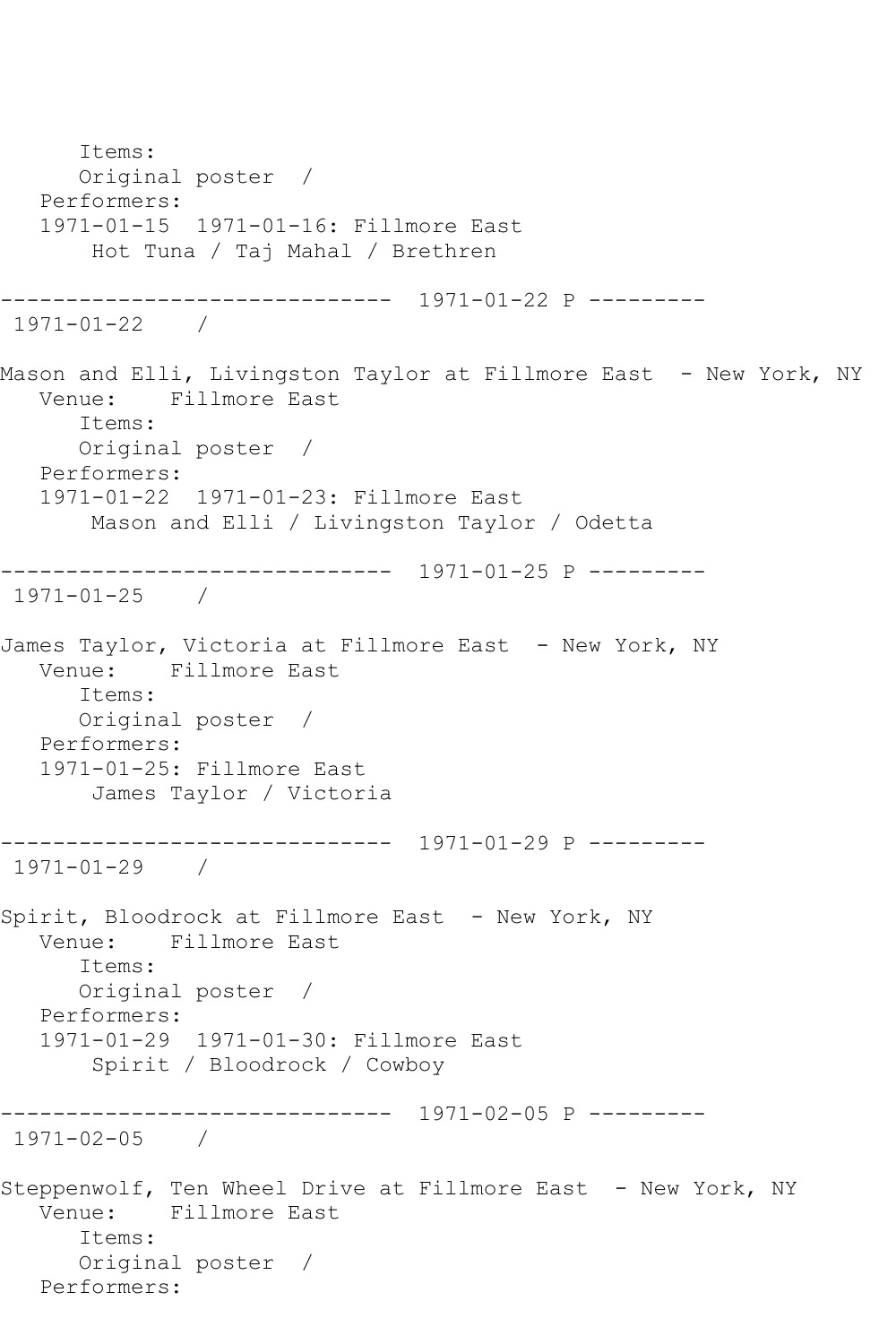1971-02-05 1971-02-06: Fillmore East Steppenwolf / Ten Wheel Drive ------------------------------ 1971-02-11 P --------- 1971-02-11 / Taj Mahal, Roberta Flack at Fillmore East - New York, NY Venue: Fillmore East Items: Original poster / Performers: 1971-02-11: Fillmore East Taj Mahal / Roberta Flack / Leon Thomas ------------------------------ 1971-02-12 P --------- 1971-02-12 / Chambers Brothers, Taj Mahal at Fillmore East - New York, NY<br>Venue: Fillmore East Fillmore East Items: Original poster / Performers: 1971-02-12 1971-02-13: Fillmore East Chambers Brothers / Taj Mahal / Spencer Davis ------------------------------ 1971-02-16 P --------- 1971-02-16 / Faces, Savoy Brown at Fillmore East - New York, NY Venue: Fillmore East Items: Original poster / Performers: 1971-02-16 1971-02-17: Fillmore East Faces / Savoy Brown / Grease Band ------------------------------ 1971-02-19 P --------- 1971-02-19 / Black Sabbath, J. GEILS BAND at Fillmore East - New York, NY Venue: Fillmore East Items: Original poster / Performers: 1971-02-19 1971-02-20: Fillmore East Black Sabbath / J. Geils Band / Sir Lord Baltimore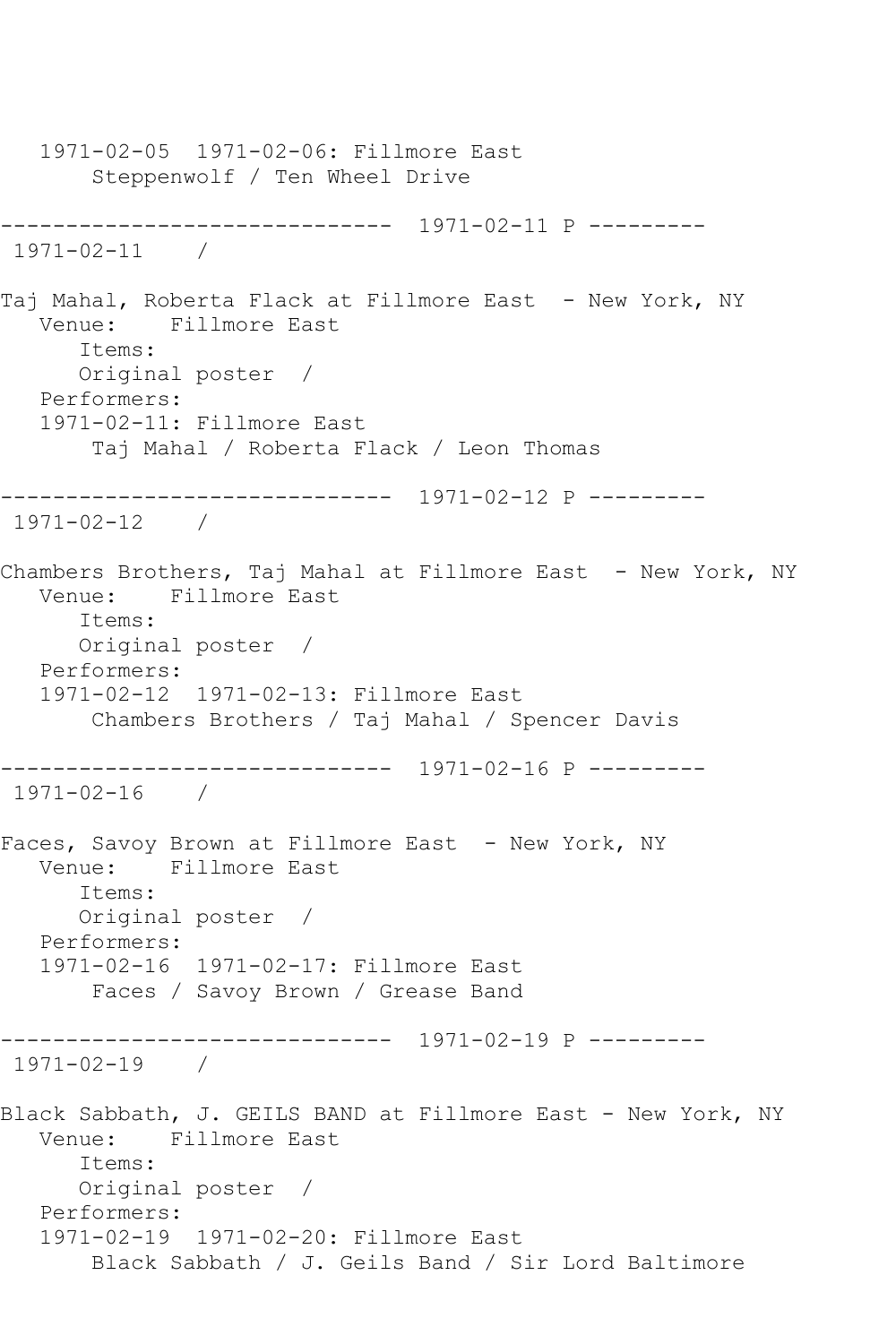------------------------------ 1971-02-26 P --------- 1971-02-26 / Fleetwood Mac, Van Morrison at Fillmore East - New York, NY Venue: Fillmore East Items: Original poster / Performers: 1971-02-26 1971-02-27: Fillmore East Fleetwood Mac / Van Morrison / Freeway ------------------------------ 1971-02-28 P --------- 1971-02-28 / Gordon Lightfoot, Happy and Art Traum at Fillmore East - New York, NY Venue: Fillmore East Items: Original poster / Performers: 1971-02-28: Fillmore East Gordon Lightfoot / Happy and Art Traum ------------------------------ 1971-03-05 H --------- 1971-03-05 / Quicksilver Messenger Service, Eric Burdon and the Animals at Fillmore East - New York, NY Venue: Fillmore East Items: Handbill / Price: 175.00 Performers: 1971-03-05 1971-03-06: Fillmore East Quicksilver Messenger Service / Eric Burdon and the Animals / War ------------------------------ 1971-03-11 P --------- 1971-03-11 / Johnny Winter, Allman Brothers at Fillmore East - New York, NY Venue: Fillmore East Items: Original poster / Performers: 1971-03-11 1971-03-13: Fillmore East Johnny Winter / Allman Brothers / Elvin Bishop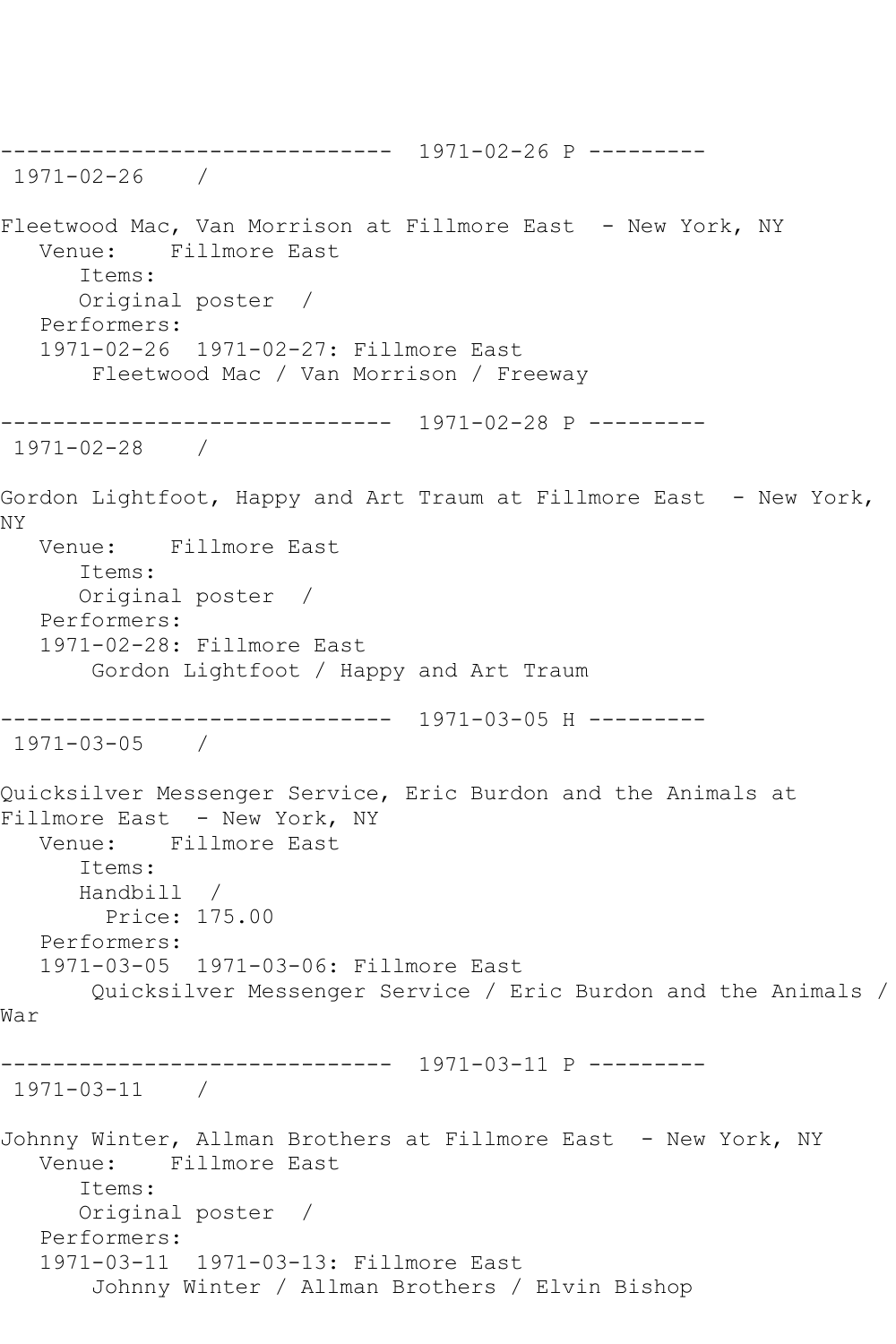------------------------------ 1971-03-19 P --------- 1971-03-19 / Cactus, Humble Pie at Fillmore East - New York, NY Venue: Fillmore East Items: Original poster / Performers: 1971-03-19 1971-03-20: Fillmore East Cactus / Humble Pie / Dada ------------------------------ 1971-03-26 P --------- 1971-03-26 / Richie Havens, Mark Almond at Fillmore East - New York, NY Venue: Fillmore East Items: Original poster / Performers: 1971-03-26 1971-03-27: Fillmore East Richie Havens / Mark Almond / Paul Siebel / Michael Grando ------------------------------ 1971-04-01 P --------- 1971-04-01 / Carlos Santana, Rahsaan Roland Kirk at Fillmore East - New York, NY Venue: Fillmore East Items: Original poster / Performers: 1971-04-01 1971-04-03: Fillmore East Carlos Santana / Rahsaan Roland Kirk / Tower of Power ------------------------------ 1971-04-05 P --------- 1971-04-05 / Cactus, Humble Pie at Fillmore East - New York, NY Venue: Fillmore East Items: Original poster / Performers: 1971-04-05 1971-04-06: Fillmore East Cactus / Humble Pie / Edgar Winter / Tin House ------------------------------ 1971-04-08 P --------- 1971-04-08 /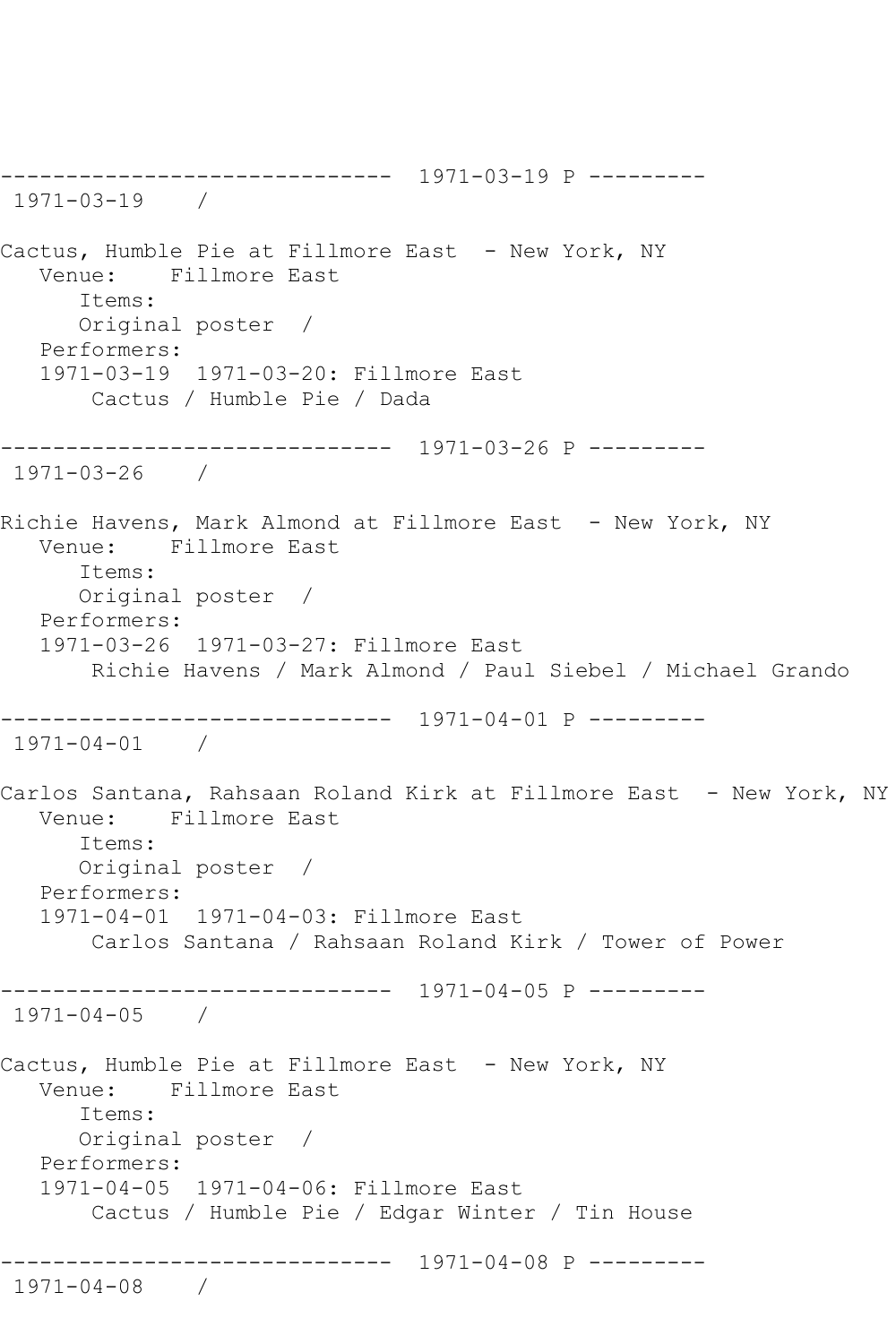Elton John, Sea Train at Fillmore East - New York, NY Venue: Fillmore East Items: Original poster / Performers: 1971-04-08 1971-04-10: Fillmore East Elton John / Sea Train / Wishbone Ash ------------------------------ 1971-04-12 P --------- 1971-04-12 / Mountain, Mylon at Fillmore East - New York, NY Venue: Fillmore East Items: Original poster / Performers: 1971-04-12 1971-04-15: Fillmore East Mountain / Mylon / T. Rex ------------------------------ 1971-04-16 P --------- 1971-04-16 / John Mayall, Box Scaggs at Fillmore East - New York, NY Venue: Fillmore East Items: Original poster / Performers: 1971-04-16 1971-04-17: Fillmore East John Mayall / Box Scaggs / Randall's Island ------------------------------ 1971-04-20 P --------- 1971-04-20 / Ten Years After, J. GEILS BAND at Fillmore East - New York, NY Venue: Fillmore East Items: Original poster / Performers: 1971-04-20: Fillmore East Ten Years After / J. Geils Band ------------------------------ 1971-04-23 P --------- 1971-04-23 / Procol Harum, Winter Cons at Fillmore East - New York, NY Venue: Fillmore East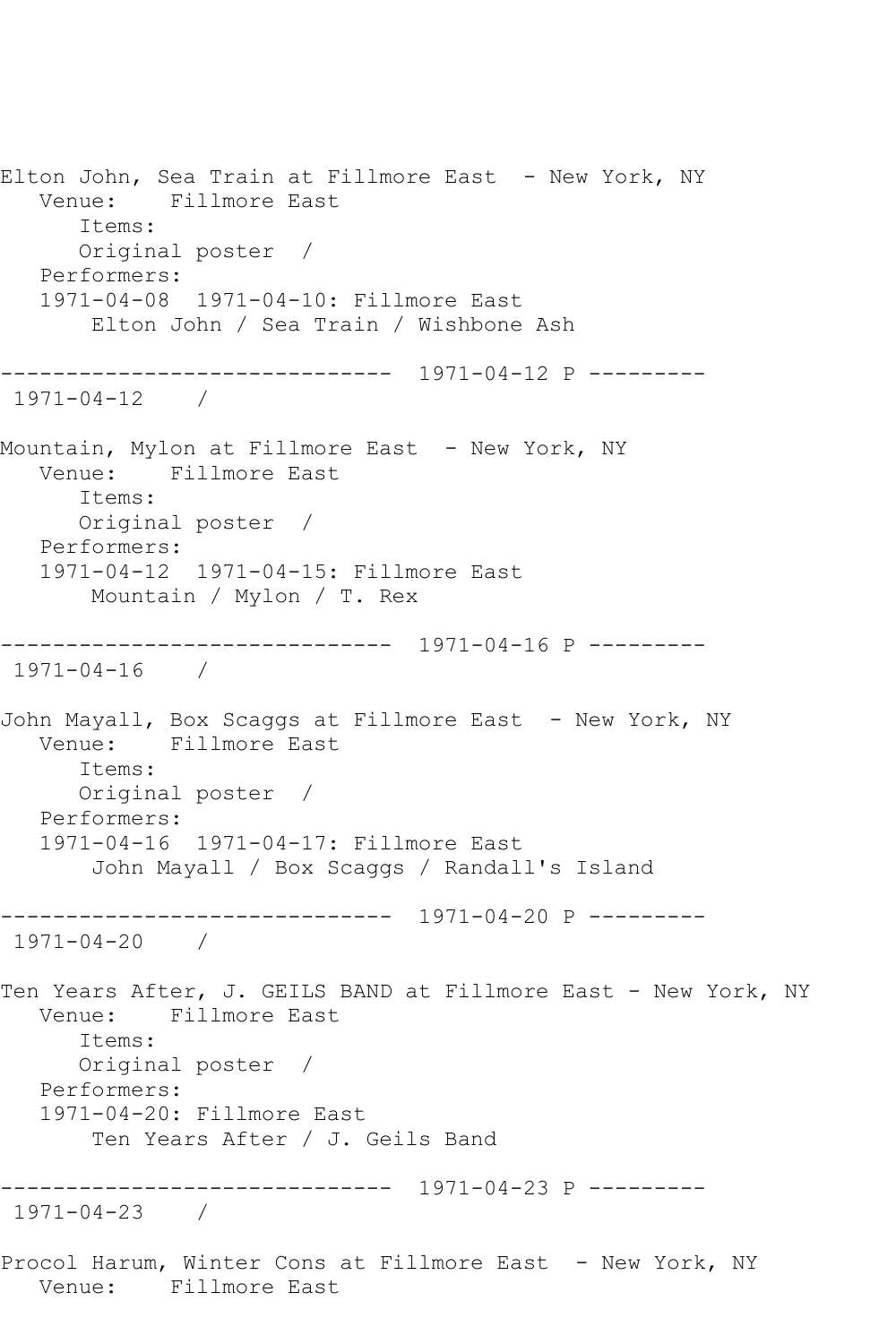Items: Original poster / Performers: 1971-04-23 1971-04-24: Fillmore East Procol Harum / Winter Cons / Teegarden and Van Winkle ------------------------------ 1971-04-25 P --------- 1971-04-25 / Grateful Dead, New Riders of the Purple Sage at Fillmore East - New York, NY Venue: Fillmore East Items: Original poster / Performers: 1971-04-25 1971-04-29: Fillmore East Grateful Dead / New Riders of the Purple Sage ------------------------------ 1971-04-30 P --------- 1971-04-30 / Emerson Lake and Palmer, White Trash at Fillmore East - New York, NY Venue: Fillmore East Items: Original poster / Performers: 1971-04-30 1971-05-01: Fillmore East Emerson Lake and Palmer / White Trash / Curved Air ------------------------------ 1971-05-04 P --------- 1971-05-04 / Jethro Tull, Cowboy at Fillmore East - New York, NY Venue: Fillmore East Items: Original poster / Performers: 1971-05-04 1971-05-05: Fillmore East Jethro Tull / Cowboy ------------------------------ 1971-05-07 P --------- 1971-05-07 / Poco, Linda Ronstadt at Fillmore East - New York, NY Venue: Fillmore East Items: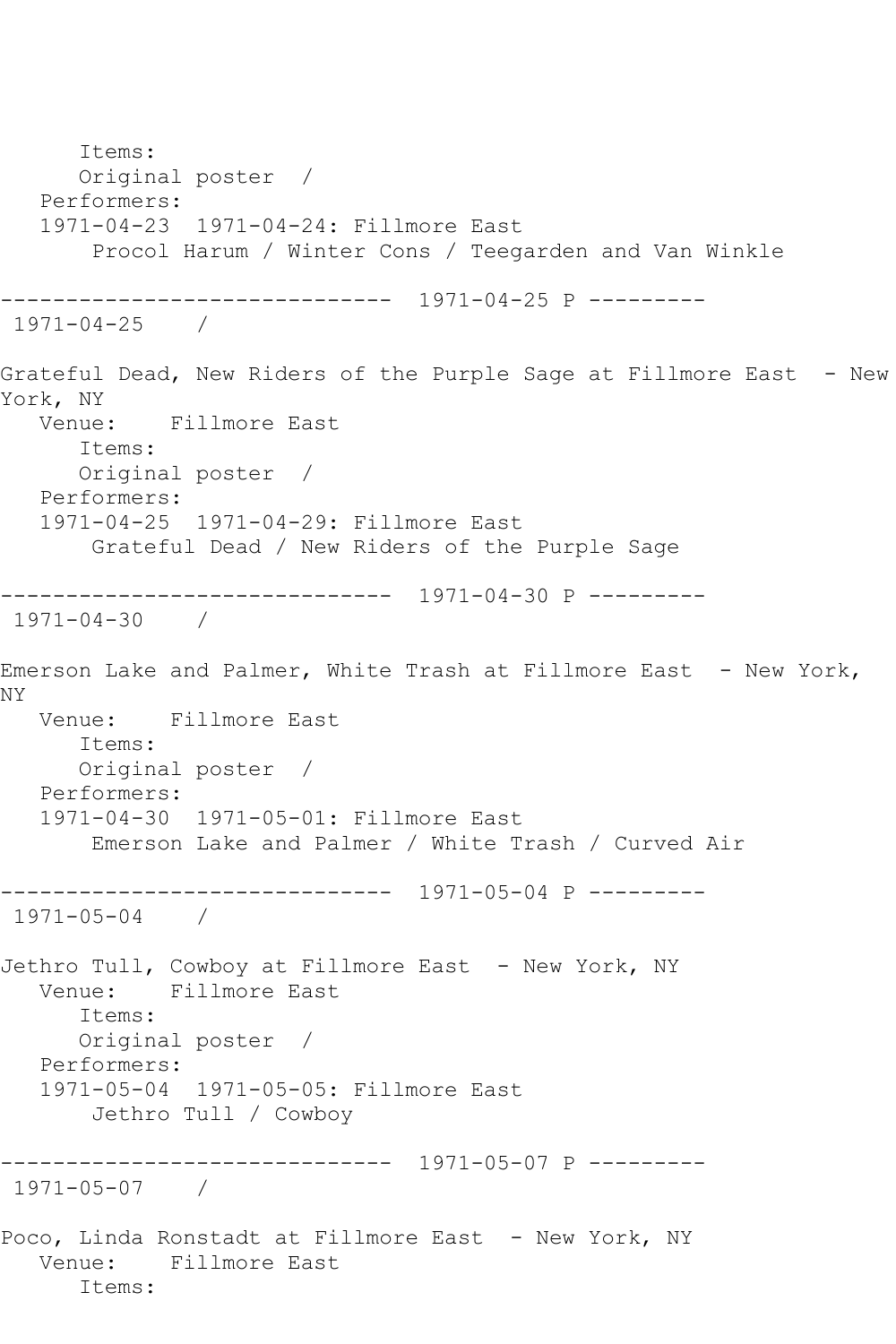Original poster / Performers: 1971-05-07 1971-05-08: Fillmore East Poco / Linda Ronstadt / Manhattan Transfer ------------------------------ 1971-05-14 P --------- 1971-05-14 / Delaney and Bonnie, Mott the Hoople at Fillmore East - New York, NY Venue: Fillmore East Items: Original poster / Performers: 1971-05-14: Fillmore East Delaney and Bonnie / Mott the Hoople / Mandrill ------------------------------ 1971-05-15 P --------- 1971-05-15 / Sha Na Na, Mott the Hoople at Fillmore East - New York, NY Venue: Fillmore East Items: Original poster / Performers: 1971-05-15: Fillmore East Sha Na Na / Mott the Hoople / Mandrill ------------------------------ FE-FE-011 2.093 1971-05-20 P-1 ------ --- 1971-05-20 / FE FE-011 2.093 CP001258 / 1273 Leo Russell, Taj Mahal at Fillmore East - New York, NY Notes: Last Poster, with a listing of all the bands that ever played this venue. This item appears in the Art of Rock book, plate no. 2.093 Artist: David Byrd Venue: Fillmore East Promoter: Bill Graham Presents Items: Original poster FE-FE-011 2.093 Edition 1 / CP001258 / 1273 (18 x 24-1/2) AORPlate: 2.093 Original poster FE-FE-011 2.093 Edition 1 / CP014991 / ME0138 (18 x 24) AORPlate: 2.093 Performers: 1971-05-20 1971-06-27: Fillmore East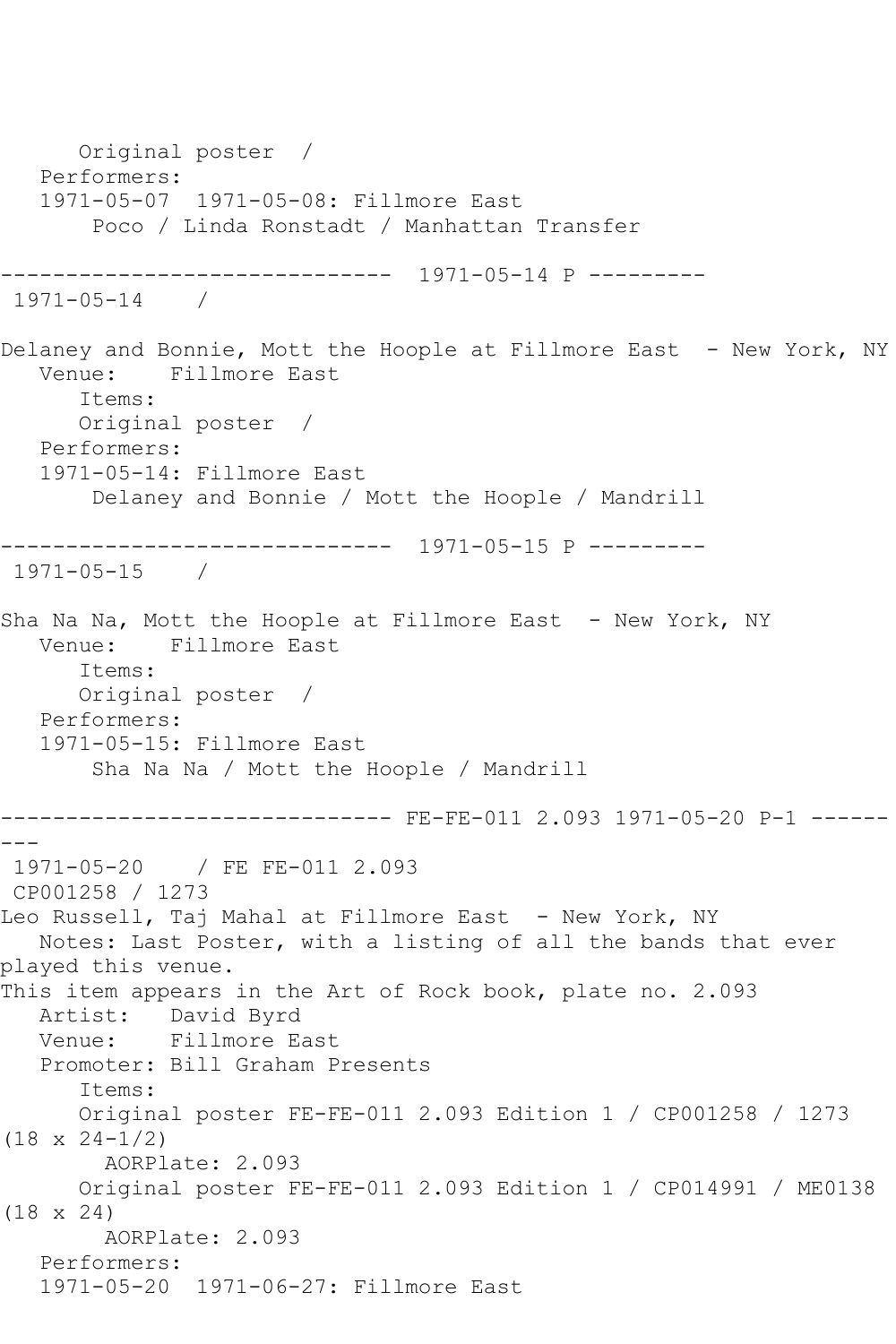```
 Set: Fillmore East Posters
        Leo Russell / Taj Mahal
   1971-05-28 1971-05-29: Lee Michaels / Fanny / Humble Pie
   1971-05-30: Laura Nyro
   1971-06-04 1971-06-05: Frank Zappa / Mothers of Invention / Head 
Over Heels
   1971-06-11 1971-06-12: Bloodrock / Glass Harp / Alice Cooper
   1971-06-18 1971-06-19: B.B. King
   1971-06-24: Johnny Winter / Edgar Winter
   1971-06-25 1971-06-27: Allman Brothers / J. Geils Band
   ------------------------------ 1971-05-21 P ---------
1971-05-21 / 
Leon Russell, Taj Mahal at Fillmore East - New York, NY
   Venue: Fillmore East
       Items:
      Original poster / 
   Performers:
   1971-05-21 1971-05-23: Fillmore East
        Leon Russel / Taj Mahal / Donny Hathaway
   ------------------------------ 1971-05-30 P ---------
1971-05-30 / 
Laura Nyro, Spencer Davis at Fillmore East - New York, NY<br>Venue: Fillmore East
           Fillmore East
       Items:
      Original poster / 
   Performers:
   1971-05-30: Fillmore East
        Laura Nyro / Spencer Davis
------------------------------ 1971-06-05 P ---------
1971-06-05 / 
Frank Zappa, Hampton Grease Band at Fillmore East - New York, NY
   Venue: Fillmore East
      Items:
       Original poster / 
   Performers:
   1971-06-05 1971-06-06: Fillmore East
        Frank Zappa / Hampton Grease Band / Head Over Heels
      ------------------------------ 1971-06-09 P ---------
1971-06-09 /
```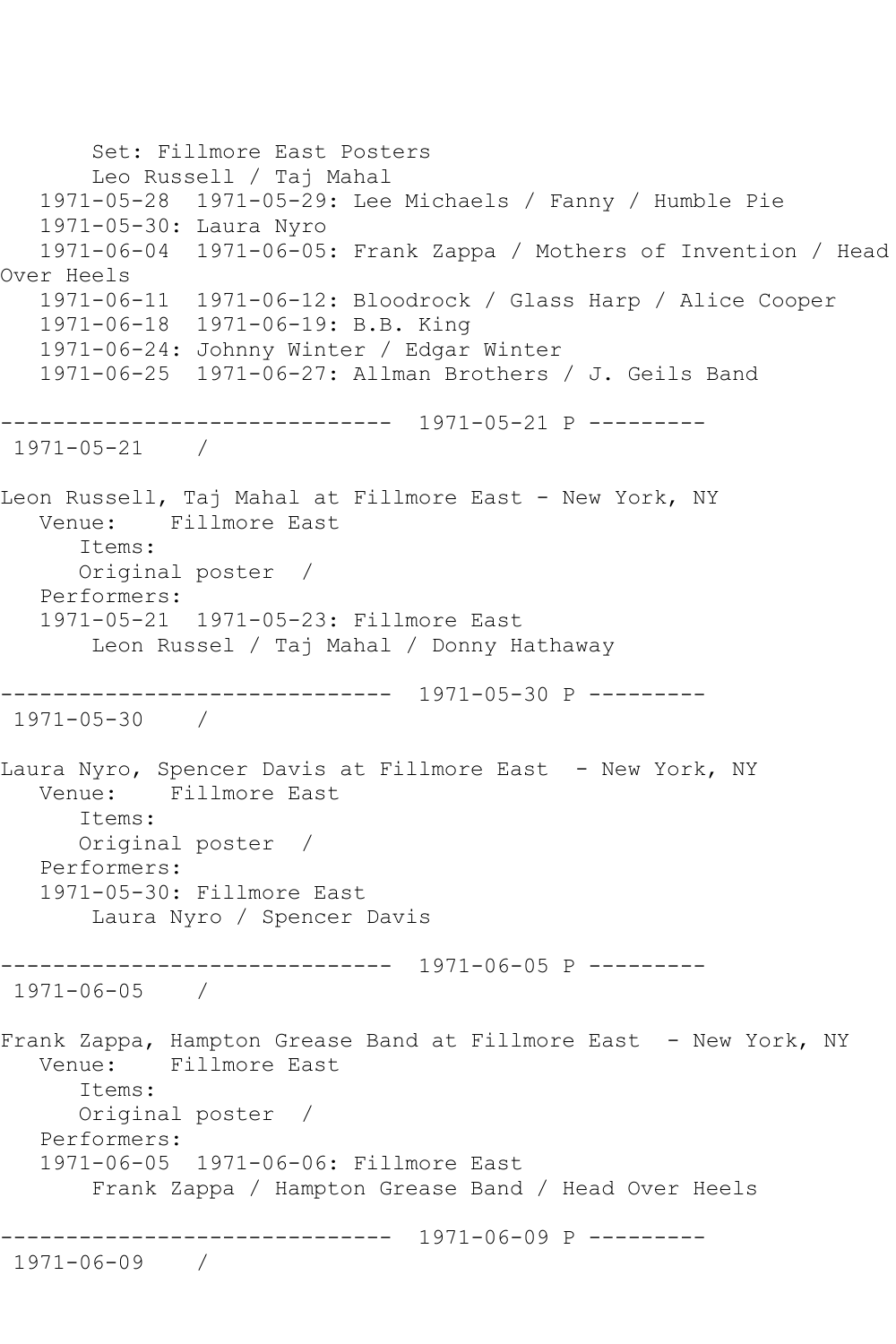Byrds, Mckendree Spring at Fillmore East - New York, NY Venue: Fillmore East Items: Original poster / Performers: 1971-06-09: Fillmore East Byrds / Mckendree Spring ------------------------------ 1971-06-11 P --------- 1971-06-11 / Bloodrock, Alice Cooper at Fillmore East - New York, NY Venue: Fillmore East Items: Original poster / Performers: 1971-06-11 1971-06-12: Fillmore East Bloodrock / Alice Cooper / Glass Harp ------------------------------ 1971-06-18 P --------- 1971-06-18 / B.B. King, Moby Grape at Fillmore East – New York, NY<br>Venue: Fillmore East Fillmore East Items: Original poster / Performers: 1971-06-18 1971-06-19: Fillmore East B.B. King / Moby Grape / Grootna ------------------------------ 1971-06-24 P --------- 1971-06-24 / Johnny Winter, Edgar Winter at Fillmore East - New York, NY Venue: Fillmore East Items: Original poster / Performers: 1971-06-24: Fillmore East Johnny Winter / Edgar Winter ------------------------------ FE 1971-06-25 PRO-1 --------- 1971-06-25 / FE CP001723 / 1747 Allman Brothers Band, J. GEILS BAND at Fillmore East - New York, NY Notes: Program This was the final show at the Fillmore East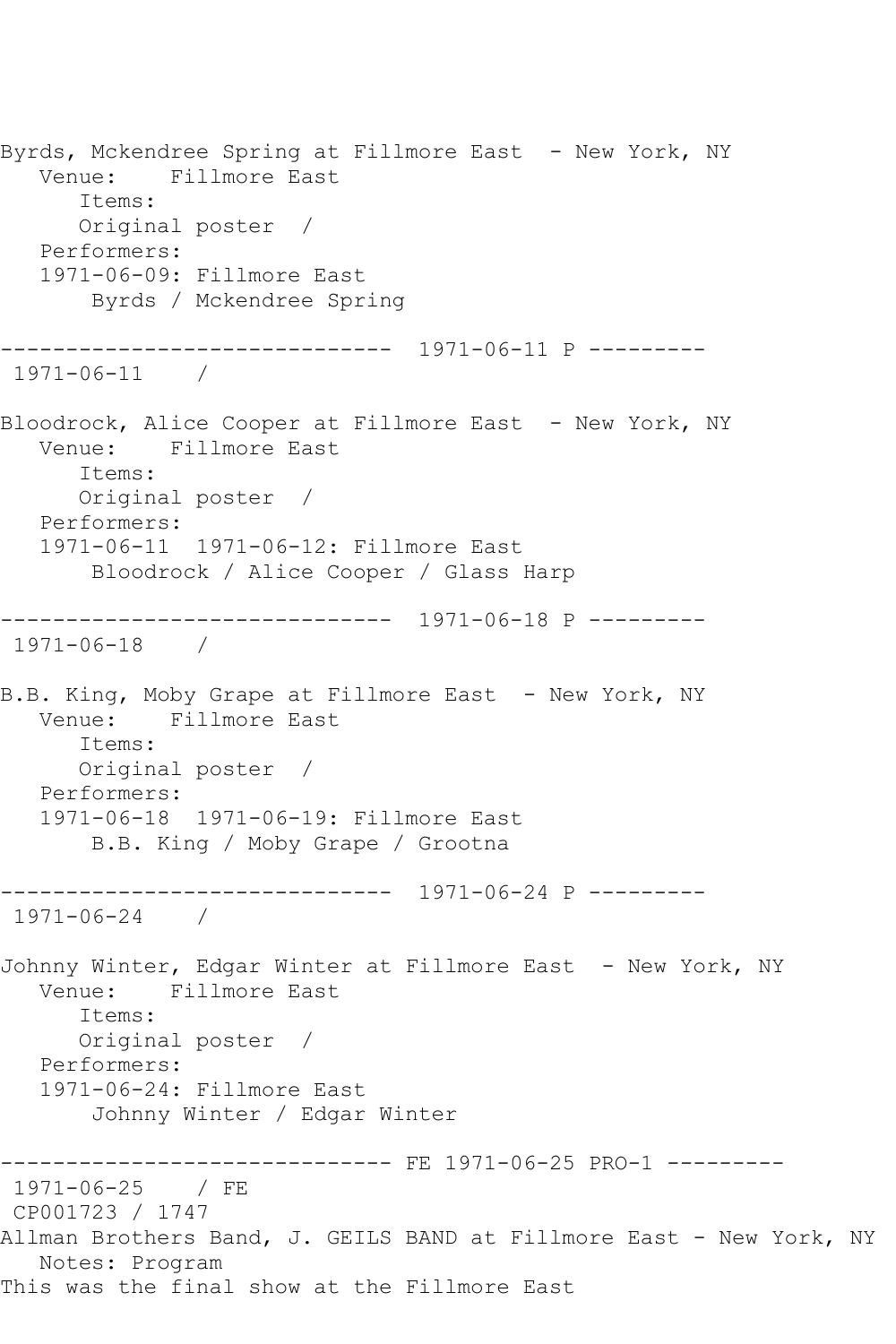Venue: Fillmore East Promoter: Bill Graham Presents Items: Program FE Edition 1 / CP001723 / 1747 Description: None. Look to earlier marguee-style (11 x 8- 1/2) Performers: 1971-06-25 1971-06-27: Fillmore East Allman Brothers / J. Geils Band / Albert King / Albert King ------------------------------ FE-PCL-140 1996 P --------- / FE PCL-140 CP009165 / CP06333 Jimi Hendrix at the Fillmore East Private Notes: \* Artist: Mark Arminski Venue: Fillmore East Promoter: Art Rock PCL Series Items: Original poster FE-PCL-140 / CP009165 / CP06333 Price: 25.00 Performers: 1996: Fillmore East Set: PCL Jimi Hendrix / Voices of East Harlem / Band of Gypsies ------------------------------ FE zzzz-03-08 P -------- zzzz-03-08 f / FE CP060148 / CP060148 Big Brother and the Holding Company, Tim Buckley at Fillmore East - New York, NY Artist: Linda Eastman Venue: Fillmore East Promoter: Bill Graham Presents Items: Original poster FE / CP060148 / CP060148 (15 x 21-5/8) Performers: zzzz-03-08 fri: Fillmore East Big Brother and the Holding Company / Tim Buckley / Albert King / Joshua Light Show ------------------------------ zzzz-05-10 P -------- zzzz-05-10 f / CP052268 / CP052268 Jimi Hendrix Experience, Joshua Light Show at Fillmore East - New York, NY Venue: Fillmore East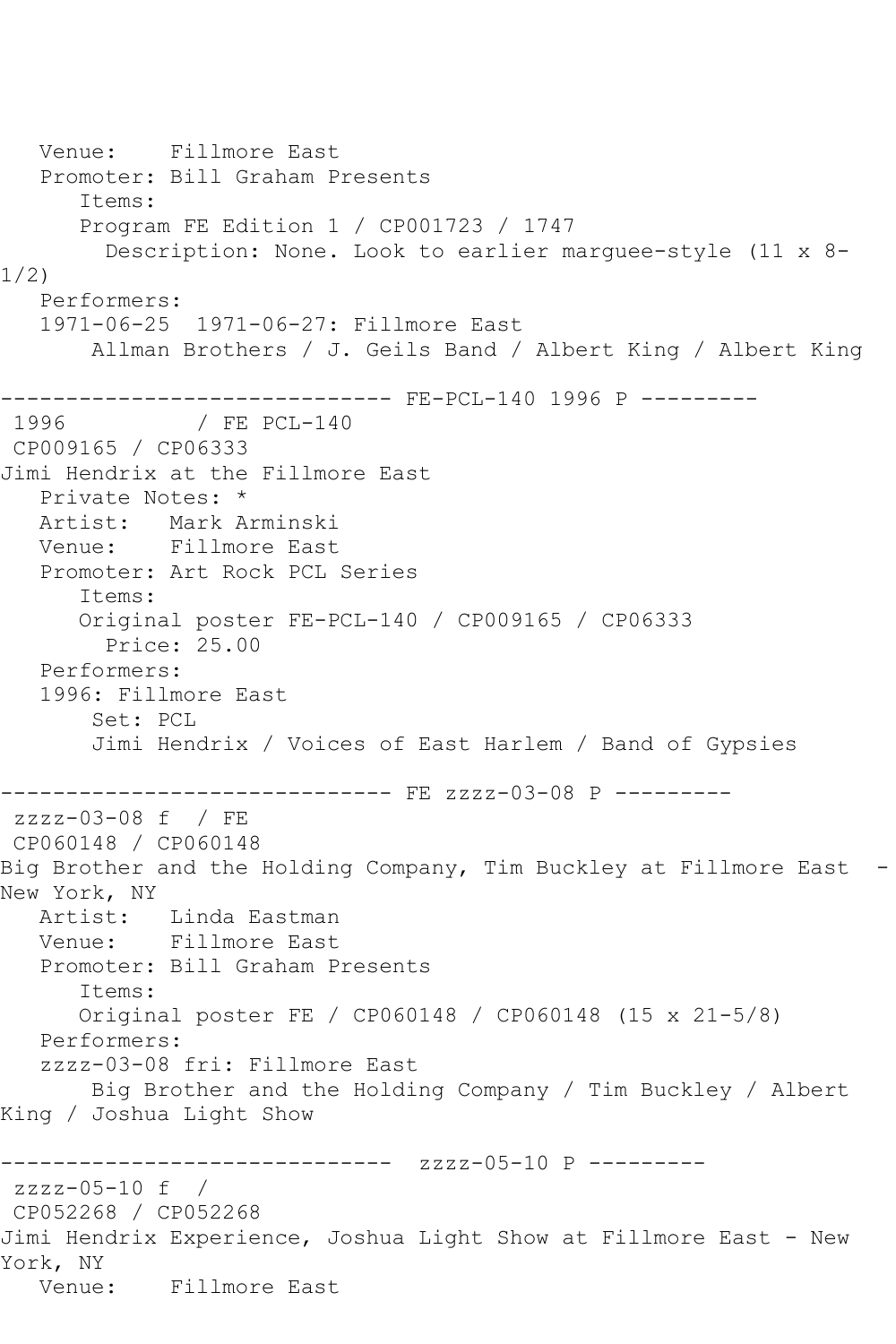```
 Promoter: Bill Graham Presents
       Items:
       Original poster / CP052268 / CP052268
   Performers:
   zzzz-05-10 fri: Fillmore East
        Jimi Hendrix / Joshua Light Show
------------------------------ zzzz-05-17 P ---------
zzzz-05-17 f / 
CP052210 / CP052210
Byrds, Tim Buckley at Fillmore East - New York, NY
   Notes: Original poster, marquee design [just lettering, column 
listing, minimal design]for several weeks worth of concerts held at 
Bill Graham's Fillmore East in New York City between 5/17 and 
6/8/1968. There are very few of these existant, as they were printed 
large & on thin stock and were pasted up around town [fly-posted].
The Fillmore East changed to primarily using print advertising after 
only putting out a dozen or so poster designs. These particular 
marquee posters were never made available for resale or given out as 
souveneirs, unlike the other FE posters. They continued to use this 
same 'marquee' format for the duration of 'Bill Graham's productions 
at this hall on postcards that they would mail out & on thin paper 
handbills that they would distribute around town. Virtually no 
posters were made in this marquee format. A number of great Rock & 
Roll acts played during these shows: The Byrds, Tim Buckley, Ravi 
Shankar, Country Joe & the Fish, Blue Cheer, Moby Grape, the Fugs,
Electric Flag [and JIMI HENDRIX jammed with them on June 8th], as 
well as Quicksilver Messenger Service and some local opening acts... 
There are lots of interesting details about the shows... the design,
etc.... but mainly, let me say, This is 100% real and an unusually 
hard to find Bill Graham poster! This copy is from a small stash 
found in the early 90's at the Timely Press [who did printing for 
the Fillmore East] -- Jacaeber Kastor<br>Venue: Fillmore East
            Fillmore East
       Items:
       Original poster / CP052210 / CP052210 (28 x 41)
   Performers:
   zzzz-05-17 fri zzzz-05-18 sat: Fillmore East
        Byrds / Tim Buckley / Foundations
   zzzz-05-24 fri: Fillmore East
        Ravi Shankar
   zzzz-05-25 sat: Fillmore East
        Country Joe and the Fish / Blue Cheer
   zzzz-05-31 fri zzzz-06-01 sat: Fillmore East
        Moby Grape / Fugs
   zzzz-06-07 fri zzzz-06-08 sat: Fillmore East
        Quicksilver Messenger Service / Electric Flag
```